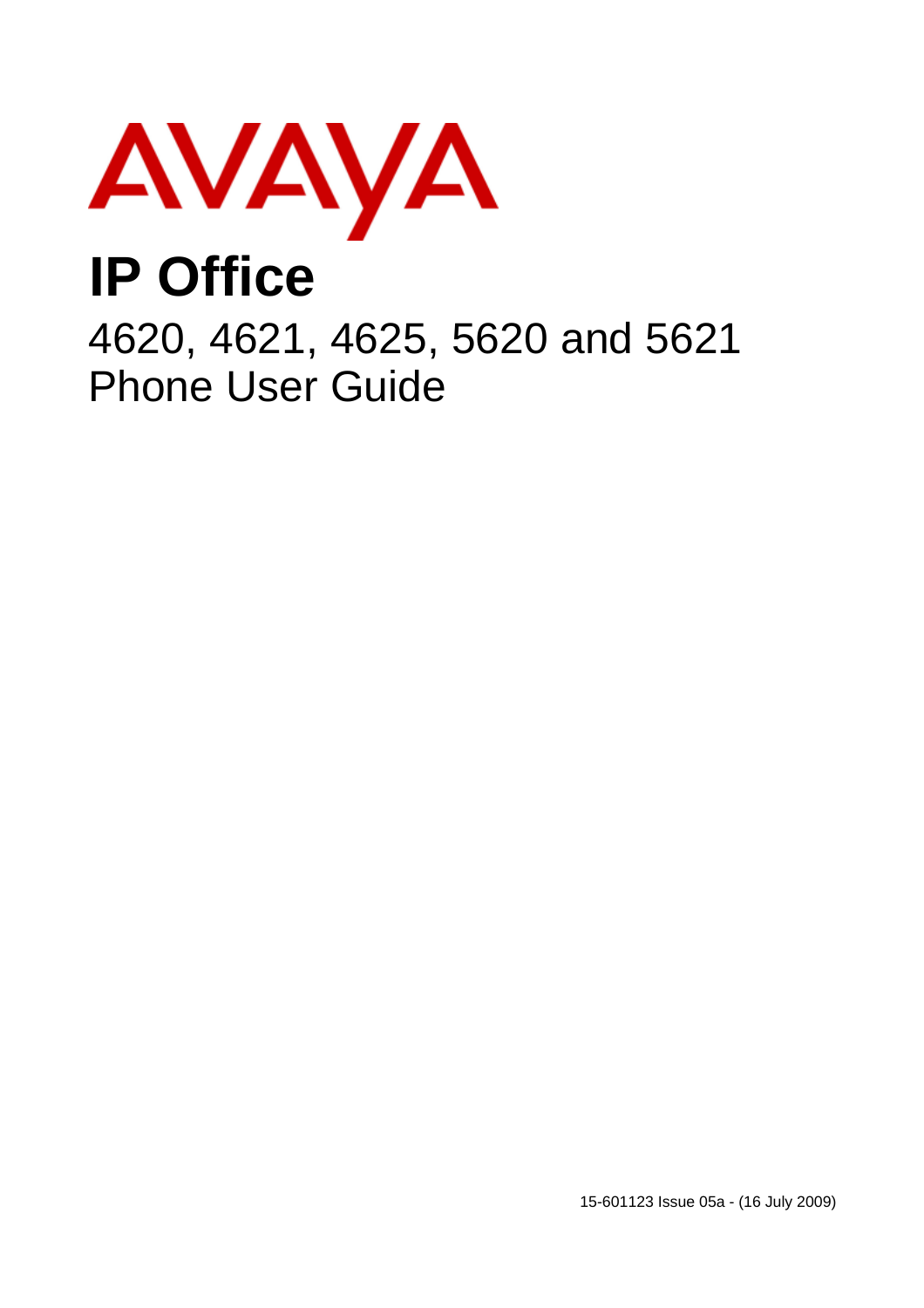#### © 2009 AVAYA All Rights Reserved.

#### Notice

While reasonable efforts were made to ensure that the information in this document was complete and accurate at the time of printing, Avaya Inc. can assume no liability for any errors. Changes and corrections to the information in this document may be incorporated in future releases.

#### Documentation Disclaimer

Avaya Inc. is not responsible for any modifications, additions, or deletions to the original published version of this documentation unless such modifications, additions, or deletions were performed by Avaya.

#### Link Disclaimer

Avaya Inc. is not responsible for the contents or reliability of any linked Web sites referenced elsewhere within this Documentation, and Avaya does not necessarily endorse the products, services, or information described or offered within them. We cannot guarantee that these links will work all of the time and we have no control over the availability of the linked pages.

#### License

USE OR INSTALLATION OF THE PRODUCT INDICATES THE END USER'S ACCEPTANCE OF THE TERMS SET FORTH HEREIN AND THE GENERAL LICENSE TERMS AVAILABLE ON THE AVAYA WEBSITE AT http://support.avaya.com/LicenseInfo/ ("GENERAL LICENSE TERMS"). IF YOU DO NOT WISH TO BE BOUND BY THESE TERMS, YOU MUST RETURN THE PRODUCT(S) TO THE POINT OF PURCHASE WITHIN TEN (10) DAYS OF DELIVERY FOR A REFUND OR CREDIT.

Avaya grants End User a license within the scope of the license types described below. The applicable number of licenses and units of capacity for which the license is granted will be one (1), unless a different number of licenses or units of capacity is specified in the Documentation or other materials available to End User. "Designated Processor" means a single stand-alone computing device. "Server" means a Designated Processor that hosts a software application to be accessed by multiple users. "Software" means the computer programs in object code, originally licensed by Avaya and ultimately utilized by End User, whether as stand-alone Products or pre-installed on Hardware. "Hardware" means the standard hardware Products, originally sold by Avaya and ultimately utilized by End User.

License Type(s): Designated System(s) License (DS).

End User may install and use each copy of the Software on only one Designated Processor, unless a different number of Designated Processors is indicated in the Documentation or other materials available to End User. Avaya may require the Designated Processor(s) to be identified by type, serial number, feature key, location or other specific designation, or to be provided by End User to Avaya through electronic means established by Avaya specifically for this purpose. Copyright

Except where expressly stated otherwise, the Product is protected by copyright and other laws respecting proprietary rights. Unauthorized reproduction, transfer, and or use can be a criminal, as well as a civil, offense under the applicable law.

#### Third-Party Components

Certain software programs or portions thereof included in the Product may contain software distributed under third party agreements ("Third Party Components"), which may contain terms that expand or limit rights to use certain portions of the Product ("Third Party Terms"). Information identifying Third Party Components and the Third Party Terms that apply to them is available on Avaya's web site at: http://support.avaya.com/ThirdPartyLicense/

#### Avaya Fraud Intervention

If you suspect that you are being victimized by toll fraud and you need technical assistance or support, call Technical Service Center Toll Fraud Intervention Hotline at +1-800-643-2353 for the United States and Canada. Suspected security vulnerabilities with Avaya Products should be reported to Avaya by sending mail to: securityalerts@avaya.com. For additional support telephone numbers, see the Avaya Support web site (http://www.avaya.com/support).

#### **Trademarks**

Avaya and the Avaya logo are registered trademarks of Avaya Inc. in the United States of America and other jurisdictions. Unless otherwise provided in this document, marks identified by "®," "™" and "SM" are registered marks, trademarks and service marks, respectively, of Avaya Inc. All other trademarks are the property of their respective owners.

#### Documentation information

For the most current versions of documentation, go to the Avaya Support web site (http://www.avaya.com/support) or the IP Office Knowledge Base (http://marketingtools.avaya.com/knowledgebase/).

#### Avaya Support

Avaya provides a telephone number for you to use to report problems or to ask questions about your contact center. The support telephone number is 1 800 628 2888 in the United States. For additional support telephone numbers, see the Avaya Web site: http://www.avaya.com/support.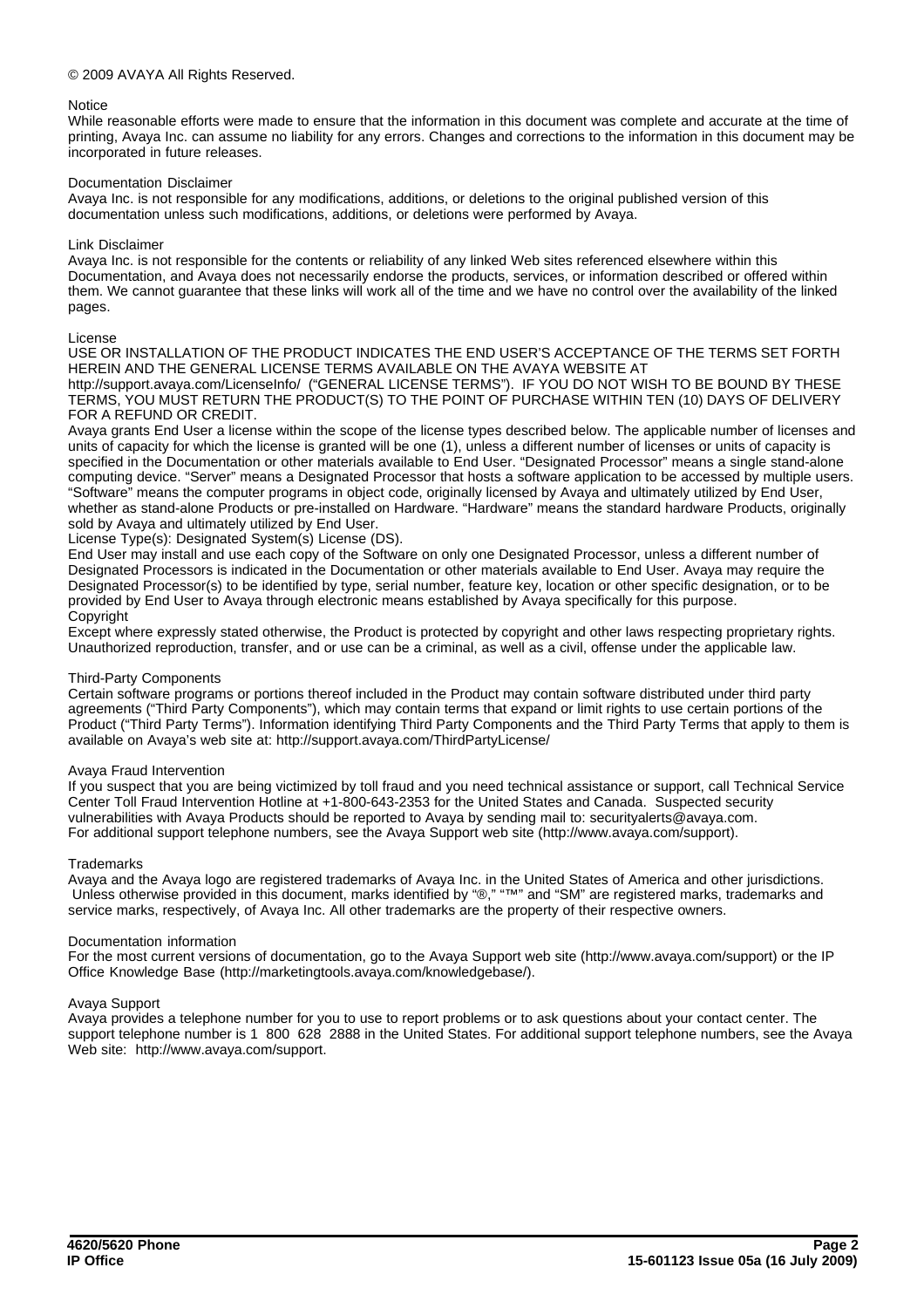#### **Contents**

## **Contents**

## 1. The Telephone

## 2. Basic Call Handling

| 2.6 Mute |  |
|----------|--|
| 2.7 Hold |  |
|          |  |
|          |  |
|          |  |
|          |  |
|          |  |
|          |  |
|          |  |

## 3. Speed Dials

## 4. Using the Call Log

## 5. Visual Voice

## **6. Changing Options**

## 7. Function Keys

## 8. System Features

## 9. Web Browsing

## 10. Management and Troubleshooting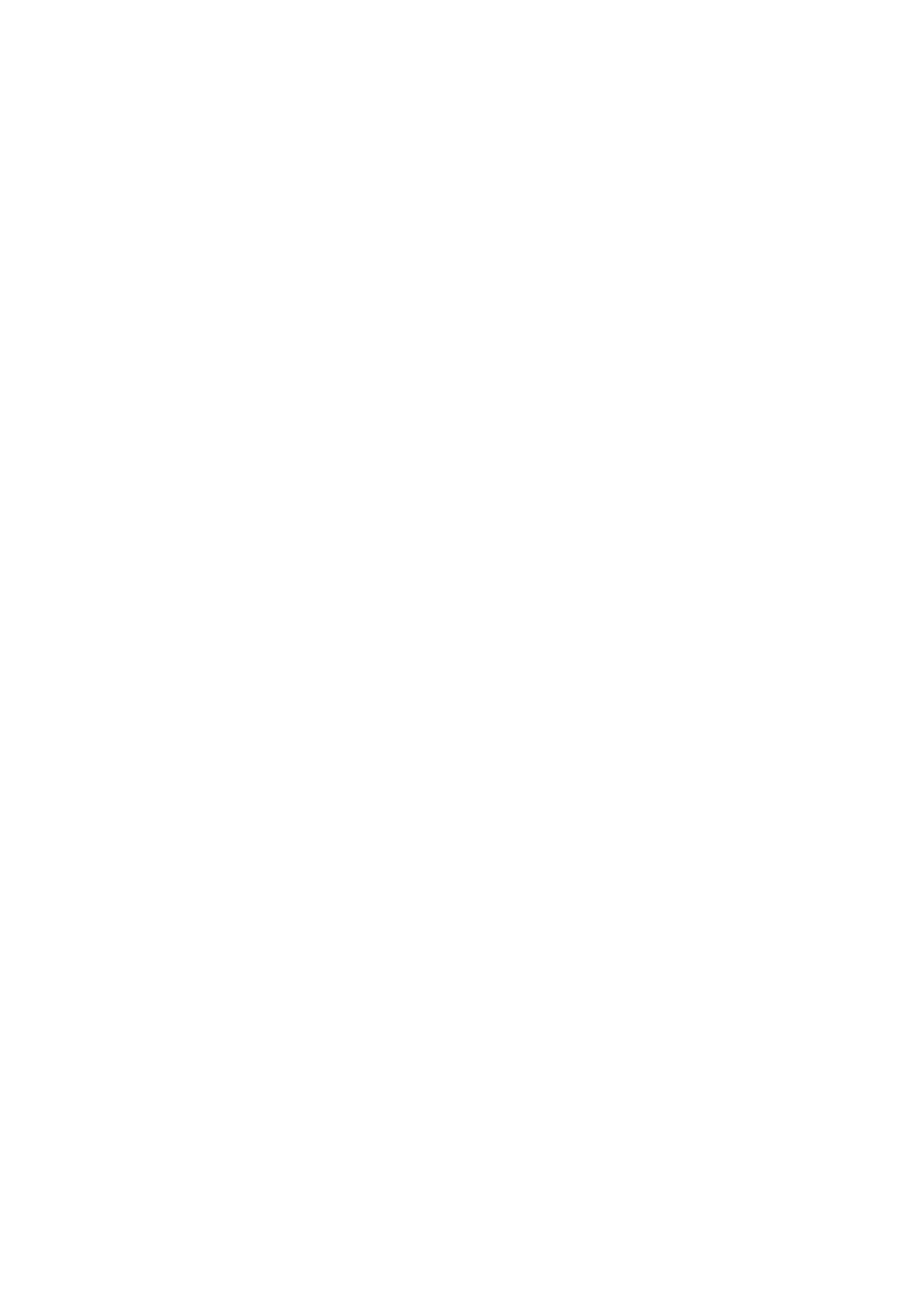## **The Telephone Chapter 1.**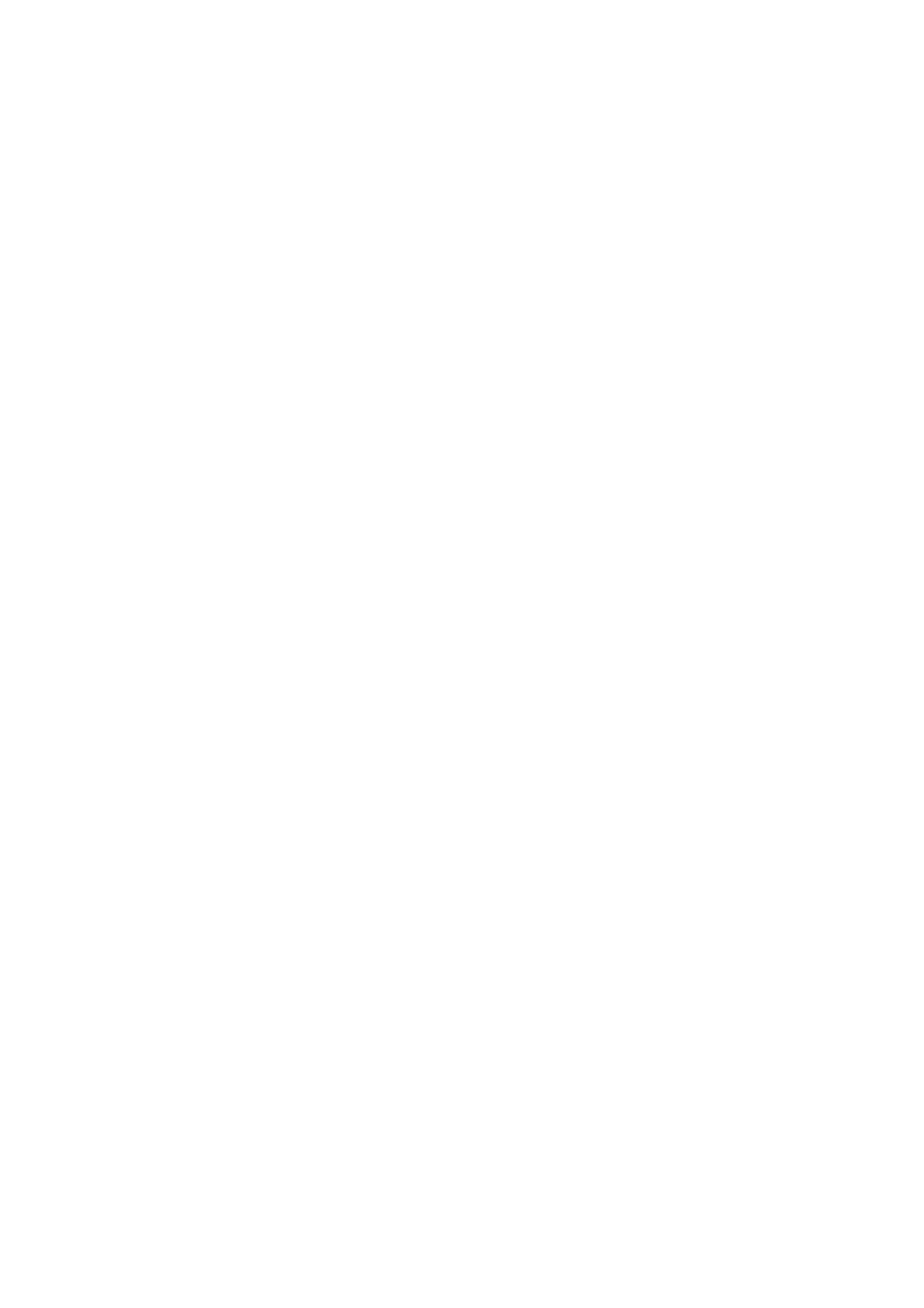## <span id="page-6-0"></span>**1. The Telephone**

This guide covers the use of the 4620, 4621, 4625, 5620 and 5621 phones on IP Office phone system. These phones are physically similar. The key difference is that the 5620 and 5621 are only supported on the IP Office where as the 4620, 4621 and 4625 are supported on a range of Avaya phone systems.

The diagram below shows the main phone features:



#### **1. Display and Feature Buttons:**

The Call Appearance Keys enable you to handle multiple calls with the display showing call information. There are 2 pages in the display; giving up to 24 system features that can be allocated to the function keys. See [Call Appearance](#page-8-0) [Keys](#page-8-0)!  $9\%$  and [Overview](#page-43-0)  $44\%$  The information displayed varies according to the active feature.

- **·** The display of the 4621 and 5621 phones have a backlight, while the display of the 4625 has a color backlight with built in standby mode. When in standby, lifting the handset or pressing **PHONE/EXIT** will re-activate the display.
- **2. Message Waiting Lamp:** This lamp is used as follows:
	- **On (Continuous):** There are new messages in your voicemail mailbox, or in another mailbox for which you have been configured to receive "Message Waiting Indication".
	- **· Flashing:** The lamp can also be set to flash when the phone receives a call. See [Visual Alerting](#page-40-3) 41<sup>4</sup>.

#### 3.  $\blacktriangleleft$  Page Right/Left:

Shifts from one page to another in the same application when the display presents the paging indicator  $(\bigleftrightarrow)$ . These buttons have no effect when the paging indicator is not displayed.

## **4. Options:**

Displays the Options main screen, from which display and application settings can be updated.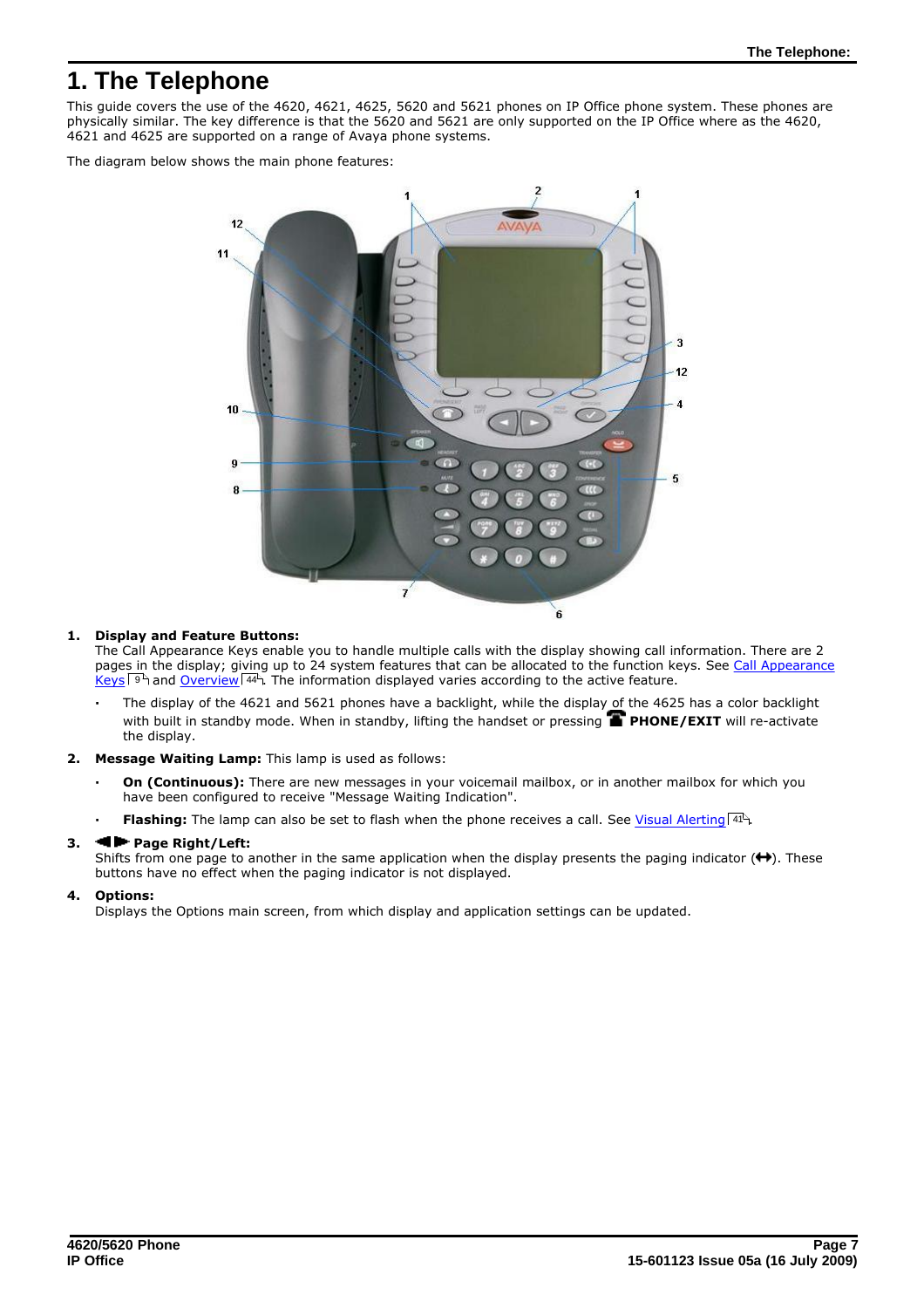## **5. Call Handling Buttons:**

- **· HOLD:** Red button used to place a call on hold.
- **C+C TRANSFER:** Transfers a call to another phone.
- **· CONFERENCE:** Sets up conference calls with more than one other person.
- **· DROP:** Drops the current call or, if on a conference call, drops the last person to join the conference.

**III.** REDIAL: Redials the last number dialed or displays the last 6 numbers dialed from the phone, depending on configuration via the Options menu.

## **6. Numeric (dialling) Pad:**

Standard 12 button pad for dialling phone numbers.

#### **7. Volume Controls:**

Adjusts the handset, speaker, headset, or ringer volume, depending on which item is in use. As you increase or decrease the volume, the top display area provides either a speaker, headset, handset, or ringer icon to indicate for which item you are adjusting volume, followed by a visual "volume meter" showing the volume level. These buttons also control the volume of the key click sounds made when you press fixed buttons on the phone, such as the dial pad or softkeys.

#### **8. MUTE and LED Indicator:**

Turns off the active SPEAKER, handset, or headset microphone to prevent the other person from hearing you. The associated LED lights steadily when the handset or headset is muted.

## **9. HEADSET and LED Indicator:**

With a headset connected, changes audio control from the handset or speaker to the headset. The associated LED lights steadily when the headset is active. The headset jack socket is located on the base of the phone underneath the front edge.

#### **10. SPEAKER and LED Indicator:**

Accesses the SPEAKER feature. The associated LED lights steadily when the SPEAKER is active. The handset is muted while the speaker or headset is in use.

## **11. PHONE/EXIT:**

Displays the phone application main screen or, if applicable, exits the current IP Office based feature, such as Speed Dial or Call Log, and normalizes the display.

## **12. Softkeys:**

Used to navigate to or initiate certain features, such as Speed Dial or Call Log, as well as control certain actions within the features. These keys correspond to the text prompts in the display screen immediately above them.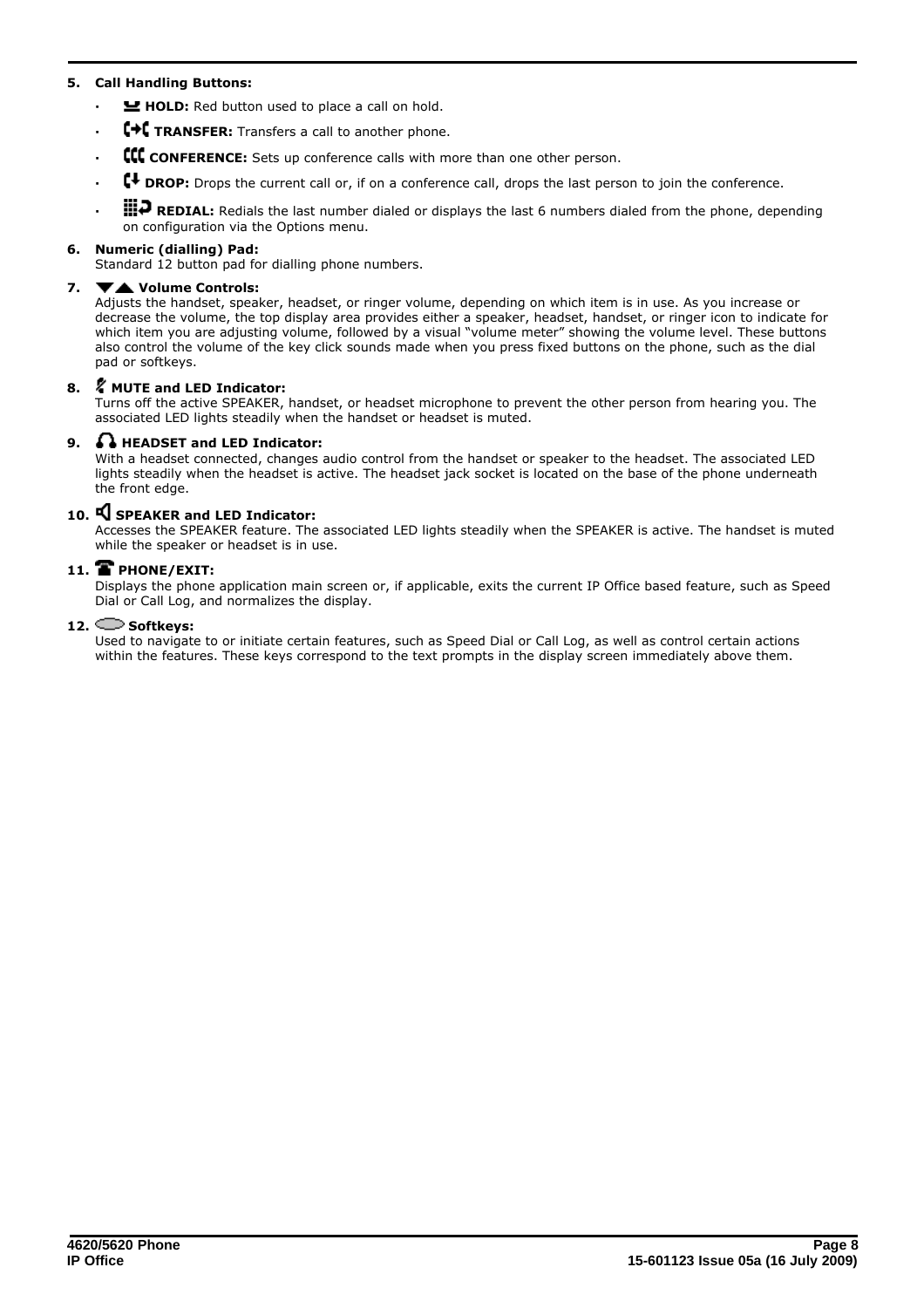## <span id="page-8-0"></span>**1.1 Call Appearance Keys**

There are four pages of call appearance and function keys. You can search through these by pressing  $\blacksquare$  and  $\blacksquare$ . At default, first page of the main call screen contains three keys set as 'call appearance' keys. With these keys the phone is a multi-line phone, indicated as **a=**, **b=** and **c=**. The remaining 21 Function Keys can have system features allocated to them, by your system administrator, that are specific to your requirements (see <u>[Function Keys](#page-43-0)</u> 44ª).

Your system administrator can allocate a call appearance key with:

#### · **A Bridged Appearance**

A bridged appearance key matches the status and operation of the call appearance key on a pre-defined colleague's phone. Hence, you can pick-up, make and receive calls on behalf of your colleague.

· **A Line Appearance**

An IP Office exchange line (but not IP lines) can be allocated to you such that the status of that line is displayed and you can use the line appearance key to make and receive calls.

· **Call Coverage Appearance**

A call coverage appearance key alerts you when a pre-defined colleague is receiving a call. The covered user does not need to be using call appearance keys. Hence, you can pick-up calls on behalf of your colleague.

· **System Features**

System Features, such as Abbreviated Dial (that automatically dials a frequently used number) can be set against key and/or dial pad digits. See <u>[Function Keys](#page-43-0)</u> 44 .

Having more than two call appearance keys is very useful. When holding a call, you can answer or make another call and then switch between calls, transfer or conference. If you are set to receive call waiting indication, the waiting call is shown against the next call appearance key.

#### **Note**

If your phone is operating in single line mode, call appearance keys are not available.

#### **Caution**

· Although the system administrator can replace the call appearance keys with Bridged, Line and Call Coverage Appearance keys, this would severely restrict the use of features such as conference and transfer.

It is for this reason that it is **strongly recommended** that all call appearance keys **remain at their default settings**.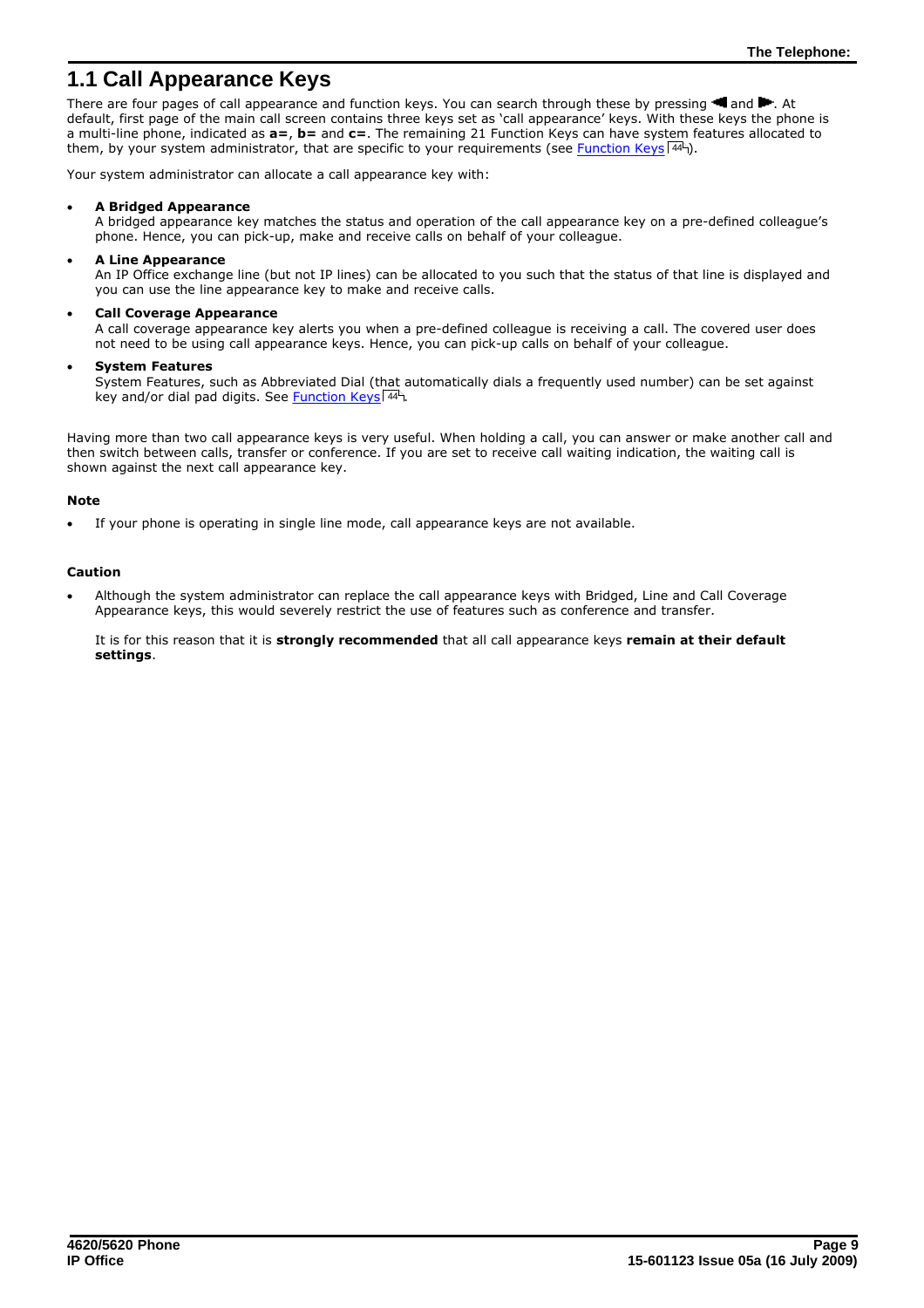## <span id="page-9-0"></span>**1.2 Call Appearance Keys Icons**

The icons displayed against the Call Appearance/Feature Keys allow you to determine the status (for example, on HOLD) of each call. Icons also indicate whether a feature has been activated for a particular button.

· **Incoming Call:** 

A **1** symbol next to a call appearance key indicates an incoming call. To answer the call and put any other current call on hold, press the adjacent  $\Box$  1.

· **Connected:** 

 $A \overline{J}$  symbol next to a call appearance key indicates that it is the currently connected call. The caller's phone number (if available) is also shown. To put the call on hold, press the adjacent  $\Box$ ). An **H** is displayed.

On HOLD: **₩** 

A  $\blacktriangleright$  symbol next to a call appearance key indicates a call on hold. To take the call off hold and put any other current call on hold, press the adjacent  $\Box \bullet$ .

**Function Active: 4 >** The button to the left or right of the function key is active.

## <span id="page-9-1"></span>**1.3 The Display**

- **B Phone Locked:** Internal calls only.
- **D Call Forwarding On:** See <u>Call Forwarding</u> 50 .
- **G In Group:** You can enable/disable group membership.
- **H Held Call:** Shows the number of held calls. See [HOLD](#page-16-2) 174.
- **N Do Not Disturb On:** See <mark>Do Not Disturb</mark> 52 .
- **NoUser No User:** The extension is not currently logged on. see <mark>No User</mark>| 12<del>`</del>1
	- **O Out of Hours:** This is displayed if one or more Hunt Groups is in "Out-of-Hours" mode.
	- **P Parked Calls:** Shows the number of parked calls.
	- **T Twinned:** The phone is being used as the twin of another phone.
- **DISC Disconnected:** To end the call, press **S** SPEAKER.
- **CONN Connected:** You are on a call.
- **CONF CONFERENCE Call:** You are part of a conference call, displayed on the left hand side of the display. See <u>[CONFERENCE Calls](#page-18-0)</u> 19 and th

#### **ssss Suppressed Code:**

When an account code is entered, the number you enter is displayed as "ssss" for security purposes.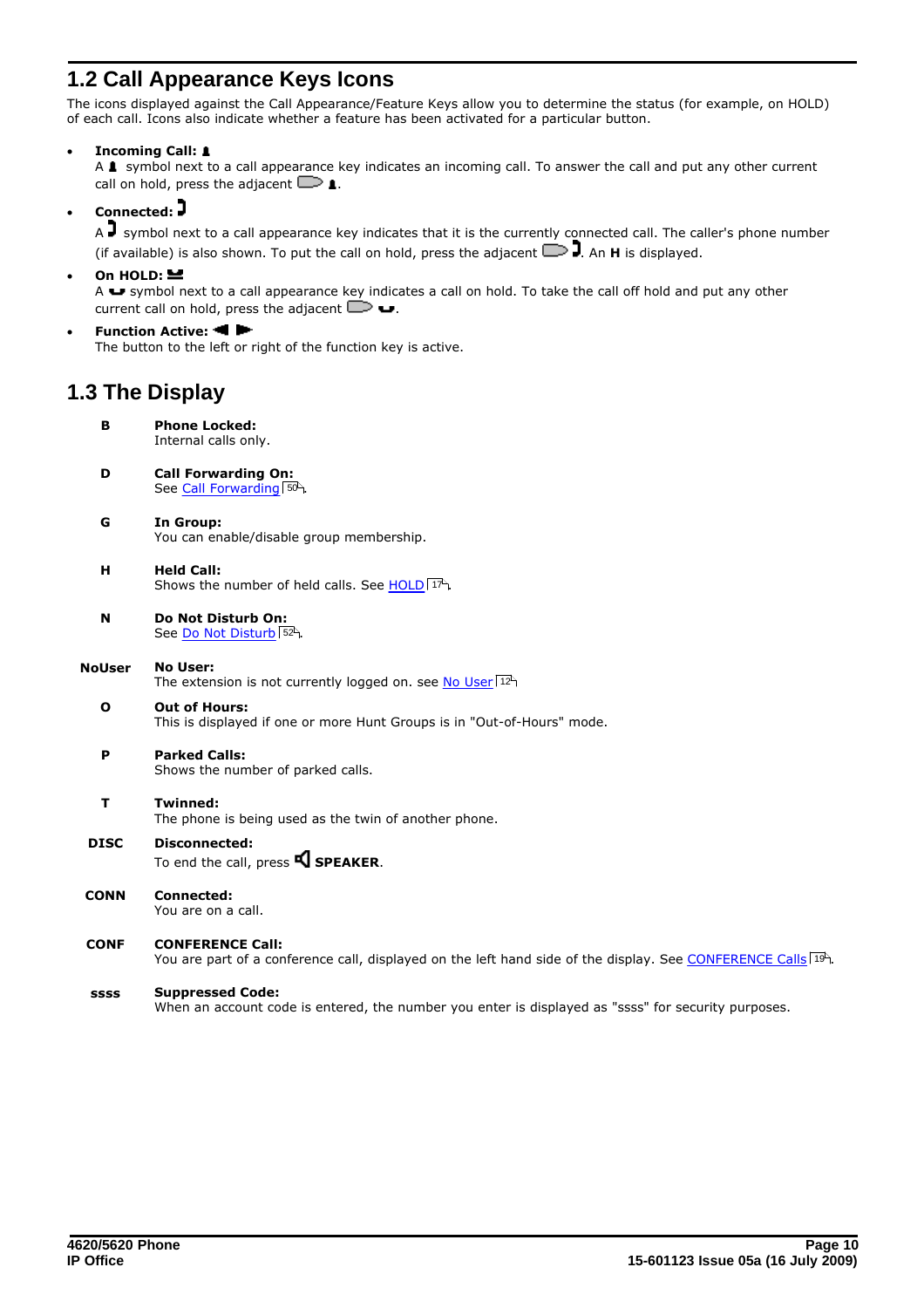## <span id="page-10-0"></span>**1.4 Logging On**

Your administrator has created your initial configuration so that you will be automatically logged on to your home extension. However, you may be required to log in for the following reasons:

- · Forced login if your configuration does not allow automatic login to your home extension.
- To use an extension other than your own (hot desking)
- If you, or somebody else, has logged you out of your extension.

## **Notes**

- When hot desking, any short codes you have setup on your home extension will be passed to the extension you have logged on to.
- Certain information such as speed-dials and call log are telephone model dependent, and will not be passed to the new extension.
- · You will be able to hot desk to extensions on remote sites only if the Small Community Advanced Networking License is installed on that system.

To login to your home extension (forced login), enter **\*35\*P#,** where **'P'** is your login code.

To login at another extension (hot desking), enter **\*35\*N\*P#**, where **'N'** is your home extension number and **'P'** is your login code.

## **Notes**

- Your login code, if configured, will be supplied by your Administrator.
- · You have 4 attempts at logging on. If you fail to logon correctly, the message "Invalid" will be shown on the main display and you will hear the busy tone. If you fail all 4 attempts to log on, you must wait 90 seconds before any login will be accepted, whether correct or not.

## <span id="page-10-1"></span>**1.5 Logging Off**

If you have been allocated a login code, you can log your phone off to prevent unauthorized use during an absence, or for privacy purposes.

If you are logging off from another extension, the system will log you back in at your home extension, unless the forcelogin option is set.

## **Caution**

· Call Log entries and certain Speed Dial settings will remain on the extension even once you are logged out.

To **log off** the phone where you had logged on dial **\*36**.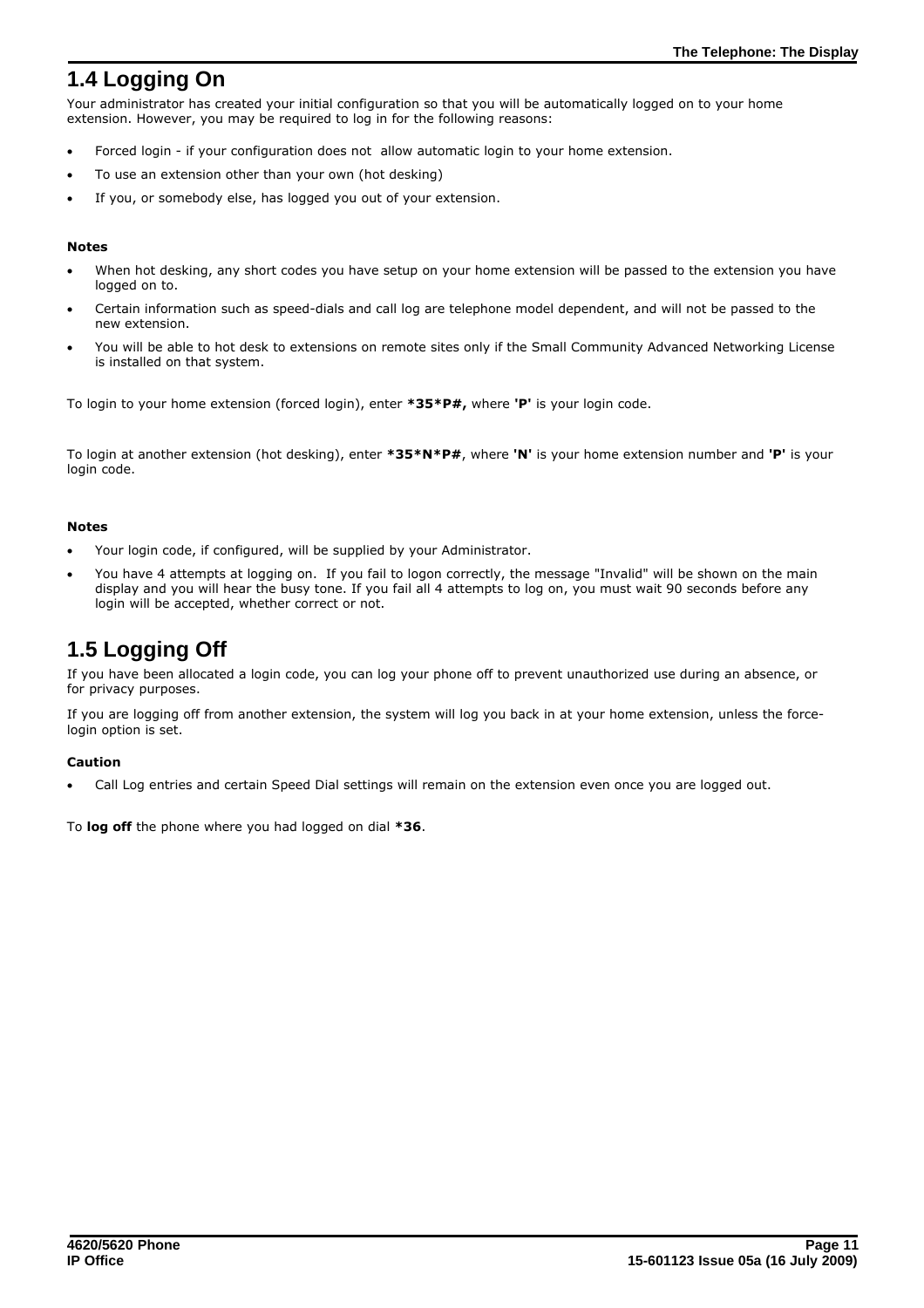## <span id="page-11-0"></span>**1.6 No User**

The NoUser configuration will be used for extensions where the home user is not currently logged on for example:

- · The home user is logged on to another extension
- Forced login is enabled

An extension set as NoUser will display the name "**NoUser**" and the extension number line will be blank or not-available.

If required, and you have been allocated a login code, you can logon using your extension number and login code. (see [Logging On](#page-10-0) 11h)

## **Note**

· Although calls may be made from an extension marked **NoUser**, normally calls cannot be received on that extension.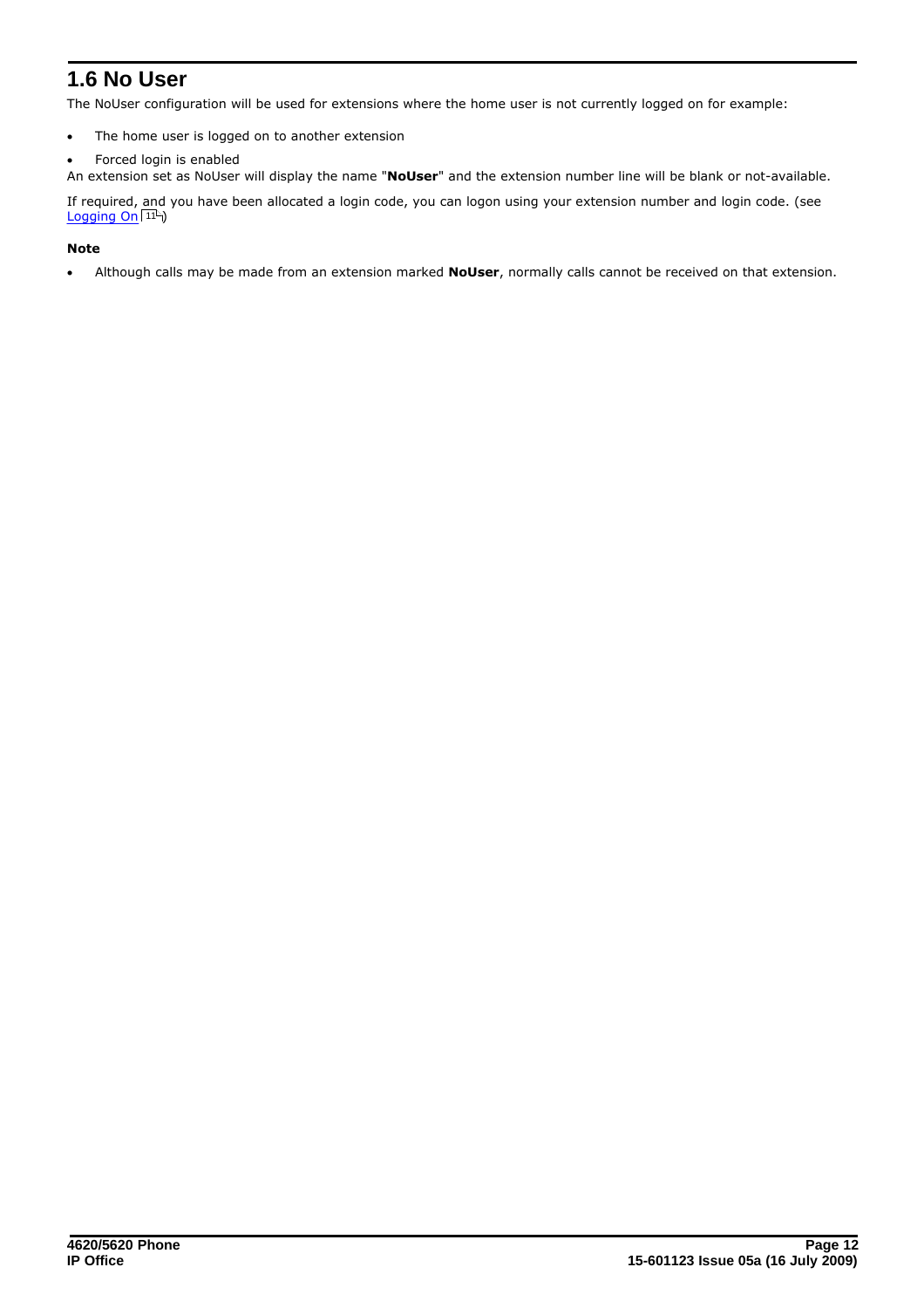## **Basic Call Handling Chapter 2.**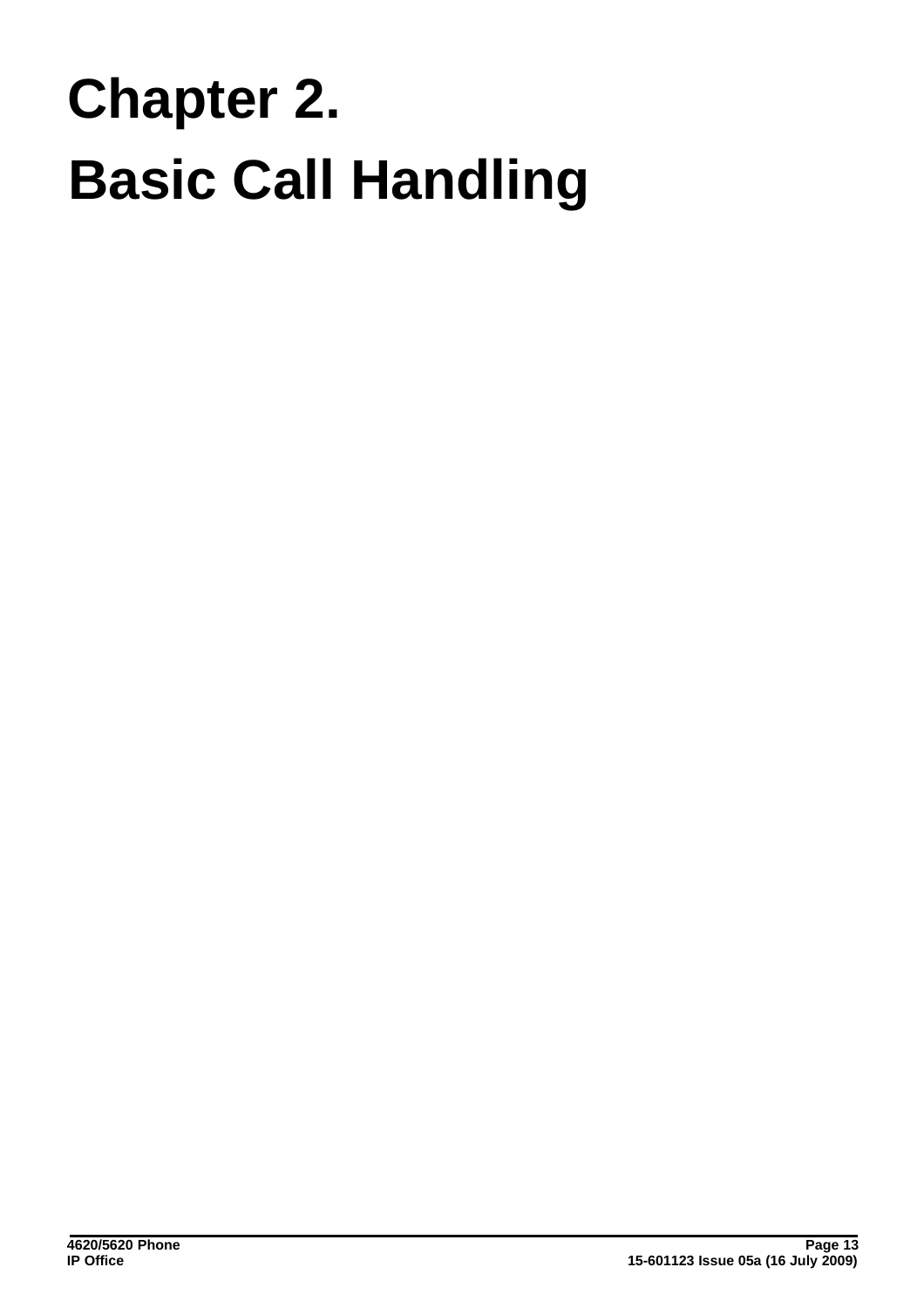## <span id="page-13-0"></span>**2. Basic Call Handling 2.1 Answering Calls**

When a call arrives at your phone, you hear a ringing tone and a blinking bell icon appears on the associated call appearance.

#### **To answer an incoming call at your extension:**

Do one of the following:

If you are not active on another call, answer the call using your handset, headset or speakerphone (see [Speakerphone](#page-16-0) | 174).

**or**

• If you are active on a call already, place the active call on hold (see [Hold](#page-16-2)  $\ket{17^2}$ ), and then answer the incoming call.

**or**

If the call appearance for the ringing call is not displayed on the current screen page, press  $\rightarrow \mathbb{L}$  EXIT to return to the first page of the Home screen. When you locate the call appearance for the ringing call, press the corresponding call appearance button.

#### **Notes**

- · To redirect an incoming call, press **Drop** to redirect the call to Forward On No Answer (if set) or voicemail (if available).
- If your phone rings for any longer than a specified period (15 seconds in default), any re-direction feature that you have activated, such as voicemail or call forwarding, will come into effect.

#### **To answer a call at another extension:**

You can answer from your own phone by using Call Pick-Up; lift your handset and dial:

- · **\*30** to answer a call ringing anywhere.
- · **\*31** to answer a call within your group.
- · **\*32\*201#** to answer the call for a particular extension, in this example 201.

#### **The default ring cadences are:**

- · **Internal calls** single ring cadence.
- **External calls** double ring cadence. *These can be changed by your system administrator.*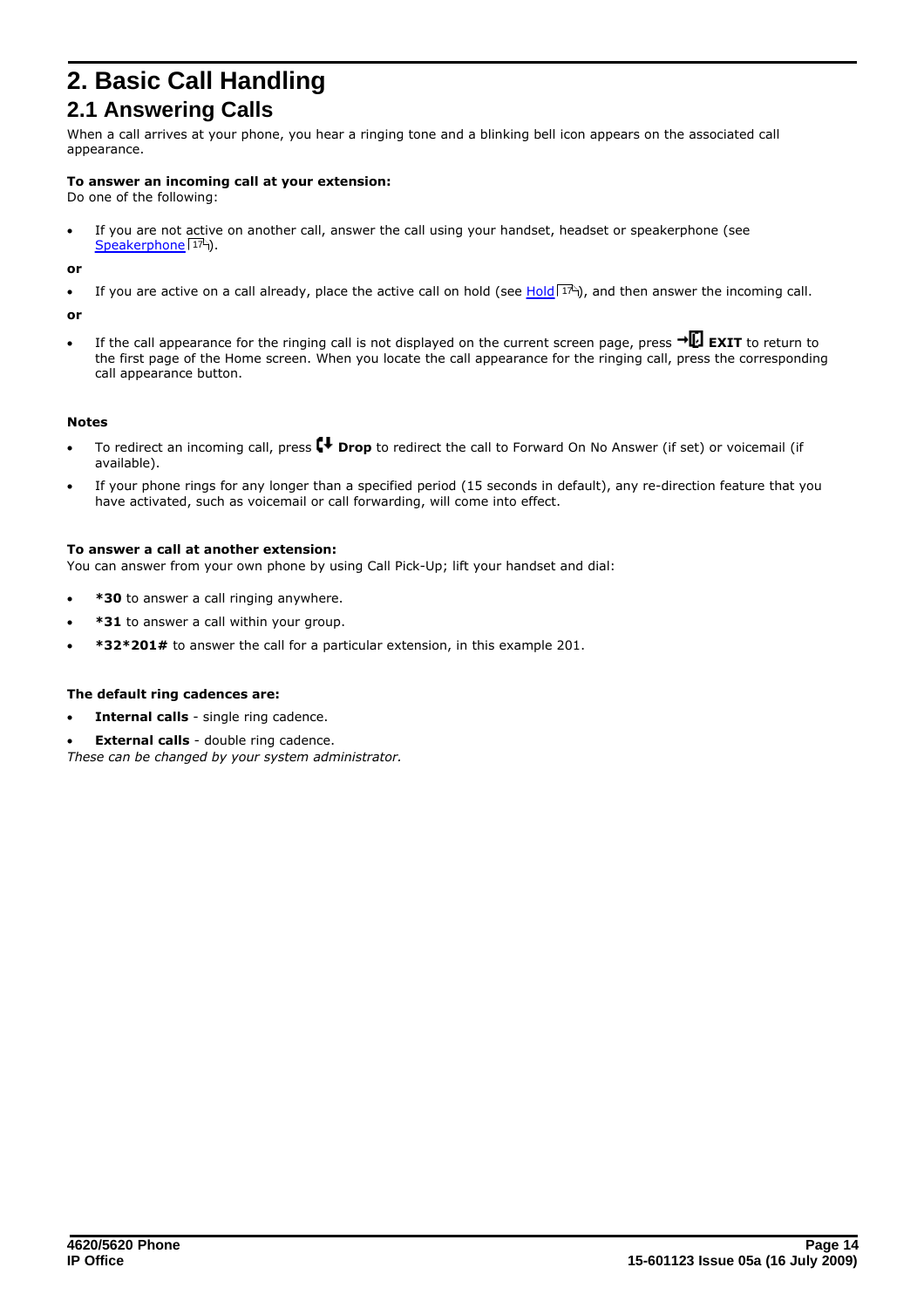## <span id="page-14-0"></span>**2.2 Making a Call**

There are several options for making a phone call, depending on what how you want to use the phone.

## **To make a call using the handset:**

- 1. Pick up the handset.
- 2. Dial the phone number of the person you want to contact, including any outside line digits and/or area codes.

#### **To make a call using speakerphone:**

## 1. Press **S** SPEAKER.

2. Dial the phone number of the person you want to contact, including any outside line digits and/or area codes. See [SPEAKERphone](#page-16-0) | 17<sup>4</sup> for more information on using the speakerphone.

#### **To make a call using speed dial:**

• See <u>Speed Dials</u> 184.

## <span id="page-14-1"></span>**2.3 Clearing a Call**

#### **To clear an established call:** Either:

- · Replace the handset.
- Press **<sup>+</sup>** DROP.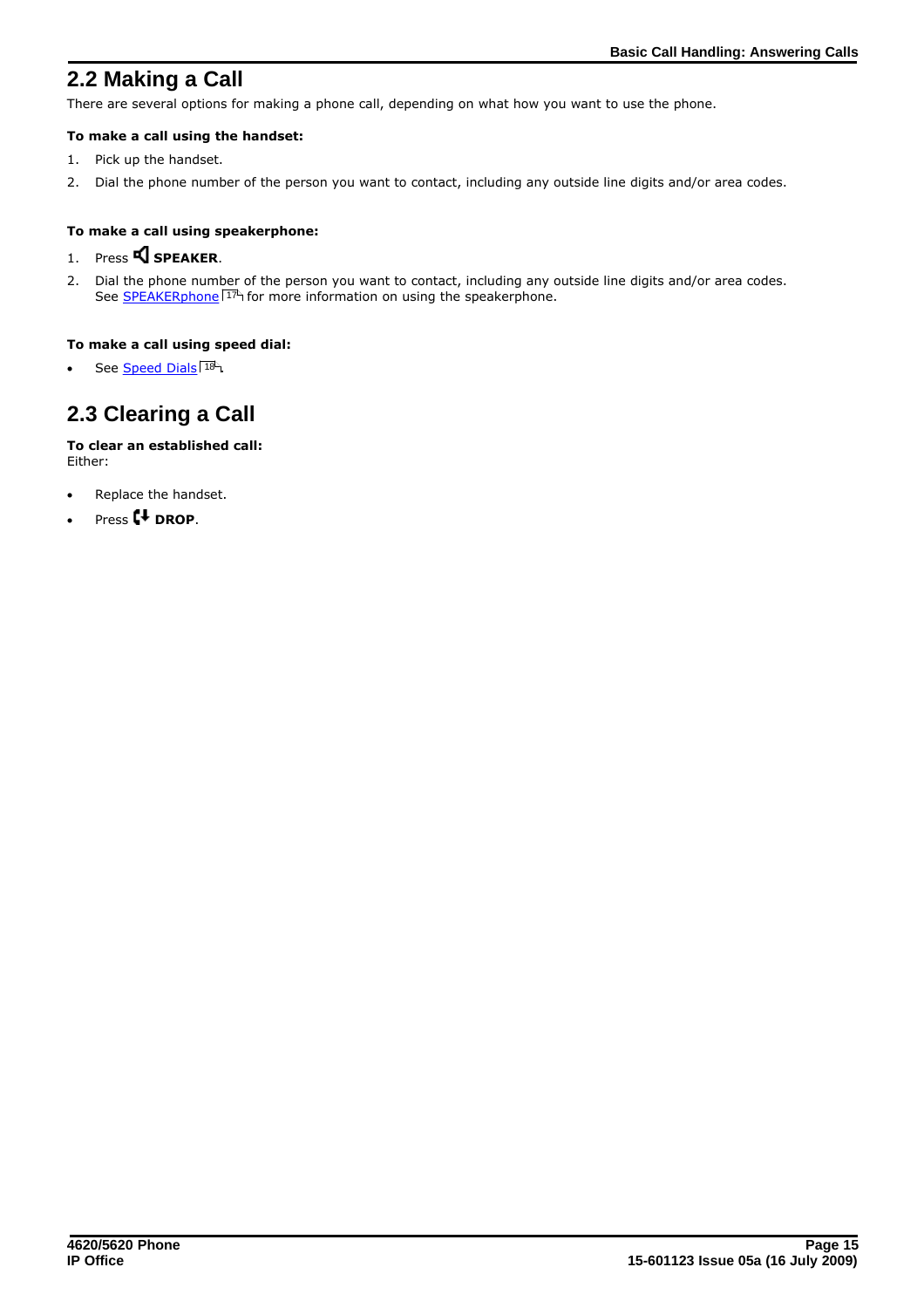## <span id="page-15-0"></span>**2.4 Headset Working**

When a headset is to be used, it must be plugged in to the headset socket on the base of the phone. To activate the headset and switch off the handset, press  $\bigcap$  **HEADSET.** The lamp beside the button is illuminated when headset working is activated.

## **To answer an incoming call:**

- Press **A** HEADSET. **If you are already on a call:**
	- Place the first call on hold
	- Press  $\Box$  next to the flashing bell icon (1).

## **To clear a headset call:**

Press **C**<sup>+</sup> DROP.

## **To manually make a call:**

- Press **n** HEADSET.
- Dial the number. Remember to include the required access code (for example; 9 for an outside line) and listen to the progress of the call.

## **To automatically make a call:**

## • Press **A HEADSET**.

Do any of the following:

- Press **III + REDIAL** and then press  $\Box$  to have the phone dial the last number that you dialed. See <u>Redial</u> 18<sup>4</sup>
- Access the Call Log and initiate a call to a specific entry. See [Making Calls from the Call Log](#page-27-0)  $^{28}$ .
- Access the Speed Dial List in your personal directory and initiate a call to a specific entry. See [Dialling a Speed Dial](#page-22-0) <mark>[Number](#page-22-0)</mark> 23 .

When the call is answered, speak to the called party.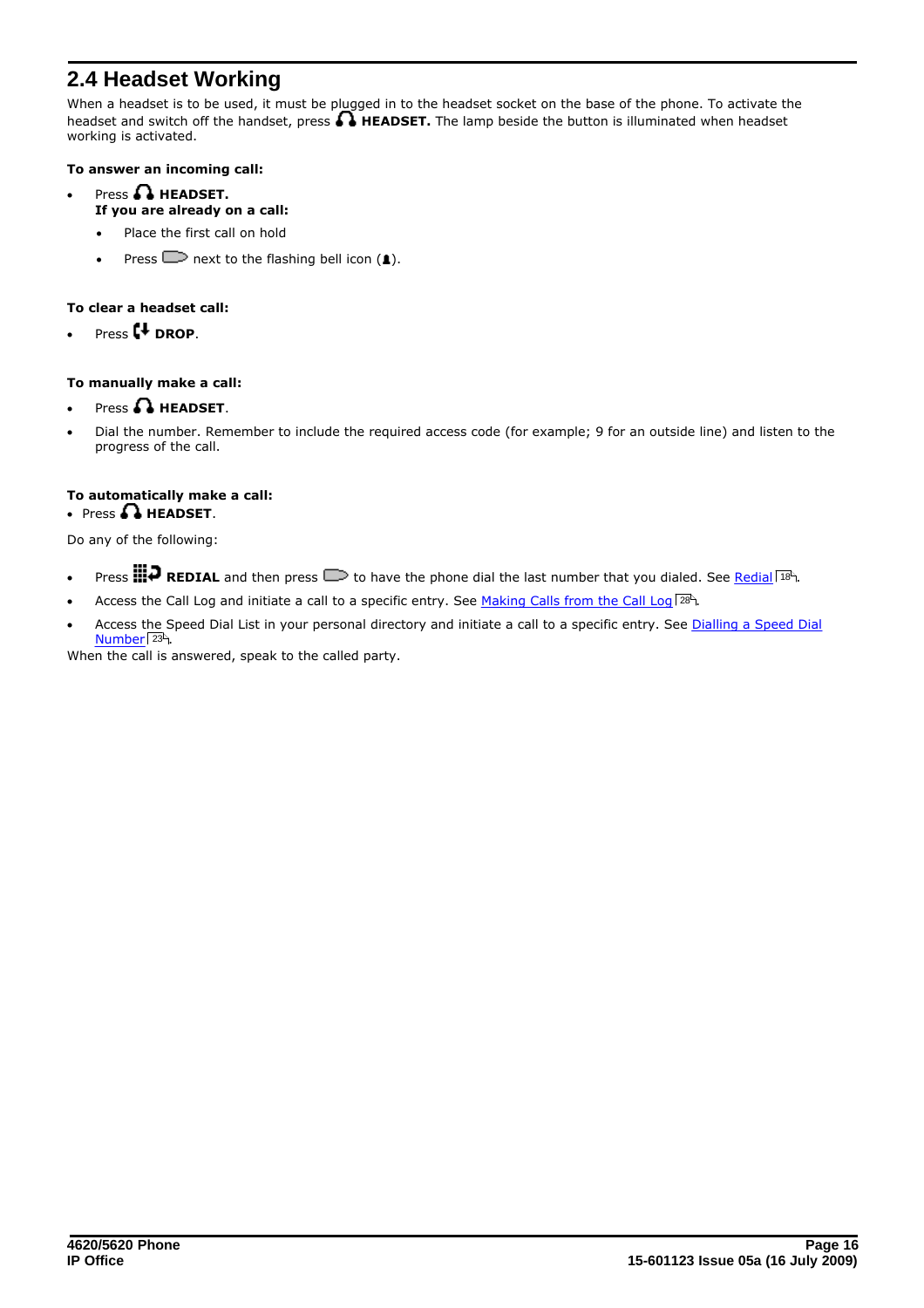## <span id="page-16-0"></span>**2.5 Speakerphone**

The two-way built-in speakerphone allows you to make and answer calls without lifting the handset. Keep in mind that two-way speakerphones may not operate satisfactorily in every environment (such as in very noisy locations).

## **To use the speakerphone with any feature:**

- 1. Press **S** SPEAKER.
- 2. Make or answer the call, or access the selected feature.
- 3. Adjust the speakerphone volume if necessary. To adjust the volume, press  $\triangle$  and  $\blacktriangledown$ . The eight volume levels are displayed.

### **To change from speakerphone to handset:**

Pick up the handset and continue talking.

## **To change from handset to speakerphone:**

- 1. Press **SPEAKER**.
- 2. Hang up the handset.

## **To end a speakerphone call:**

Press **SI** SPEAKER again.

## <span id="page-16-1"></span>**2.6 Mute**

During an active call, the Mute feature prevents the party with whom you are speaking from hearing you. This feature is most commonly used in conjunction with the Speakerphone, but can be used to hold an off-line conversation at any time during a call.

## **To prevent the other person on the line from hearing you:**

- 1. Press **X** MUTE. The other party cannot hear you. The indicator next to the MUTE button lights when MUTE is active.
- 2. To reinstate two-way conversation, press **4 MUTE** again.

## <span id="page-16-2"></span>**2.7 Hold**

The HOLD feature puts a call on hold until you retrieve it.

#### **To place a call on hold:**

**Press <b>HOLD**. The line display area changes to white text with a dark gray background, and  $\blacktriangleright$  is displayed.

## **To retrieve a held call:**

Press the corresponding  $\Box$  on which the call is being held. The call is now active.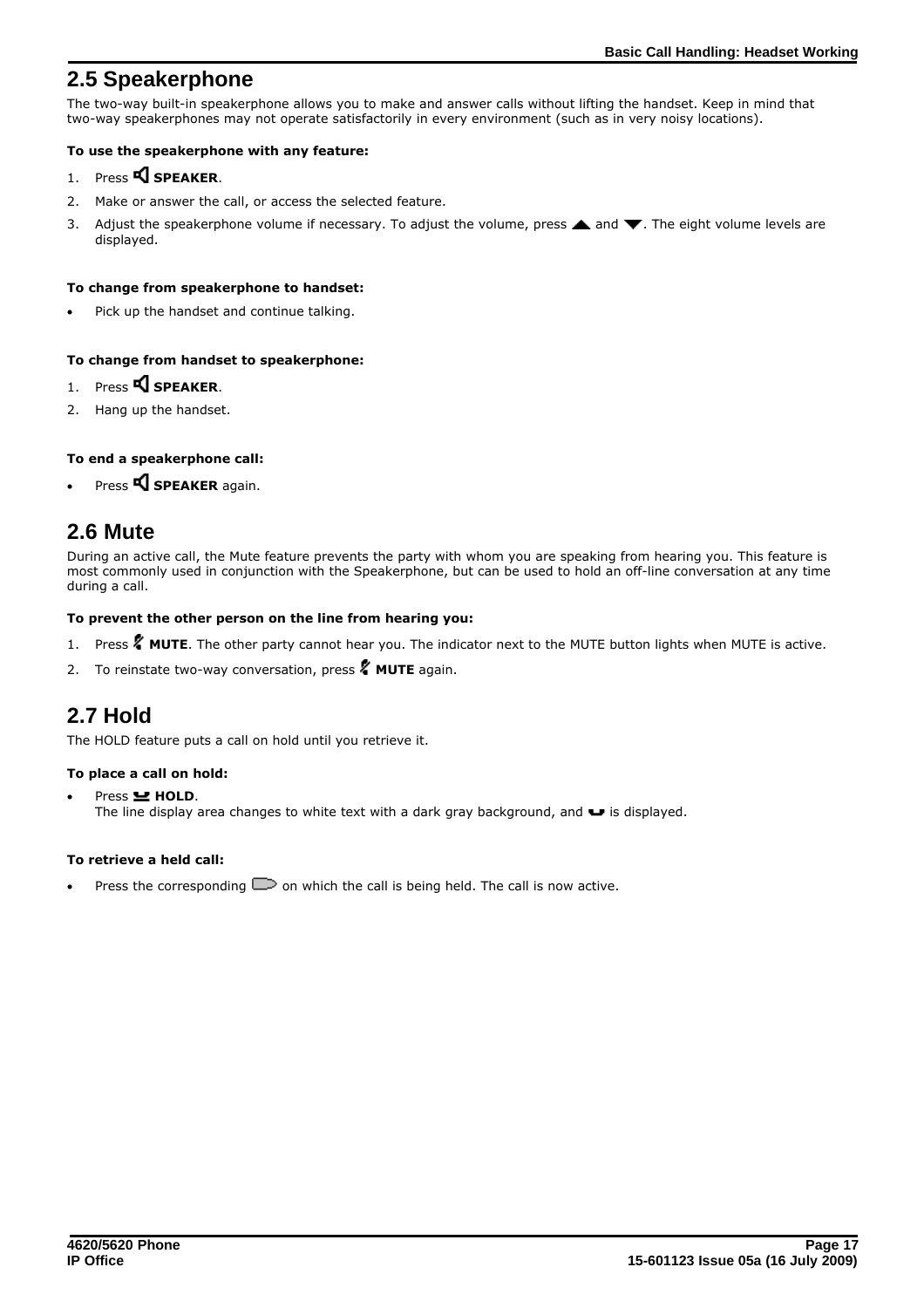## <span id="page-17-0"></span>**2.8 Speed Dial**

The [Speed Dial](#page-21-0)l <sup>22</sup> feature allows the phone to dial numbers stored in your personal directory (maximum of 104).

#### **To make a call to a personal directory entry using the Speed Dial feature:**

- 1. From the Home screen, press **SpDial**. The **Speed Dial** screen is displayed.
- 2. Press the button next to the entry you want to call. If the entry you want does not display, press  $\blacksquare$  and  $\bigsqcup$  to search through the entries or key the first letter of the required name to jump to the page with a matching entry.

The phone dials the number for you.

## <span id="page-17-1"></span>**2.9 Redial**

The Redial feature automatically redials a previously dialed extension or outside number (up to 24 digits). The phone can store up to six of the last numbers dialed.

#### **To redial a previously dialed number:**

Press **III.** REDIAL. To search through the entries, press **4** and **ALG**. When you have located the required number, press the associated key.

#### **To change the REDIAL number selection:**

- 1. Press **OPTIONS** and press **Application Options**.
- 2. Press **REDIAL** to toggle between **Last 6 Numbers** and **Last Number**.
- 3. Press **Save**. To restore the previous setting without changing it, press **Cancel**.

## <span id="page-17-2"></span>**2.10 Transfer**

This feature allows you to transfer a call from your phone to another extension or outside number.

1.With a call in progress, press **TRANSFER**.

2.When you hear dial tone, dial the number to which the call is to be transferred. Then do one of the following:

- To transfer the call without announcing it (an unsupervised transfer), press  $\blacksquare\vdash\blacksquare$  TRANSFER again. The transfer is complete.
- · To announce the call before transferring it (a supervised transfer), wait for the called party to answer:
	- If the called party is willing to accept the call, press  $\Box$  **TRANSFER** again to complete the transfer.
	- If the called party does not wish to accept the call or there is no answer, press **C+ DROP**. To return to the held call, press  $\Box$  adjacent to it.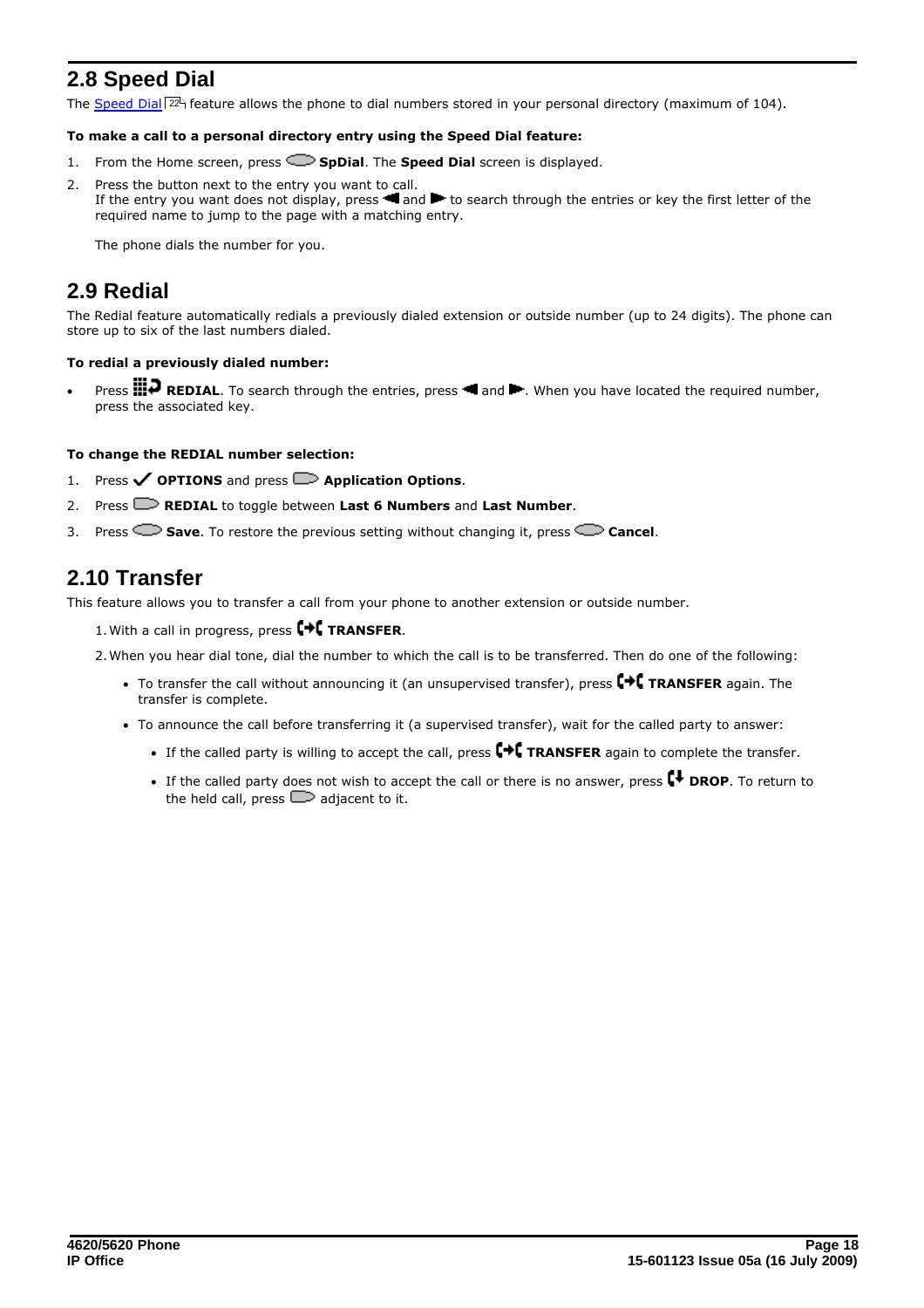## <span id="page-18-0"></span>**2.11 Conference**

The Conference feature allows you to conference other parties (including yourself) into a call.

## **Notes**

- · The number of parties allowed in a conference is controlled by your phone system.
- · Two Call Appearance keys are required for the conference feature.

## **To add another party to a call:**

## 1. Press **CCC** CONFERENCE.

- 2. Dial the number of the person you want to add to the call.
- 3. To add the person to the call, press **CONFERENCE** again. If the called party does not answer or does not want to join the conference, press **C+ DROP**. To return to the held call, press  $\Box$  adjacent to the held call.
- 4. Repeat steps 1 through 5 for additional conference connections.

To see the details of the different participants in the conference, press **4** and **PP Prev/Next**.

## **Notes**

- To leave a conference call, hang up.
- To display which conference participants to drop from the conference, press **(+ DROP**. You can then select the participant to drop by pressing the **4** and **Prev/Next** buttons to display the participant, then press  $\mathbf{F}$  DROP again.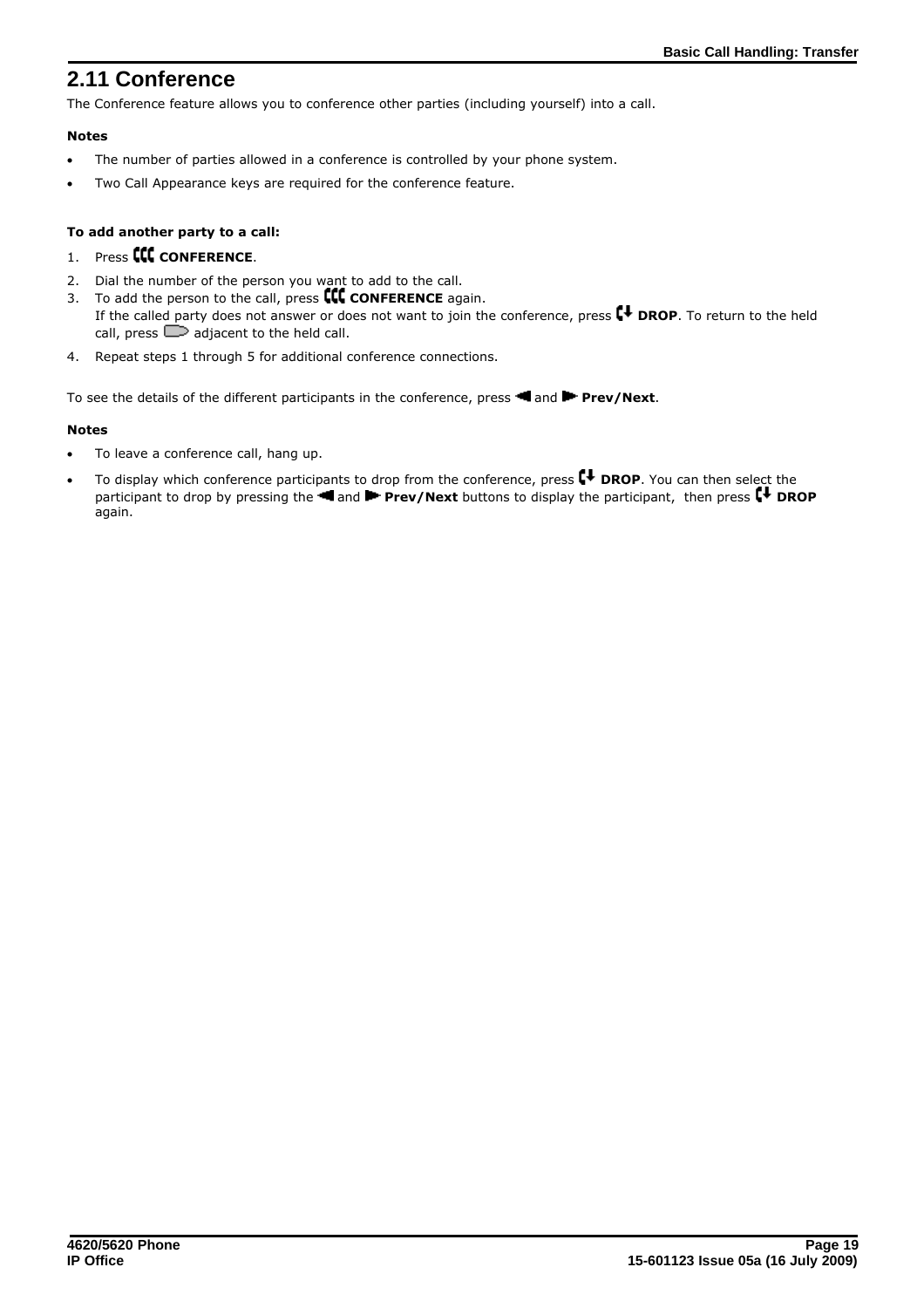## <span id="page-19-0"></span>**2.12 Parking Calls**

You can park one or more calls; allowing you to make and receive other calls. You can also arrange for the parked call to be retrieved by another extension.

The system only allows calls to be parked for a short while before reconnecting them to the user who parked the call; the default setting is 5 minutes. Once the set time is reached, the parked call will ring back if your extension is idle.

#### **Note**

• To park a call using the short codes, the call must first be put on [Hold](#page-16-2) 17<sup>4</sup>.

#### **To park a call to be picked up by any extension:**

Dial \*37\*N# - Where N is the slot id you have assigned. Inform your colleagues of the parked call and the slot id you have assigned.

#### **To Un-park a call from another extension:**

Dial \*38\*N# - Where N is the assigned slot id.

#### **To Park a call to your local extension:**

· Dial **\*37#**

When you park a call to your local extension, it is automatically given a slot id number based on your extension number followed by 0. If you park another call, it is given your extension number followed by 1 and so on up to 9. For example: if your extension is 201, the first parked call will be given the slot id **2010**.

#### **To Un-park a call on your local extension:**

Dial \*38\*# - If you have more than one call parked, the call parked first will be the first call to be unparked

#### **Note**

Feature keys can be setup to park and un-park calls. If required, contact your administrator.

## <span id="page-19-1"></span>**2.13 Private Call**

The Private Call feature is used to prevent any intrusions during the call. Private call can be activated either before or during a call and will set the phone status to 'cannot be intruded' until you switch the Private Call feature off.

If you place a call to an extension with Private Call on, you will hear the Number Unobtainable tone.

#### **Note**

Private call is not a default feature. If you require this option, contact your administrator.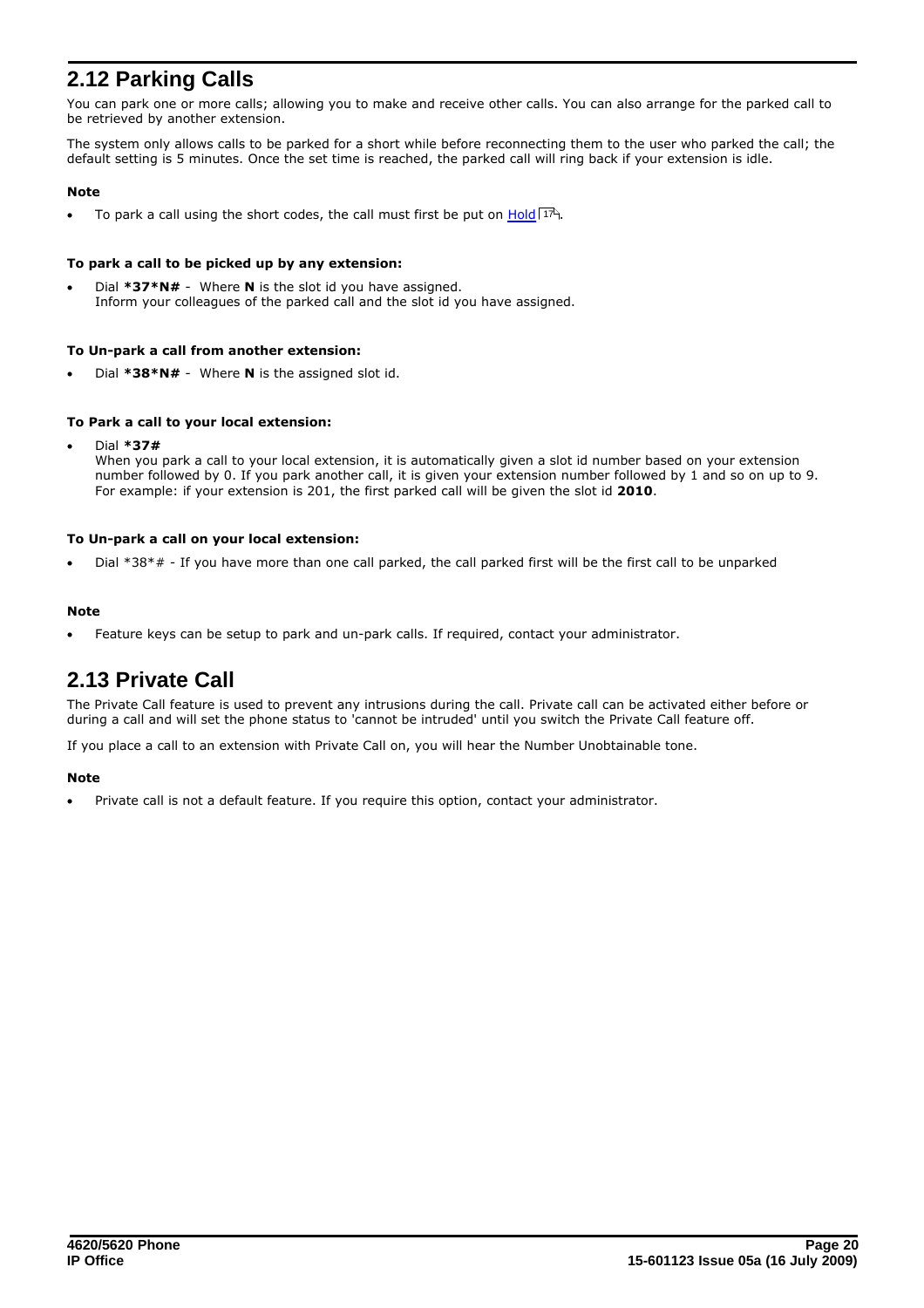## **Speed Dials Chapter 3.**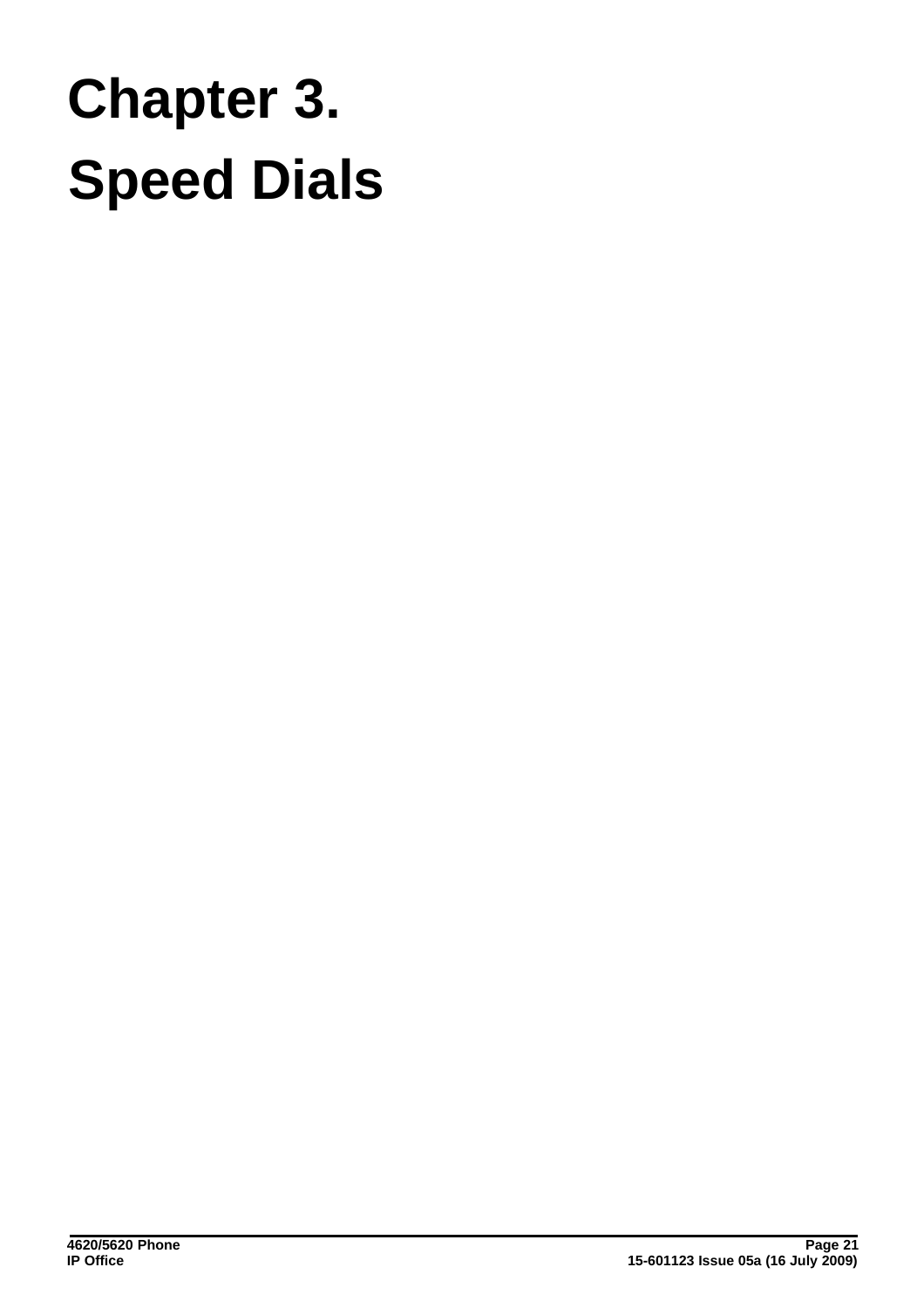## <span id="page-21-0"></span>**3. Speed Dials**

The phone can store up to 108 personal speed dials. To access the speed dial directory, press **SpDial**.

A screen similar to the following is displayed:

| Extn290 290  |      |        |        |  |
|--------------|------|--------|--------|--|
| Асте         |      |        | Joe    |  |
| Bob          |      |        | John   |  |
| Frank        |      |        | Kate   |  |
| <b>INDeX</b> |      |        | Mark   |  |
| Jack         |      |        | Recept |  |
| Janet        |      |        | Simon  |  |
| Add          | Edit | Delete |        |  |
|              |      |        |        |  |

- · The speed dials are sorted alphabetically.
- Press  $\Box$  or  $\Box$  adjacent to a name to dial the speed dial number stored with that name.
- The  $\leftrightarrow$  symbol indicates that there are more pages. To move between pages, press  $\blacktriangleleft$  and  $\blacktriangleright$ .

To add a new speed dial, press **Add**. To edit an existing speed dial's current settings, press **Edit**. A screen similar to the following is displayed:



#### **Note**

Speed dials can be used for any numbers that can be manually dialed from the extension. If, for external calls, a dialling prefix is required; that prefix must be part of the speed dial number.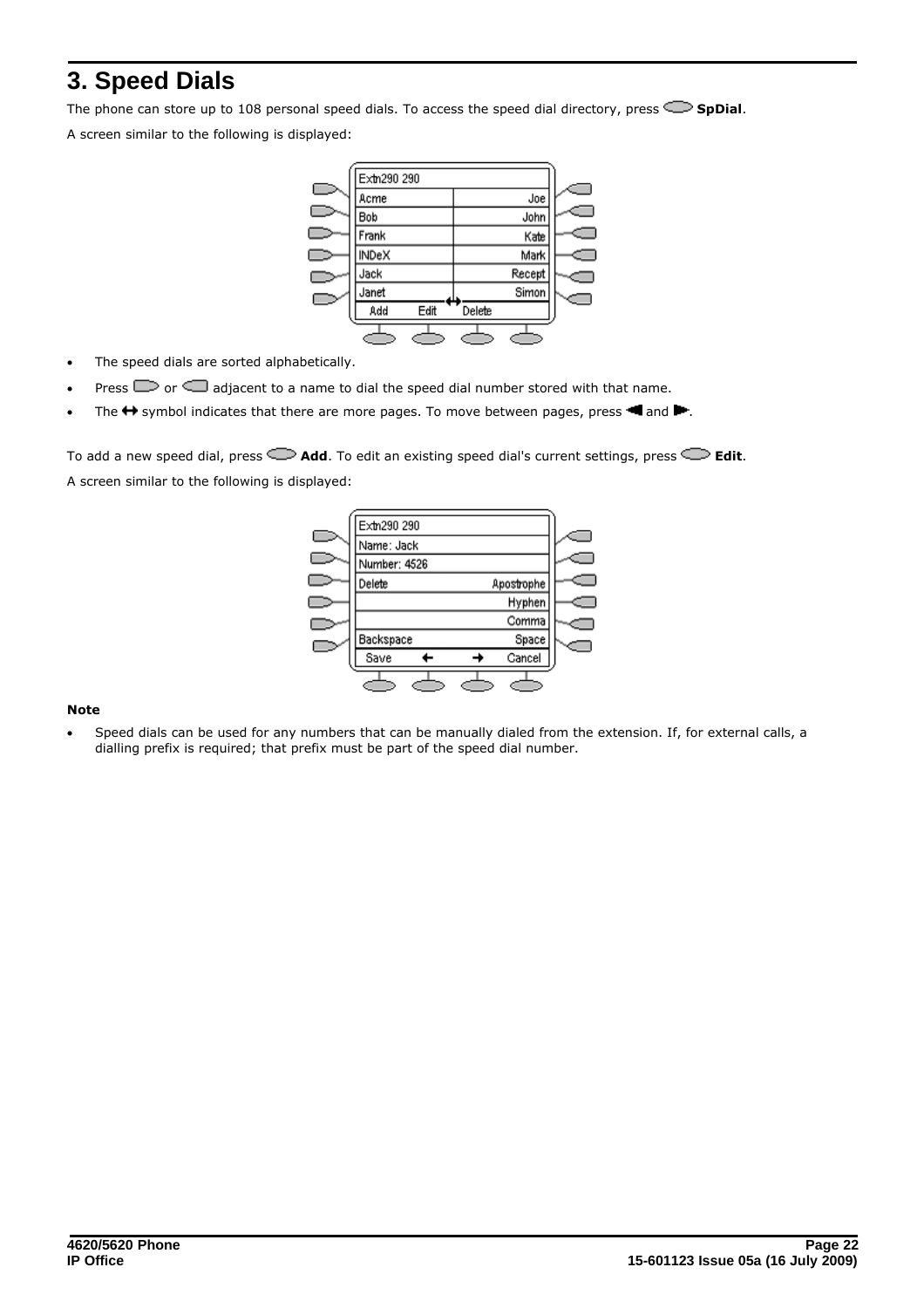## <span id="page-22-0"></span>**3.1 Dialling a Speed Dial Number**

## **To use the speed dial directory:**

- 1. To display the speed dial directory, press  $\sum$  **SpDial**. If SpDial is not shown, you may have to press **PHONE/EXIT** to exit the current screen function.
- 2. The  $\leftrightarrow$  symbol is shown if there is more than one page of speed dials. To move between pages, press  $\blacktriangleleft$  and  $\blacktriangleright$ .
- 3. When the speed dial required is shown on the screen, press  $\Box$  or  $\Box$  adjacent to the speed dial name. Continue as per a normal call.

## <span id="page-22-1"></span>**3.2 Adding a Speed Dial from the Call Log**

You can create a new speed dial from a call log entry. See <u>[Turning a Log Entry into a Speed Dial](#page-27-1)</u>l 28<sup>5</sup>. This process will start the normal speed entry screen, pre-filled with the name and number from the call log entry.

## <span id="page-22-2"></span>**3.3 Editing a Speed Dial**

## **To edit a speed dial:**

- 1. To display the speed dial directory, press **SpDial**. If **SpDial** is not shown, you may have to press **PHONE/EXIT** to exit the current screen function.
- 2. The  $\leftrightarrow$  symbol is shown if there is more than one page of speed dials. To move between pages, press  $\blacktriangleleft$  and  $\blacktriangleright$ .
- 3. Go to the page containing the speed dial to edit.
- 4. Press **Edit**.
- 5. Press  $\Box$  or  $\Box$  next to the speed dial to edit. The editing process is similar to adding a new speed dial, see [Adding a New Speed Dial](#page-23-0) 24<sup>4</sup>. To remove the speed dial from the speed dial directory, press **Delete** to confirm or to exit without deleting,

press **Cancel**.

## <span id="page-22-3"></span>**3.4 Deleting a Speed Dial**

## **To delete a speed dial:**

- 1. To display the speed dial directory, press **SpDial**. If SpDial is not shown, you may have to press **PHONE/EXIT** to exit the current screen function.
- 2. The  $\leftrightarrow$  symbol is shown if there is more than one page of speed dials. To move between pages, press  $\blacktriangleleft$  and  $\blacktriangleright$ .
- 3. Press **Delete**.
- 4. Press  $\Box$  or  $\Box$  next to the speed dial to delete.
- 5. To confirm, press **Delete**. To exit without deleting, press **Cancel.**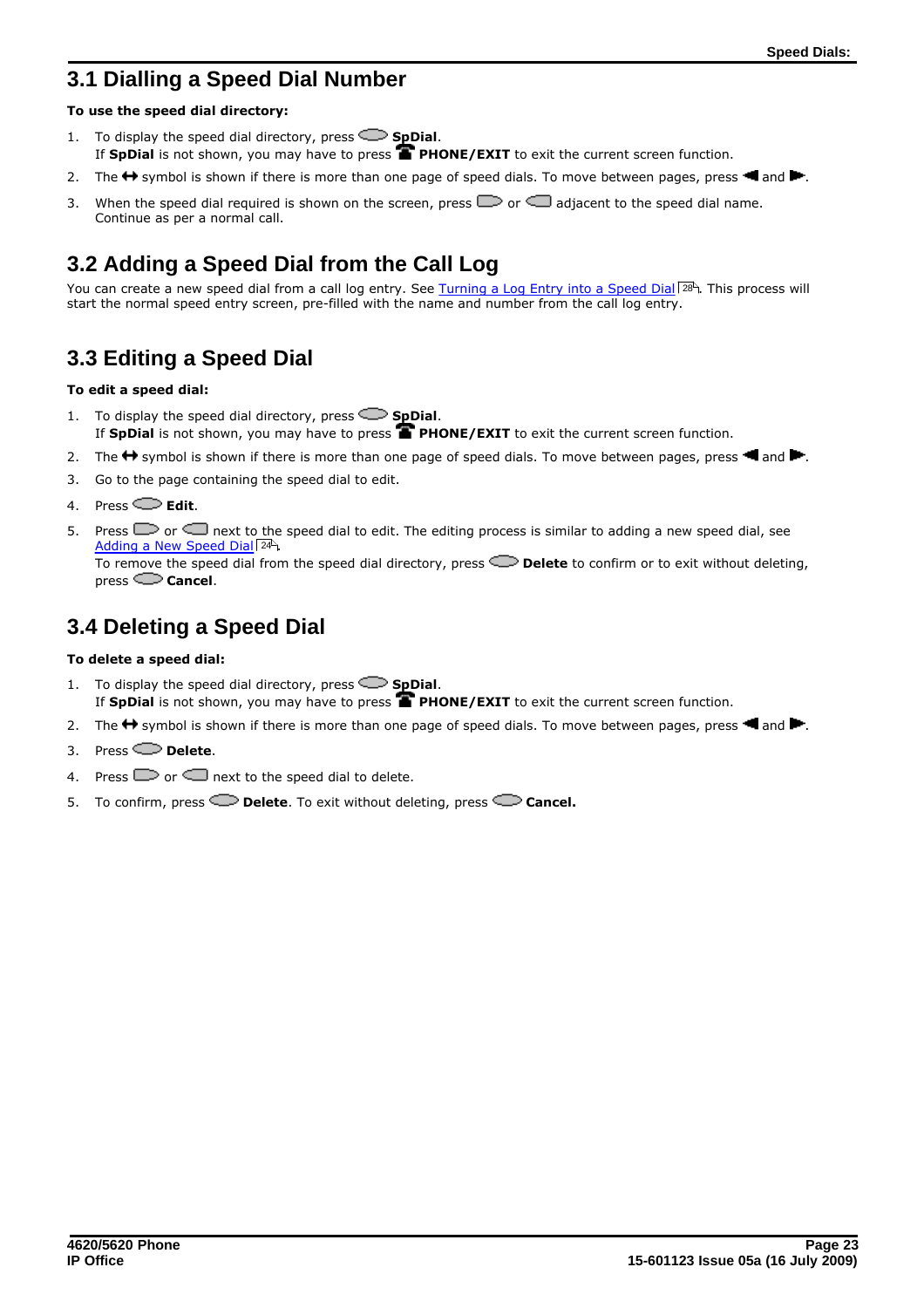## <span id="page-23-0"></span>**3.5 Adding a New Speed Dial**

You can add a new speed dial to your directory.

#### **To add a new speed dial:**

- 1. To display the speed dial directory, press **SpDial**. **Note - If SpDial** is not shown, you may have to press **PHONE/EXIT** to exit the current screen function.
- 2. Press  $\sum$  **Add.** 
	- A screen similar to the following is displayed:



- 3. The cursor, a | symbol, displays in the empty name field. To move between Name and Number entry, press the adjacent  $\Box$ .
- 4. Begin entering text using the phone keypad. Each key is marked with the letters it provides. You may have to press the key more than once depending on the character you require.
	- · For example, the **2** key is also marked as **A**, **B** and **C**. To enter a **C**, press the key until **C** is displayed.
	- If the next character you want to enter is on the same key, press  $\Box$   $\rightarrow$  and then enter the next character.
- 5. As you enter characters you can use a number of other controls:
	- **Save** Save the speed dial changes.
	- $\bigcirc$  + Moves the cursor left one character.
	- $\circ$  + Moves the cursor right one character.
	- **Cancel** Return back to the speed dial directory without making any changes.
	- **Clear** Delete the whole name or number entry.
	- **Case** Change the case of the current character between upper and lower case.
	- **ED** Backspace Delete the character before the cursor.
	- · **Apostrophe** Insert an apostrophe (') symbol.
	- Comma Insert a comma (,) symbol.
	- · **Space** Insert a space.

#### **Note:**

· The controls on this screen are context sensitive and only appear when applicable. For example, **Save** only appears when a name and number have been entered.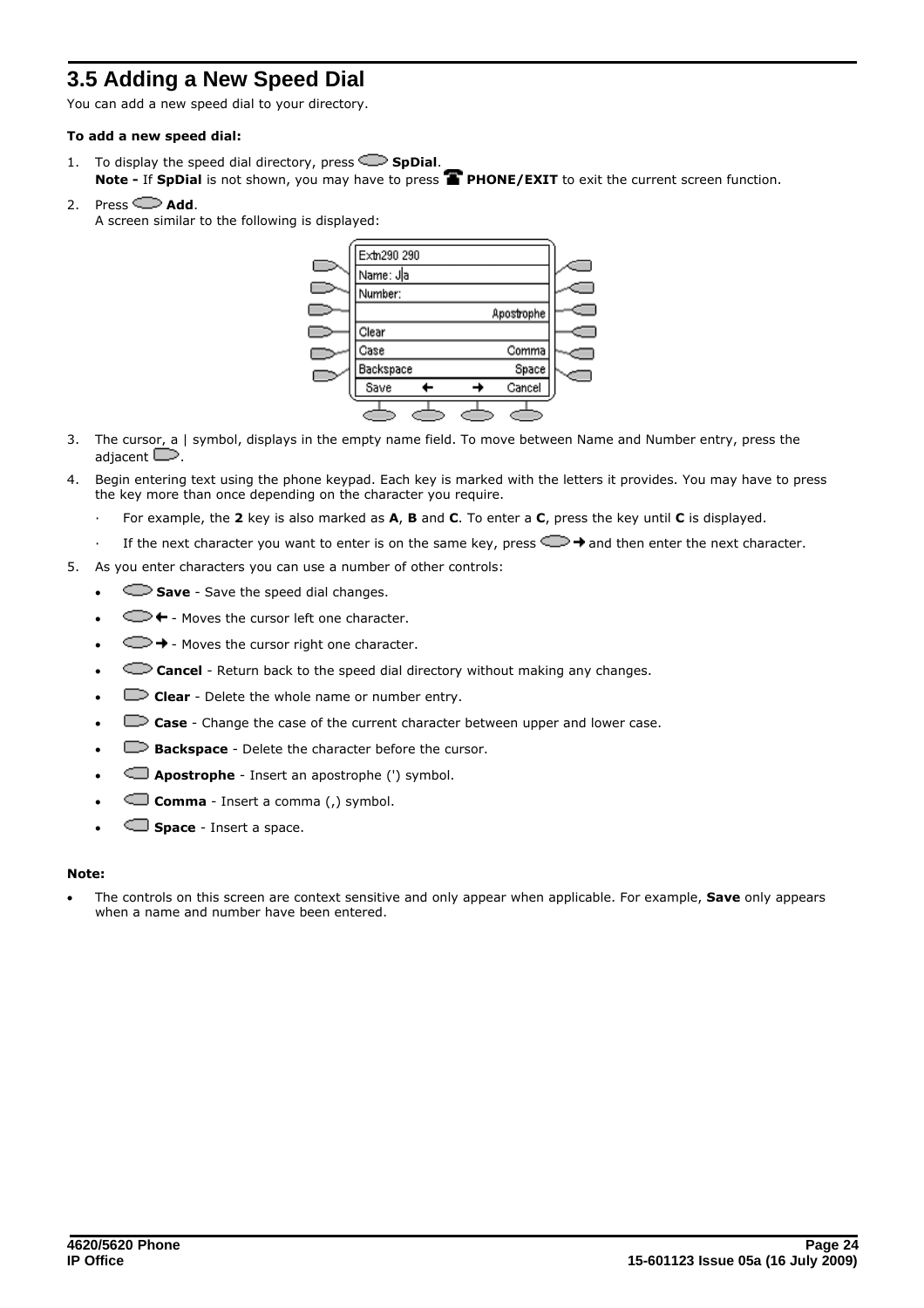# **Using the Call Log Chapter 4.**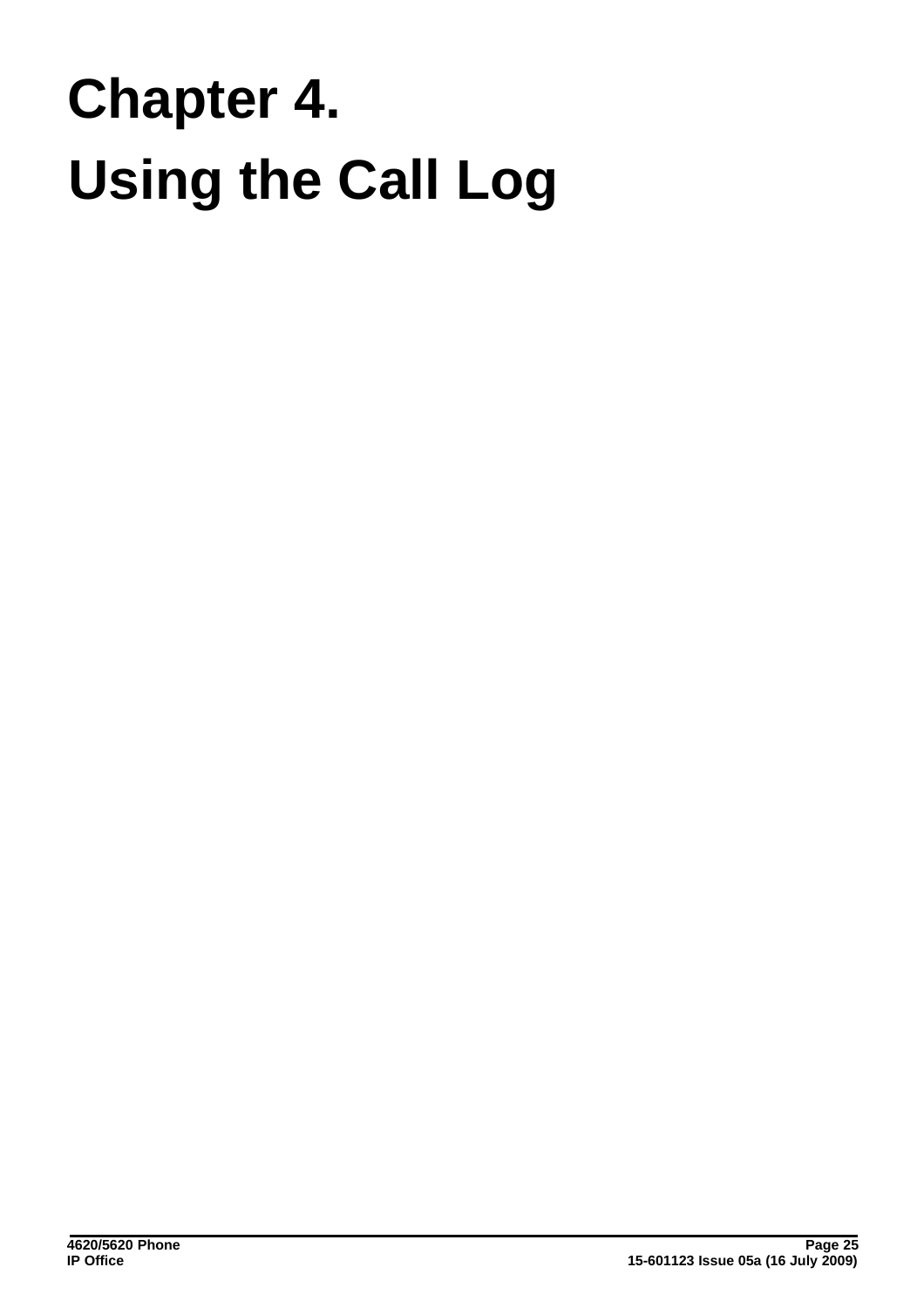## <span id="page-25-0"></span>**4. Using the Call Log**

The phone maintains a call log. To access the call log, press  $\subseteq$  **Log**.

The call log keeps a log of missed calls, outgoing calls made and incoming calls answered. Each of these logs includes the 30 most recent calls in each category.

A log entry similar to the following is displayed:

| Extn290 290   |              |                   |           |  |
|---------------|--------------|-------------------|-----------|--|
| Extn208       |              |                   | 208 10:22 |  |
| INDeX416      |              | 70-736-4416 10:19 |           |  |
| <b>JSmith</b> |              | 70-555-4400 10:08 |           |  |
| Extn200       |              |                   | 200 10:07 |  |
| KSmith        |              | 70-555-4444 09:58 |           |  |
| Асте          |              | 80-555-4343 07:00 |           |  |
| Missed        | <b>InAns</b> | Outdo             | DeleteAll |  |
|               |              |                   |           |  |

- · The name of the called or calling party (if available).
- The number of the called or calling party.
- The time of the call.
- · The date of the call (if prior to the current day).
- The  $\leftrightarrow$  symbol indicates that the log contains more pages of entries. To move between pages, press  $\blacktriangleleft$  and  $\blacktriangleright$ .

Press  $\Box$  or  $\Box$  adjacent to a log entry to display full details of that log entry, similar to the following:

| Extn290 290                  |  |  |
|------------------------------|--|--|
| Name: INDeX416               |  |  |
| Number: 0-170-736-4416       |  |  |
| Time/Date: 10:34 12/03       |  |  |
| Type: Missed                 |  |  |
|                              |  |  |
|                              |  |  |
| Add to SD<br>Retum<br>Delete |  |  |
|                              |  |  |

Each individual log entry includes:

- · The name of the called or calling party if available.
- · The number of the called or calling party.
- The time of the call.
- · The date of the call.
- The duration of the call for outgoing and answered calls.

Apart from using the call logs for information, you can turn a call log entry into a speed dial for future calls. You can also delete individual log entries or all entries in a particular log.

#### **Note**

· Call log entries are lost whenever the phone system or the individual phone are reset.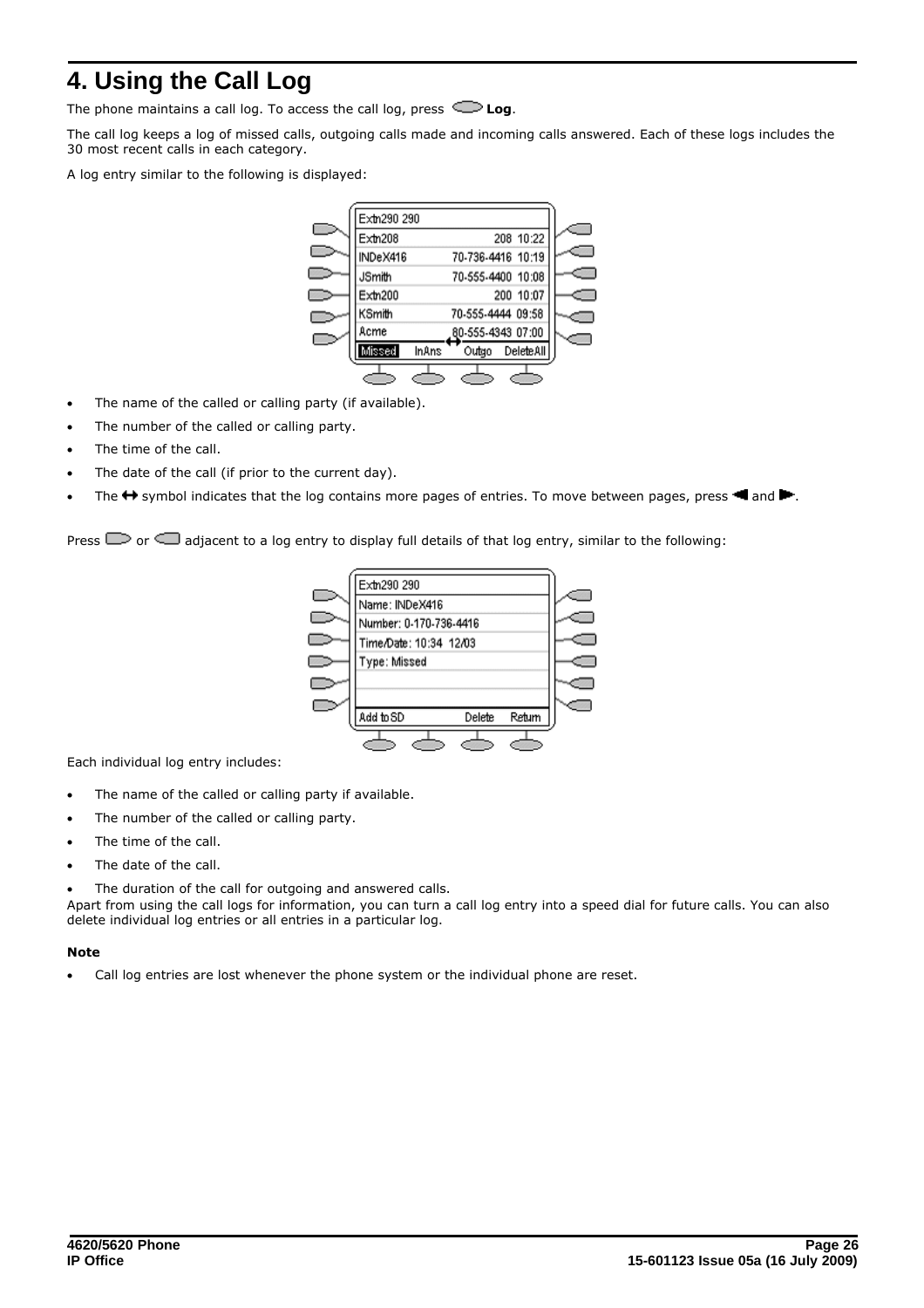## <span id="page-26-0"></span>**4.1 Accessing Call Logs**

You can access the call log to view incoming, outgoing and missed calls.

#### **To access call logs:**

- 1. Press  $\bigcirc$  **Log**.
	- A screen similar to the following is displayed:



The call log always opens in the **Missed** calls log.

Note- If Log is not shown, you may have to press **PHONE/EXIT** to exit the current screen function.

- 
- 2. To select the log required, press:<br>**•• Missed:** The log of missed calls, i.e. those that rang your extension but were not answered. This includes calls that were diverted to voicemail or another number after ringing your extension.
	- · **InAns:** The log of incoming calls that were answered. This includes both internal and external calls.
	- · **Outgo:** The log of calls made. This includes both internal and external calls.
- 3. If the selected log contains more than one page of entries, the  $\leftrightarrow$  is shown. To move between pages, press  $\blacktriangleleft$  and .

## <span id="page-26-1"></span>**4.2 Displaying an Individual Log Entry**

You can display an individual log entry to view the name, number, date and time of incoming, outgoing and missed calls.

## **To display an individual log entry:**

- 1. Locate the log entry in which you are interested.
- 2. Press  $\Box$  or  $\Box$  adjacent to the entry. The log entry details, similar to the following, is displayed:



3. To return to the call log, press  $\mathbb{C}\mathbb{P}$  **Return**.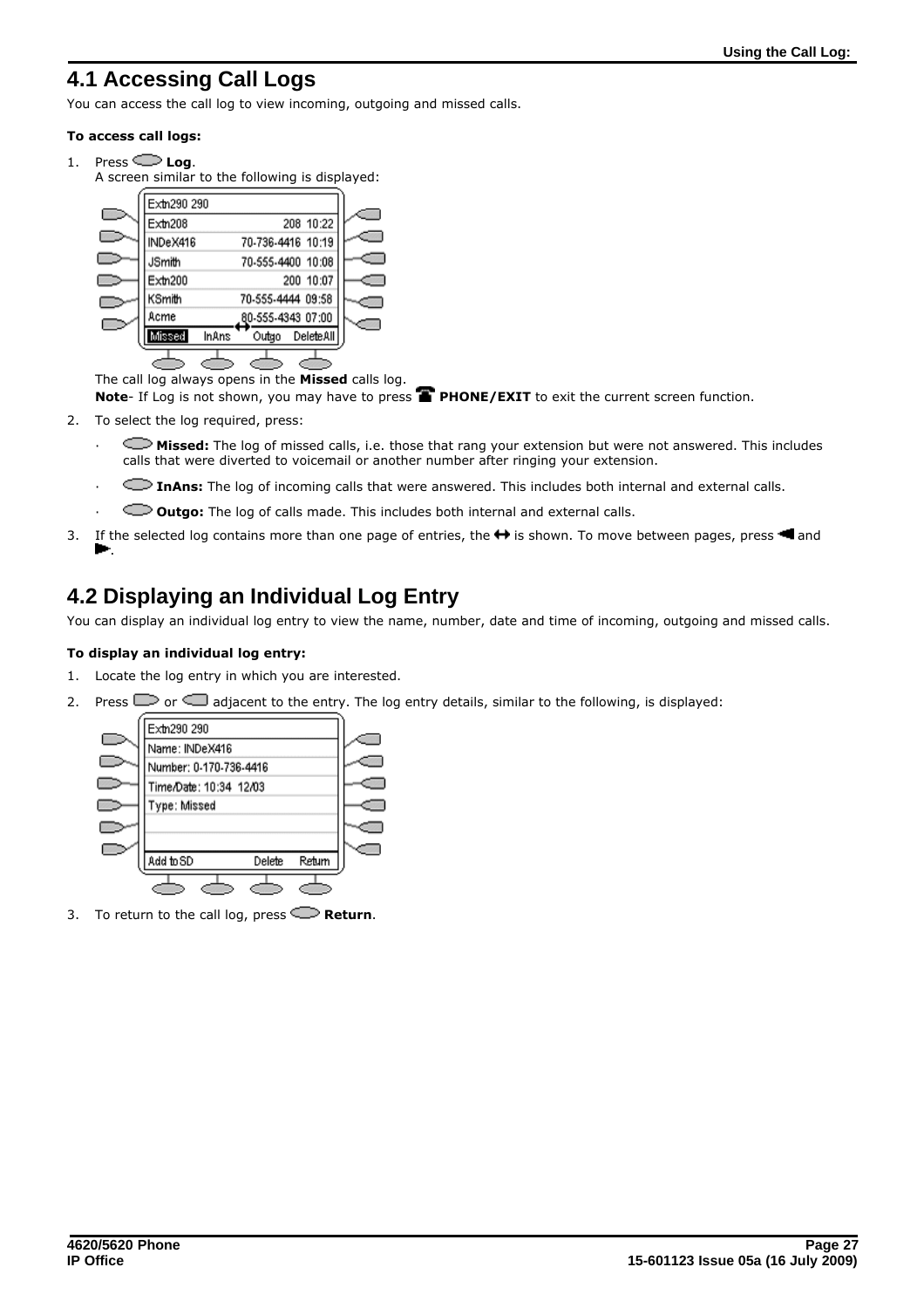## <span id="page-27-0"></span>**4.3 Making Calls from the Call Log**

You can make internal and external calls from the call log.

#### **To make calls from the call log:**

- 1. Locate the log entry in which you are interested.
- 2. To display the log entry details, press  $\Box$  or  $\Box$  adjacent to the entry.
- 3. To make the call, press  $\sim$  **Call**.

If the number shown is external but does not include the external dialling prefix used by your phone system, go offhook, dial the prefix and then press **Call**.

## <span id="page-27-1"></span>**4.4 Turning a Log Entry into a Speed Dial**

You can add a log entry to your speed dial directory.

#### **To turn a log entry into a speed dial:**

- 1. Locate the log entry and press  $\Box$  or  $\Box$  adjacent to it.
- 2. Press  $\bigcirc$  **Add to SD.**
- 3. The screen for editing and adding speed dials appears, prefilled with the information from the log entry. Edit the details if required and then press **Save** or to return to the speed dials selection menu, press **Cancel**.

## <span id="page-27-2"></span>**4.5 Deleting an Individual Log Entry**

You can delete an individual log entry from your call log.

#### **To delete an individual log entry:**

- 1. Locate the log entry and press  $\Box$  or  $\Box$  adjacent to it.
- 2. To delete the log entry and return to the call log, press  $\heartsuit$  **Delete**. To return to the call log without deleting the log entry, press **Cancel.**

## <span id="page-27-3"></span>**4.6 Deleting all Entries from a Log**

You can delete all log entries from your call log.

#### **To delete all entries from a log:**

- 1. Press **Missed**, **InAns** or **Outgo** to select the log.
- 2. Press **DeleteAll.**
- 3. To delete the log entries, press **Delete**. To return to the call log without deleting the log entries, press **Cancel.**

## <span id="page-27-4"></span>**4.7 Exiting the Call Log**

Press<sup>T</sup>PHONE/EXIT.

## <span id="page-27-5"></span>**4.8 Disabling the Call Log**

The phone's call logging can be switched off if required.

#### **To disable call logging:**

- 1. Press **OPTIONS** and then press **Application Options**.
- 2. Press $\blacktriangleright$ .
- 3. Press **Call Log** to toggle between **Enabled** and **Disabled**.
- 4. Press **Save**.

To abandon the changes, press **Cancel**.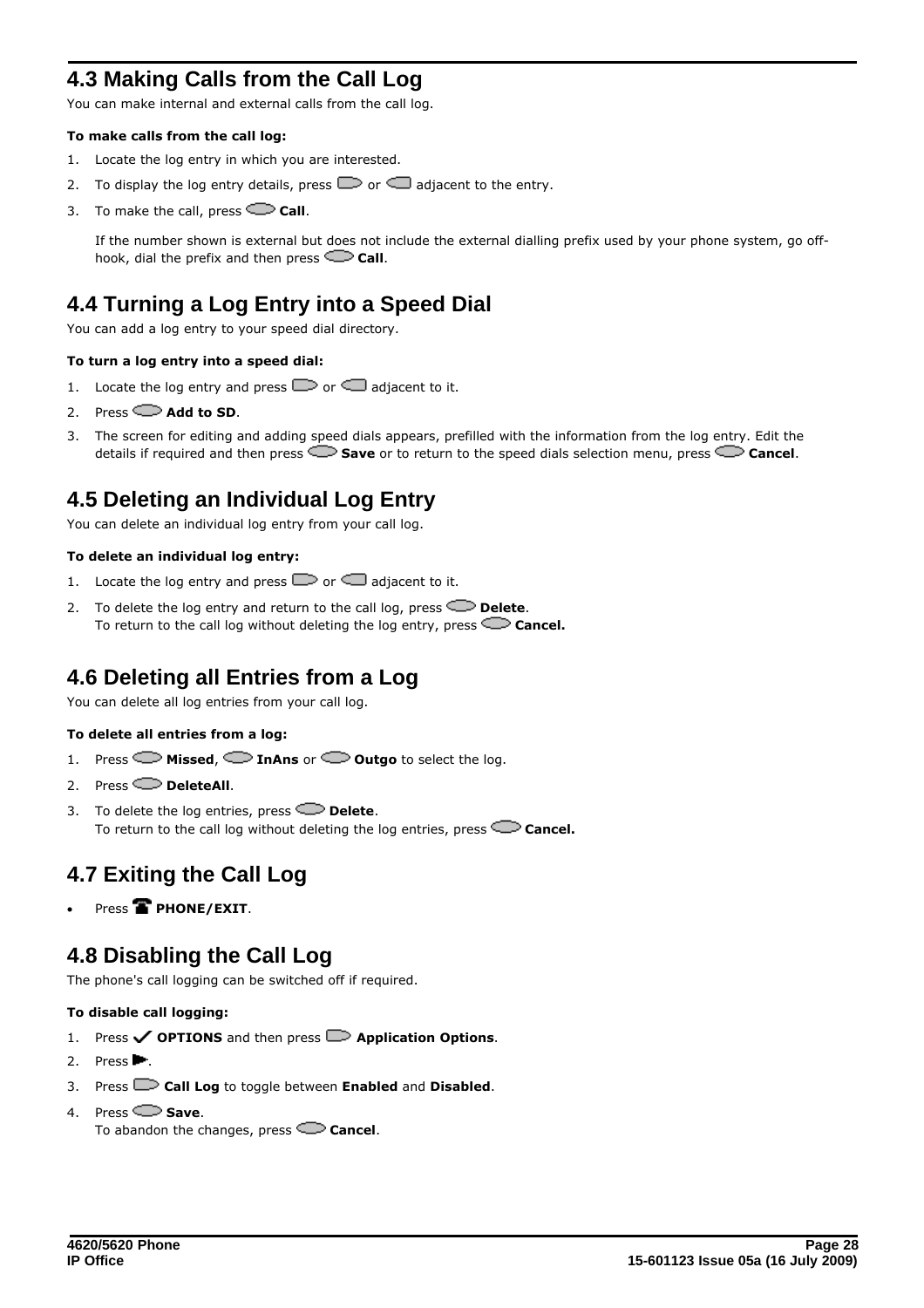## **Visual Voice Chapter 5.**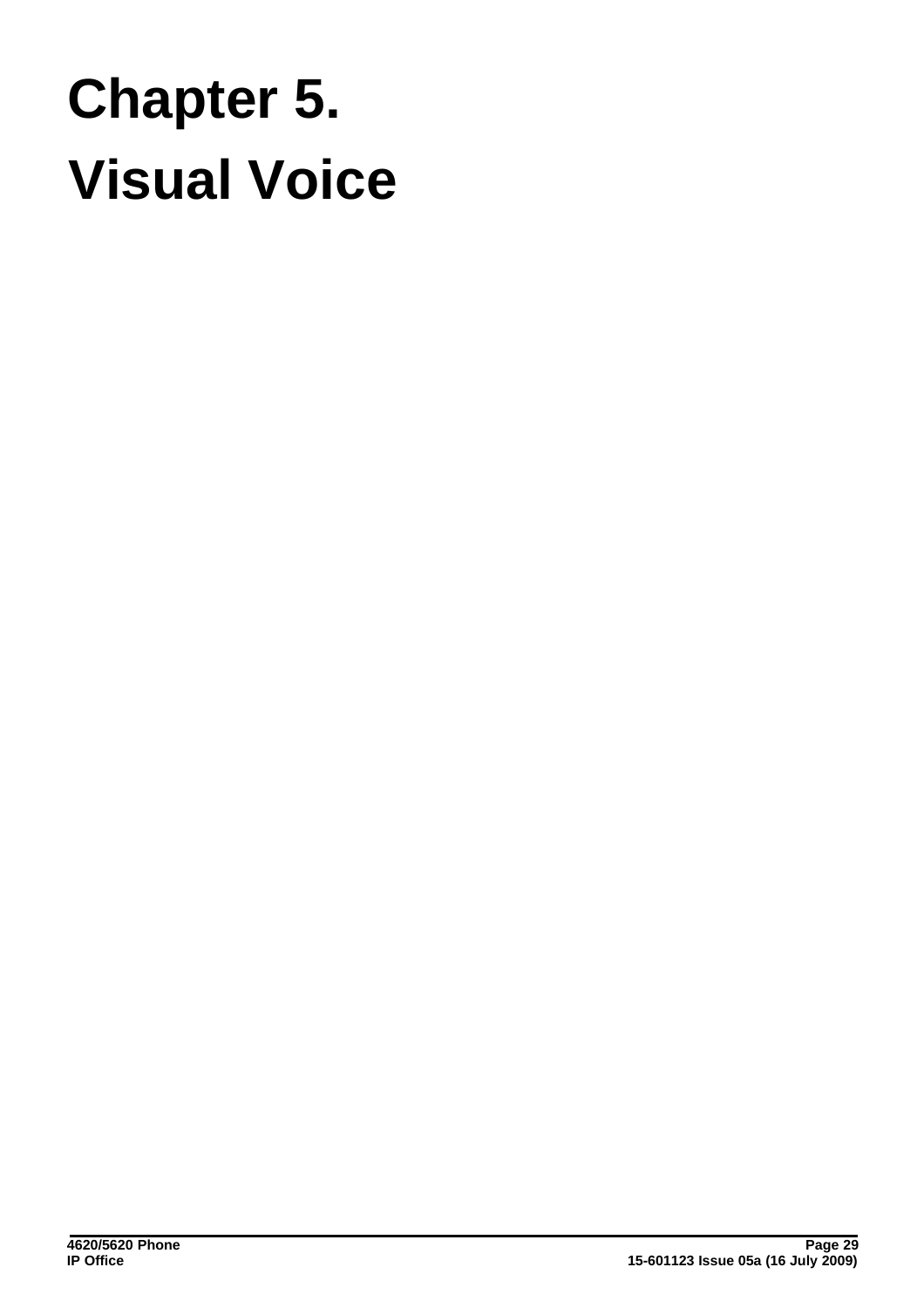## <span id="page-29-0"></span>**5. Visual Voice**

Visual Voice gives you access to your mailbox using softkeys and, by using the associated feature keys, a more userfriendly option control.<br>Visual Voice is accessed by pressing **Voice** and then selecting from the displayed options:

- · **Listen** You can have direct access to your voicemail.
- · **Message** You can leave a message directly in a mailbox you specify.
- · **Greeting** You can listen to, change or delete your greeting message.
- Password You can change your voicemail password
- · **Email** You can view or change your email alert status;
- · <**Group**> You can have direct access to voicemails for any group you are a member of; if you are the Group Mailbox Administrator.

#### **Note**

· The email option is only available if VoiceMail Pro is installed, and Voicemail Email has been configured for you.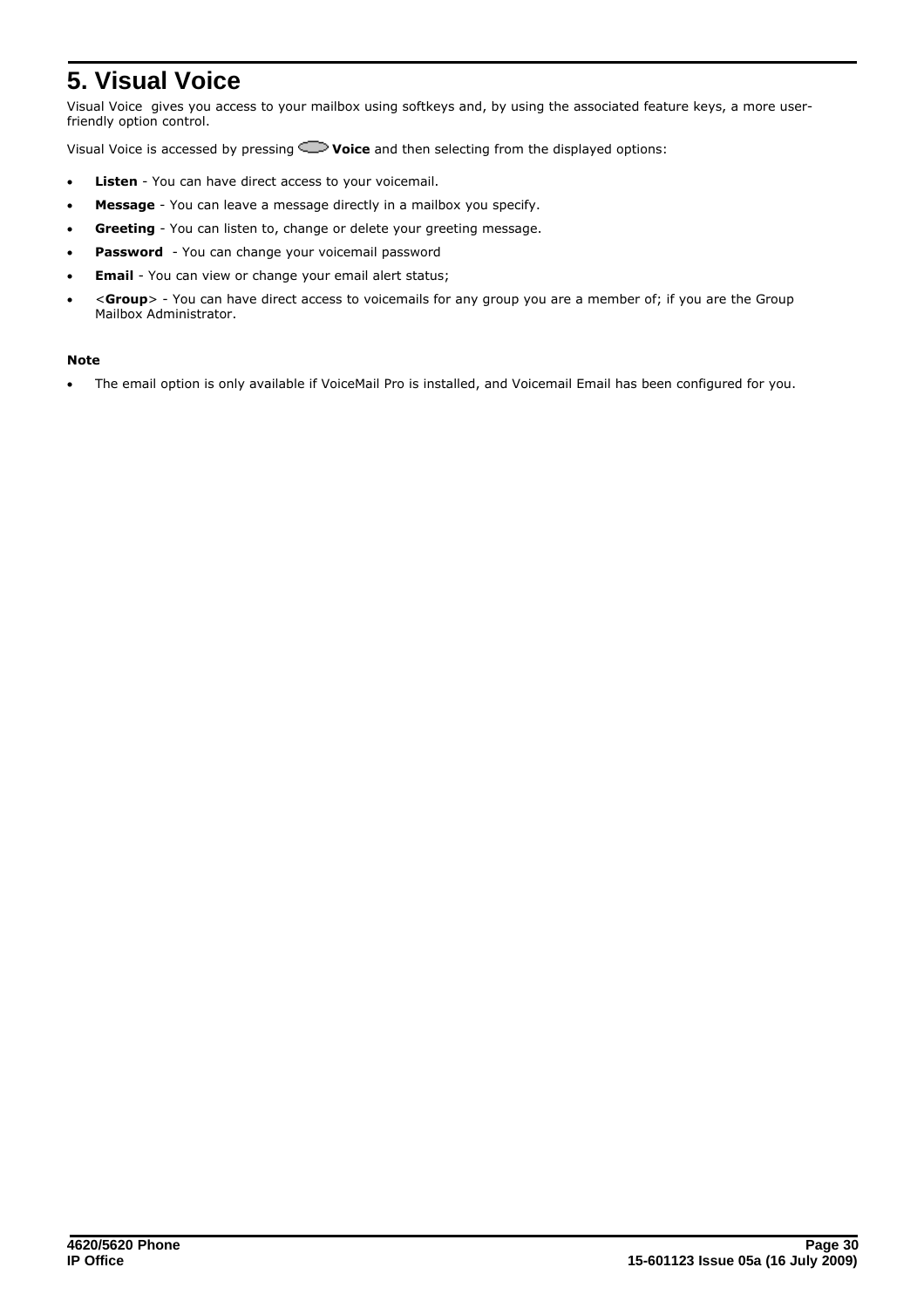## <span id="page-30-0"></span>**5.1 Listen to Voicemails**

#### **To listen to your Voicemails or your Group Voicemails:**

- 1. Press **Voice**.
- 2. Press **Listen** (for your messages) or **Skytter of the School name>** (for your hunt group messages), for example, Sales (25).
- 3. When prompted, key in the password. If your extension has been configured as a trusted source, the password will not be required. **Note -** If you do not have the required password, contact your administrator.

You will be presented with the following message categories for your messages:

- New (5)
- · Old (7)
- Saved (13) **Note -** The total number of messages in each category is displayed in brackets.
- 4. Use the feature key to select the category, for example  $\Box$  **New**.

The first message in the selected category will play; and the following message handling feature key options are displayed:

- · **Next** Plays next message.
- · **<<**  rewinds current message by 5 sec
- · >> fast forwards current message by 5 sec
- Pause- pauses the current message/resumes playing
- **Delete** Delete the current message.
- · **Save**  Change the current message's category to 'saved'
- **Previous** Plays previous message
- · **Copy** Copy the message to another mailbox or mailboxes. If selecting more than one mailbox, the entries must be separated with a **#**.

#### **To add a covering message to the copied voicemail.**

- 1. Press **Copy**, and add the recipients. The feature keys change to the copy options.
- 2. Press **Pre-Rec**
- 3. Record your message
- 4. Press **Stop**
- 5. Press **Listen** to check your message. You can change the message by selecting Pre-Rec again.
- 6. Press  $\Box$  **Send**.

#### **Note**

Depending on the number of feature keys available, you may need to use the scrolling facility to see all of the options.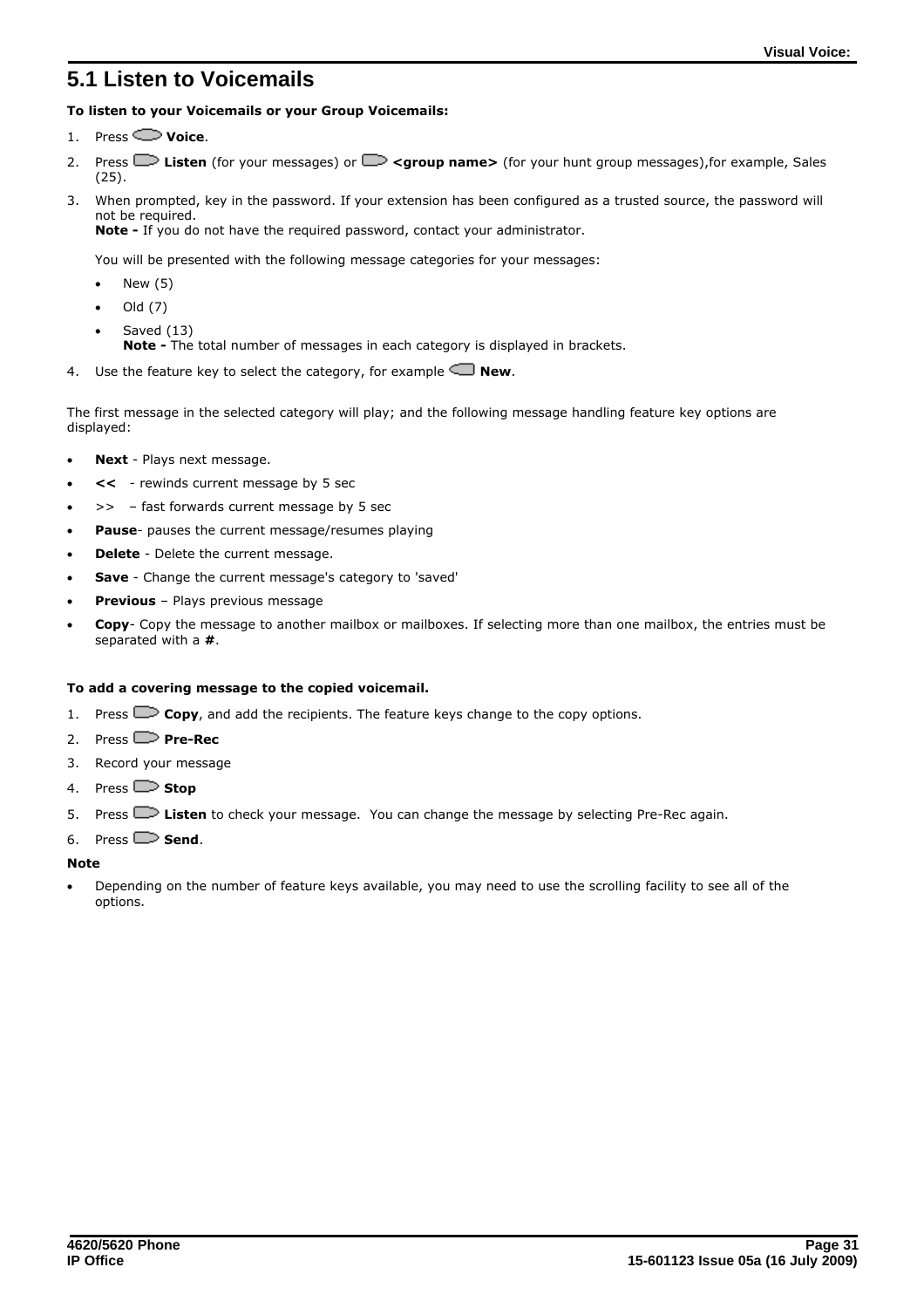## <span id="page-31-0"></span>**5.2 Changing Your Greeting**

You can listen to, change and save your current greeting.

#### **Note**

· Visual Voice only modifies your Personal Greeting for All Calls.

#### **To change your mailbox greeting:**

- 1. Press **Voice**.
- 2. Press **Greeting**. The following options are then displayed on the soft-keys.
	- · Record starts recording.
	- · Listen to hear your current greeting.
	- · Submit saves the new greeting.
	- · Delete deletes your current greeting.

## **To listen to your current Greeting:**

**1.** Press **Listen.**

## **To Record a new Greeting:**

- 1. Press **Record**. The **Stop** soft-key is then displayed.
- 2. Record your Greeting and then press **Stop**.
- 3. Press **Listen** to hear the message you have just recorded; re-record if you are not satisfied with the Greeting.
- 4. Press  $\Box$  **Submit** to save the new Greeting.
- 5. Press **PHONE/EXIT** to return to the main display.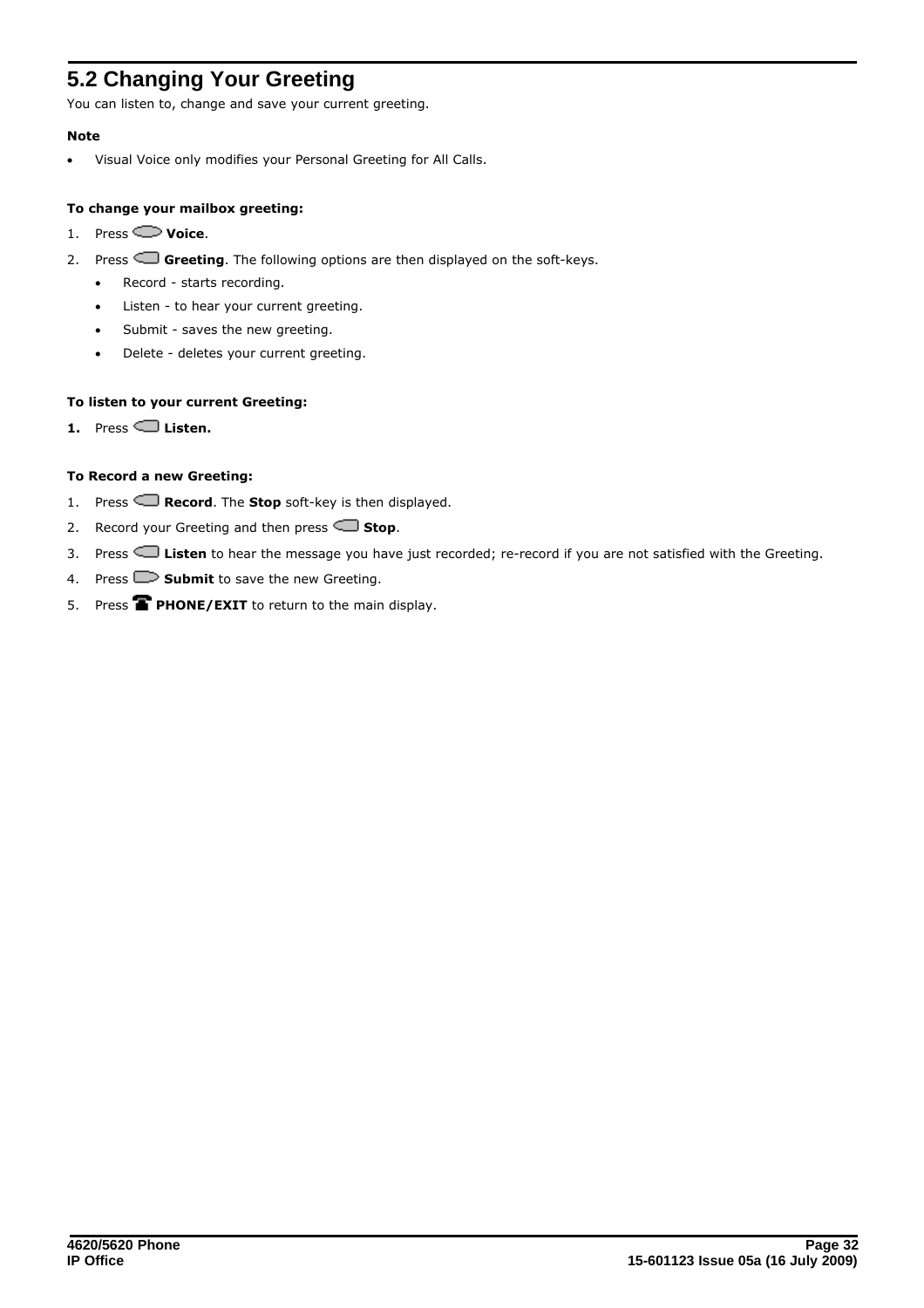## <span id="page-32-0"></span>**5.3 Send a Voicemail**

## **To send a message to another person or Group:**

- **1.** Press **Voice.**
- **2.** Press **Message** and dial the extension of the person or Group.
- **3.** Press  $\Box$  **Message** again. The soft-key **Record** is displayed.
- **4.** Press  $\Box$  **Record.** The **Stop** soft-key is displayed.
- **5.** Record your message and when finished, press  $\Box$  **Stop**.

After recording your message, the following soft-key options are displayed:

- **Record** Re-record your message.
- Listen Listen to the message you just recorded.
- **Submit** Submit (send) the message.
- **Others** Add other recipients; each entry separated by a  $#$ . Then press  $\bullet$  **Done**.

When you have submitted your message, press **PHONE/EXIT** to return to the main display.

## <span id="page-32-1"></span>**5.4 Email Alerts**

The Email option is displayed if:

You have Voicemail pro installed

and

· Voicemail Email has been configured for you.

## **To view or change the current email alert status:**

1. Press **Voice**.

2. Press **Email**. You will be prompted for your current voicemail password. The current voicemail email alert status is shown along with Change and Done soft-keys.

3. Select either:

**Done** - To exit leaving the current alert status active

**Change** - To change the status.

**Note** - The Change soft-key will toggle through the alert status, beginning with the current status.

4. Chose one of the following status:

**COFF** - No email alerts are sent. **COPY** - An email alert is sent with a copy of the voicemail attached.

**FWD** - An email alert is sent with a copy of the voicemail attached. The original voicemail is deleted from your voicemail mailbox.

**ALERT**- An email alert is sent when there is a new voicemail.

5. When you have made you selection, press  $\Box$ Done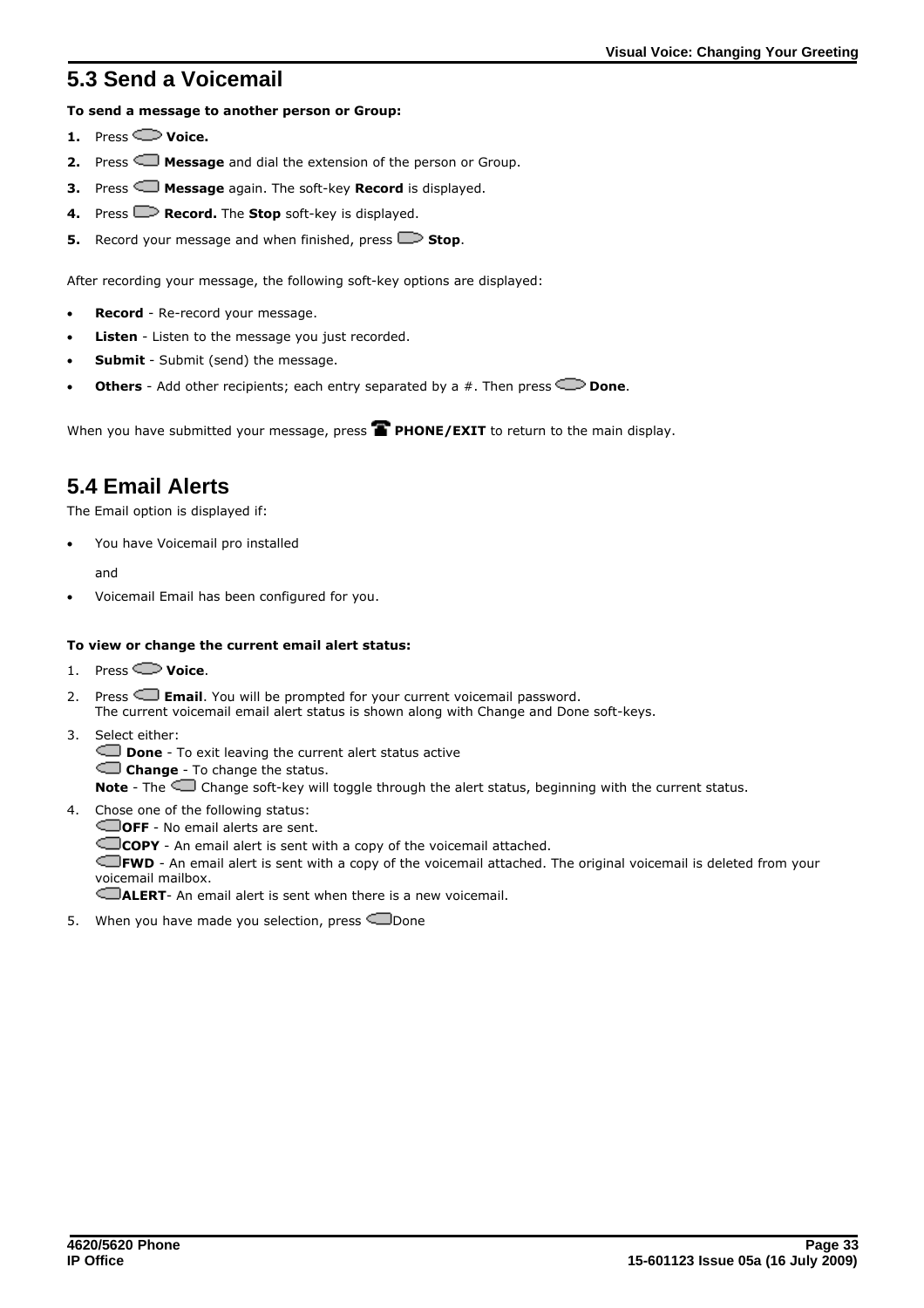## <span id="page-33-0"></span>**5.5 Changing Your Mailbox Password**

## **Note**

When changing your mailbox password it is advisable not to use sequential numbers (1234, 6789, 8765, etc.) or existing extension numbers.

#### **To change your Mailbox password:**

- 
- 1. Press **Voice**.<br>2. Press **Password.**
- 3. When prompted, key in your new password (minimum of 4 digits) and press **Done**.

The display will exit to the main display if the change was accepted. Otherwise you will be prompted to try again.

## <span id="page-33-1"></span>**5.6 Voicemail Transfer**

Unlike the standard transfer, Voicemail Transfer allows you to transfer a call to another user's **mailbox**.

#### **To transfer the call to another mailbox:**

- **1.** Press **Voice**
- **2.** Key in the user's extension number.
- **3.** Press **Vmail Transfer**.

The call will be transferred directly to the users mailbox; the extension is not alerted.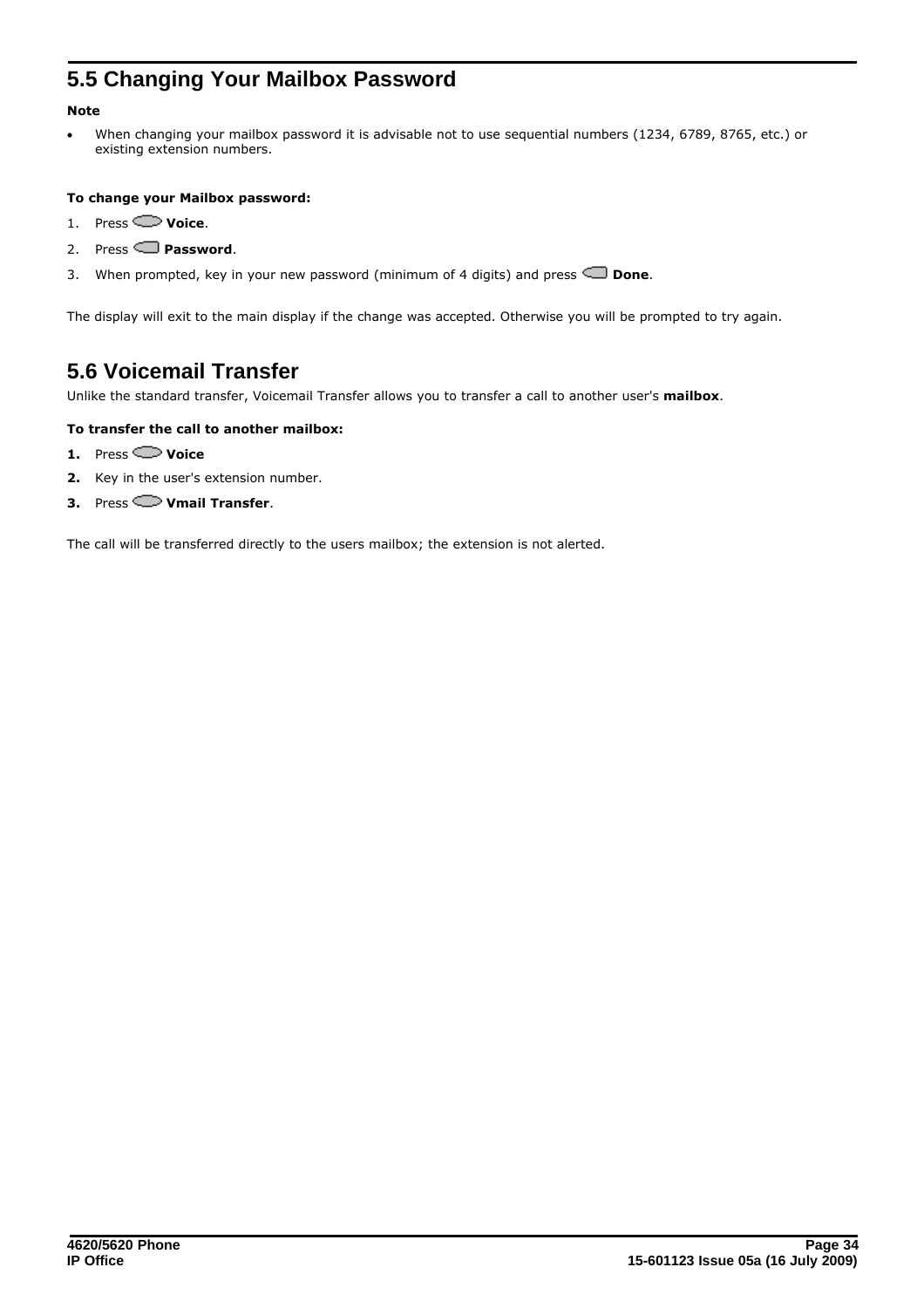# **Changing Options Chapter 6.**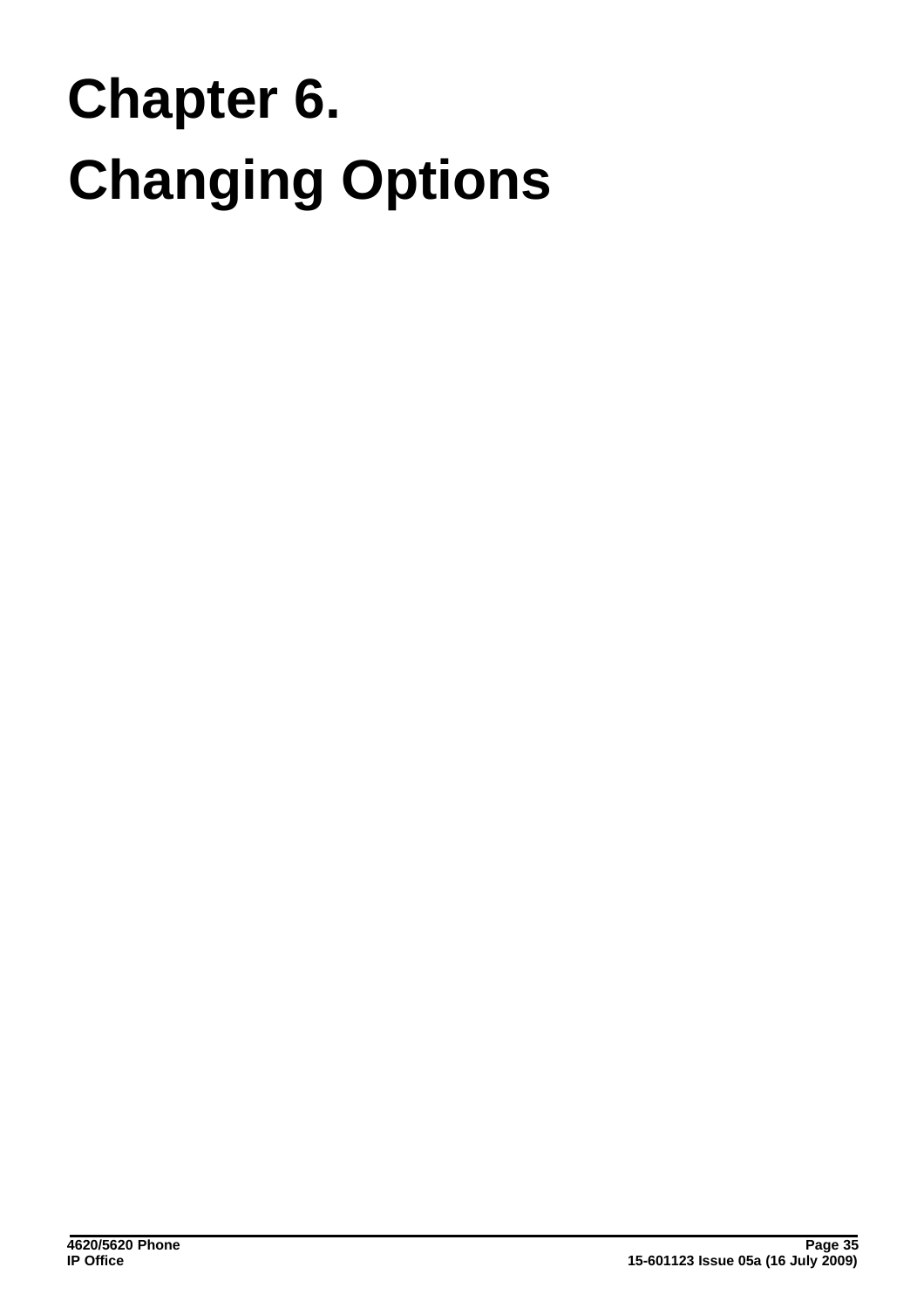## <span id="page-35-0"></span>**6. Changing Options 6.1 Personal Ringing Options**

The IP Office uses 'distinctive ringing' for different types of calls - a repeated single ring for internal calls, a repeated double ring for external calls and a single ring followed by two short rings for ringback calls. These options are fixed by the IP Office. The phone's own menus allow its ringer sound to be personalized so you can recognize it from other ringing phones.

### **To hear a ring pattern and change the Personal Ringing options:**

- 1. Press **OPTIONS** and then press **Personal Ringing**. This alters the tone and style of ringing used by the phone, the ring pattern is still controlled by the IP Office according to the call type.
- 2. Press the corresponding  $\Box$  to the left or right of any numbered pattern. The **Current Pattern** number changes to the selected pattern, which rings once as a sample.
- 3. Repeat Step 1 until the preferred pattern appears as the **Current Pattern**.
- 4. To save the setting, press **Save**. Upon saving or canceling, the first Options main screen is displayed.

## <span id="page-35-1"></span>**6.2 Viewing IP Settings**

Views of phone and system information are available from this screen. You do not normally need to view this information, however your system administrator may ask you to report certain values from any of the status screens in the event of problems.

The status screen data can be viewed, but cannot be changed.

## **To view IP settings:**

- 1. Press **OPTIONS** and then press **View IP Settings**.
- 2. There are two pages of display. Press  $\blacksquare$  and  $\blacksquare$  and select from:
	- · **IP Address Settings**

IP (Internet Protocol) address information identifies certain components and connections. The IP Address information includes the location (address) of your phone on the IP Office unit, the location and port (connection) of the IP Office itself, the call routing and mask addresses, and the identification of the File Server with which your phone interacts. Although technical in nature, having this information available and knowing how to get to it can assist your system administrator in tracking questions about or problems with phone functions or connections.

- · **Quality of Service (QoS) Information** QoS refers to a number of mechanisms used to improve audio quality over the network.
- · **Phone Interface** Your phone interfaces with several system hardware devices and software. This screen provides information about three of the main interfaces.
- · **Miscellaneous Information** The miscellaneous status screens provide additional information about your phone and its connections.
- 3. To return to the first **View IP Settings** screen, press **CD Return**.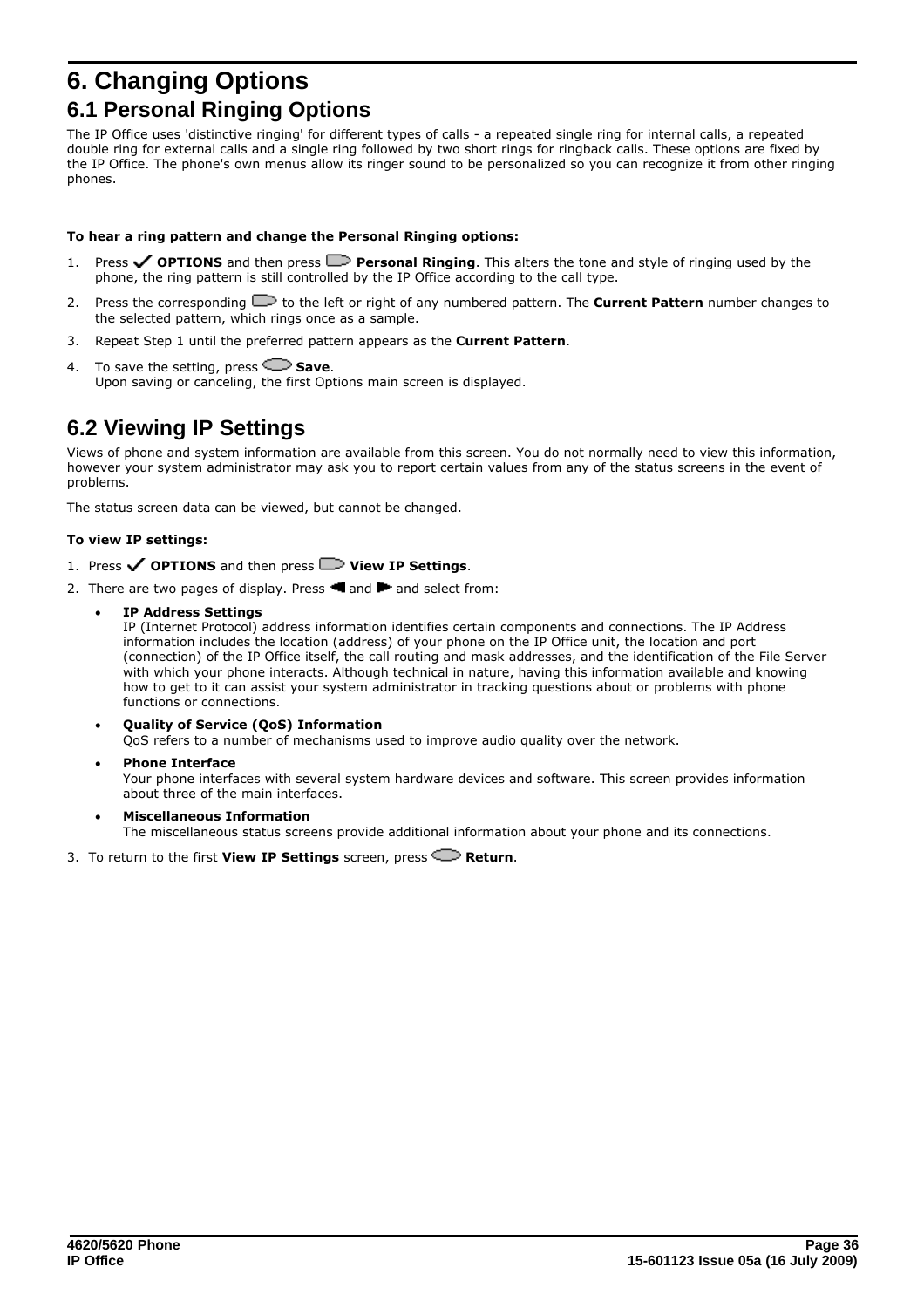## <span id="page-36-0"></span>**6.3 Contrast Control**

On first-time startup, the phone's display area contrast is set to mid-level. Should you need to adjust it, to better suit your work environment and lighting, fifteen contrast levels are available.

## **Note**

· You may not be able to distinguish between all 15 contrast level settings. Some of the upper and/or some of the lower contrast level settings may appear identical to adjacent settings. This is normal.

### **To adjust the contrast level:**

- 1. Press **OPTIONS** and then press **Contrast Control**.
- 2. To adjust the contrast, press  $\blacksquare$  or  $\blacksquare$  until you reach the desired contrast level. (>>> symbols provide visual confirmation of the current level).
- 3. To save the contrast level you set, press Save. To restore the previous setting without changing the contrast, press **Cancel**.

## <span id="page-36-1"></span>**6.4 Reinstating the Phone**

If your phone is not registered on the phone system, the top line displays "Extension=\*."

## **To reinstate your phone following a log off:**

The phone screen displays your extension number.

- 1. Press the Hash (#) key. If the screen does not display your extension number, use the dialpad to enter the number, then press the Hash  $(#)$  key.
- 2. The display prompts for entry of your password. Using the dialpad, enter your PBX/switch Password then press the Hash (#) key. If a password was set by the system administrator, enter any number and press Hash (#).

The phone is now ready for use.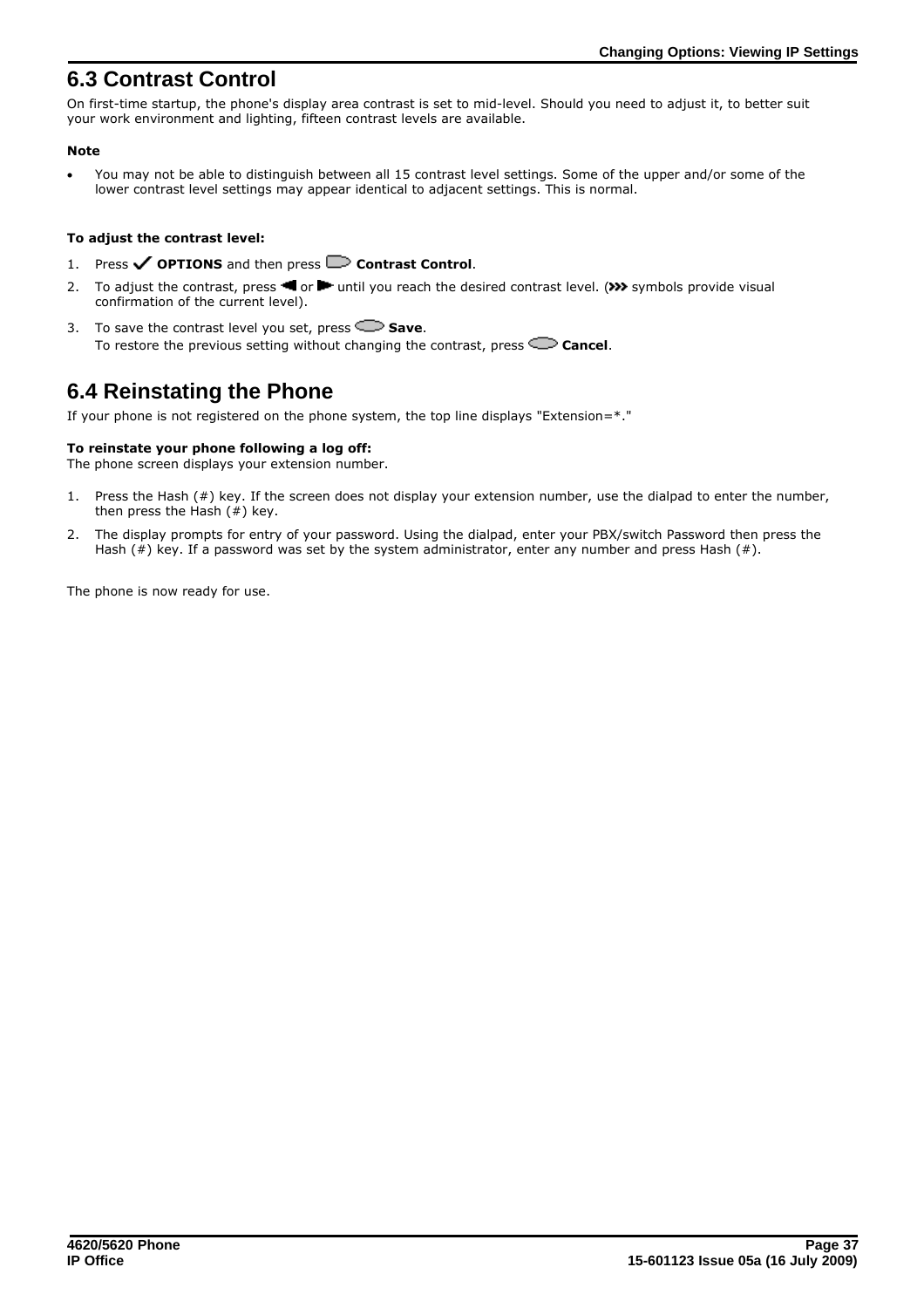## <span id="page-37-0"></span>**6.5 Changing Key Labels**

This feature can be used can be used to edit and change the text label shown next to buttons.

#### **To change the feature key labels:**

- 1. Press **OPTIONS** and then press  $\blacktriangleright$ .
- 2. Press **Peature Button Labeling.**
- 3. Select from:
	- **Relabel feature buttons:** proceed from next step:
	- · **View Default labels**
	- · **Restore default labels:** restores any previously renamed feature labels to their default state.
- 4. Select the function key whose label you wish to change. The display will change to show the editing menu with **New:** highlighted.
- 5. Enter the new text using the phone keypad. Each key is marked with the letters and number it provides. You may have to press the key more than once depending on the character you require.
	- · For example, the key 3 is also marked as **D**, **E** and **F**. To enter **D**, press **3**.
	- If the next character you want to enter is on the same key, press  $\rightarrow$  to move the cursor right and then enter the character. Alternatively, key the next character.
	- By default the first letter is entered in upper-case and the phone then switches to lower-case entry mode. To change the case of the current character, press **Case.**
	- To enter a space, press **Space**.
	- · If you make a mistake, press **Backspace** to delete the character to the left of the cursor.
	- If you have make a mistake in the middle of the text, use the  $\blacktriangle$  key to backspace and then  $\blacktriangleright$  **Backspace** to delete the character to the left of the cursor.
	- · To delete the complete entry, press **Clear**.
	- · You can also enter an **Apostrophe**, **Hyphen** or **Comma** as required.
- 6. When the new name is set as required, press Save.
- 7. To return to the Label screen without saving the changes, press **Cancel**.
- 8. To return to the main Options menu, press **Peturn**.
- 9. To return to the call handling screen without saving the changes, press **PHONE/EXIT**.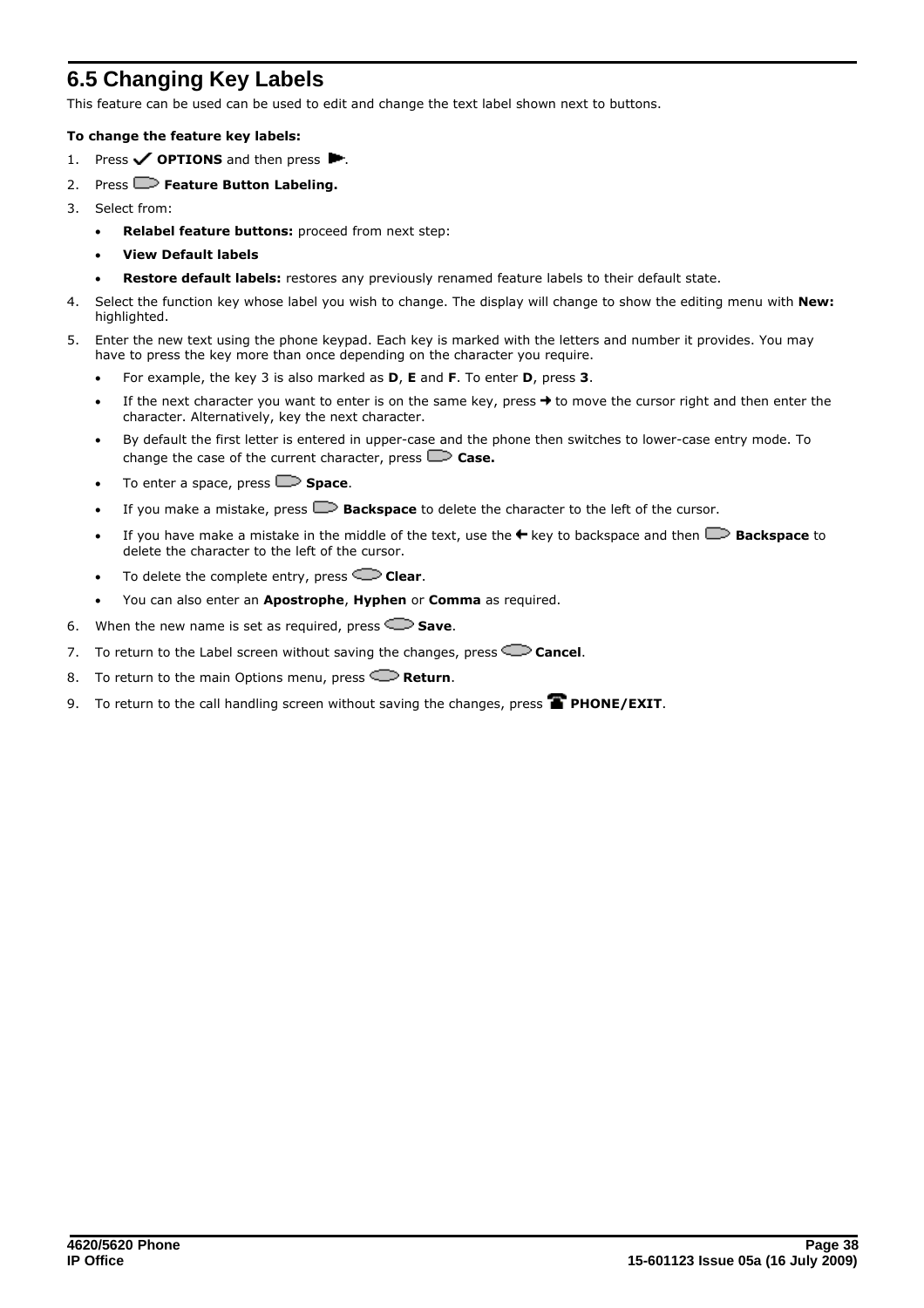## <span id="page-38-0"></span>**6.6 Displaying Language Selection**

Non-English speaking users can change the user interface language displayed on their phone. Language options are:

English, Français, Italiano, Japanese (Katakana characters), Español, Deutsche, Nederlands, Português.

## **Note**

· This does not alter your language setting on the phone system.

## **To change the language:**

- 1. Press **oPTIONS**.
- 2. Press  $\blacktriangleright$  and then press  $\blacktriangleright$  **Language.** A menu listing the available languages is displayed.
- 3. To search for the language required, press **4** or  $\blacktriangleright$ . You are asked in the original language **Are you sure?** with the same message in the new language below.
- 4. Do one of the following:
	- To return to the options menu without saving any changes, press  $\mathbb{C}$  **Return**.
	- · To save the settings and return to the options menu, press **Yes** (which is displayed in both the original and the selected language).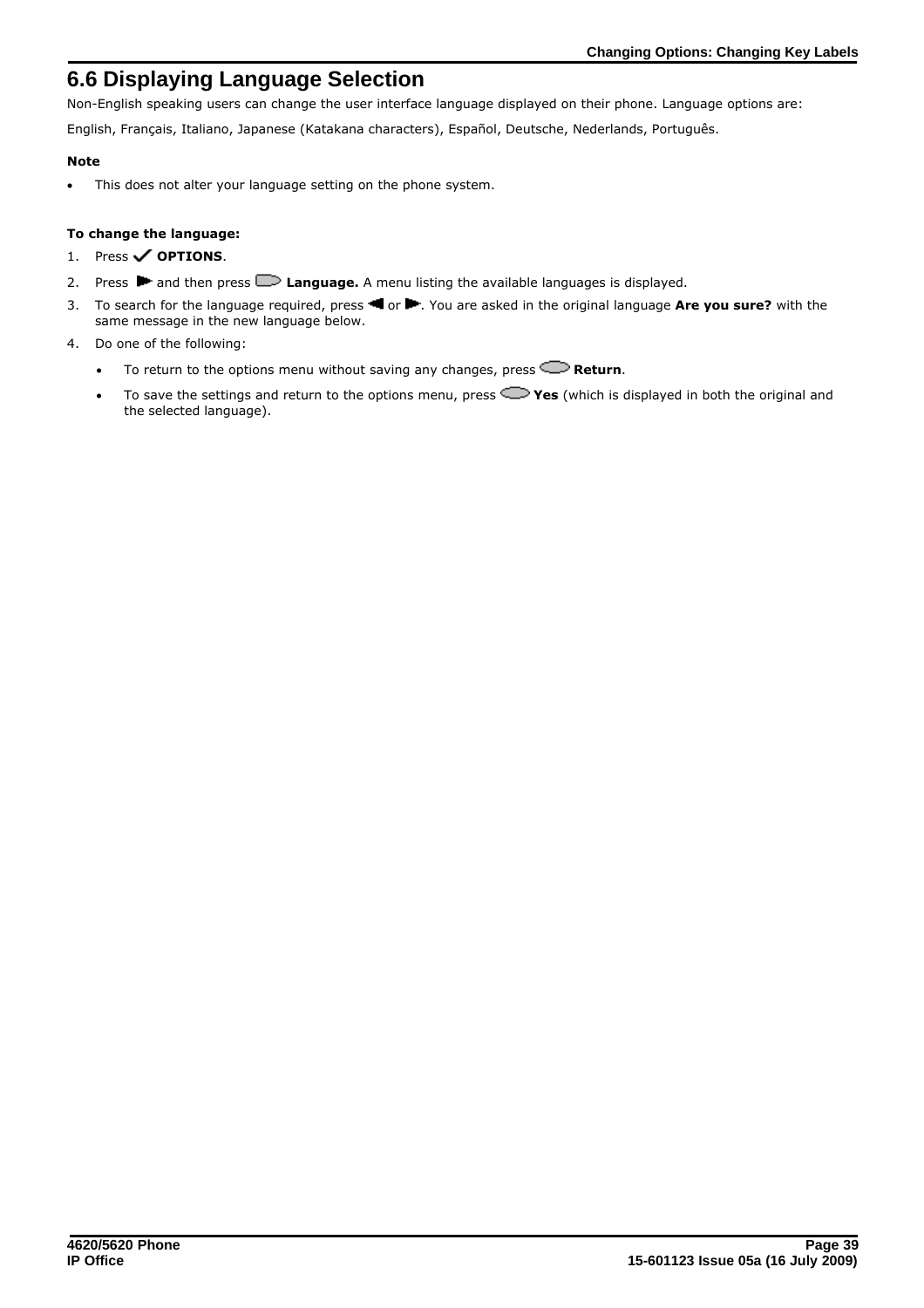## <span id="page-39-0"></span>**6.7 Phone Screen on Answer**

This action controls the phone screen display when the phone is answered.

When the **Phone Screen on Answer?** option is set to **Yes**, the phone screen displays when you answer a call, regardless of the screen you were working with at that time. You will lose any unsaved work in progress on that screen (for example, labeling a Speed Dial button), except for the Web Access application (which "remembers" the current web screen).

When the **Phone Screen on Answer?** option is set to **No** (the default setting), when you answer a call it has no impact on the application screen displayed, although the top display line provides an appropriate message.

#### **To change Phone Screen on Answer:**

- 1. Press  $\checkmark$  **OPTIONS** and then press  $\Box$  **Application Options**.
- 2. Press **Phone Screen on Answer** to toggle between **Yes** and **No**.
- 3. Press **Save**. To abandon the changes, press **Cancel**.

## <span id="page-39-1"></span>**6.8 Phone Screen on Calling**

This action controls the phone screen display when you make a call.

When the **Phone Screen on Calling?** option is set to **Yes** (the default setting), the phone screen displays when you make a call, regardless of the screen you were working with at that time. You will lose any unsaved work in progress on that screen (for example, labeling a Speed Dial button).

When the **Phone Screen on Calling?** option is set to **No** when you answer a call it has no impact on the application screen displayed, although the top display line provides an appropriate message.

#### **To change Phone Screen on Calling:**

- 1. Press **OPTIONS** and then press **Application Options**.
- 2. Press **Phone Screen on Calling** to toggle between **Yes** and **No**.
- 3. Press **Save**. To abandon the changes, press **Cancel**.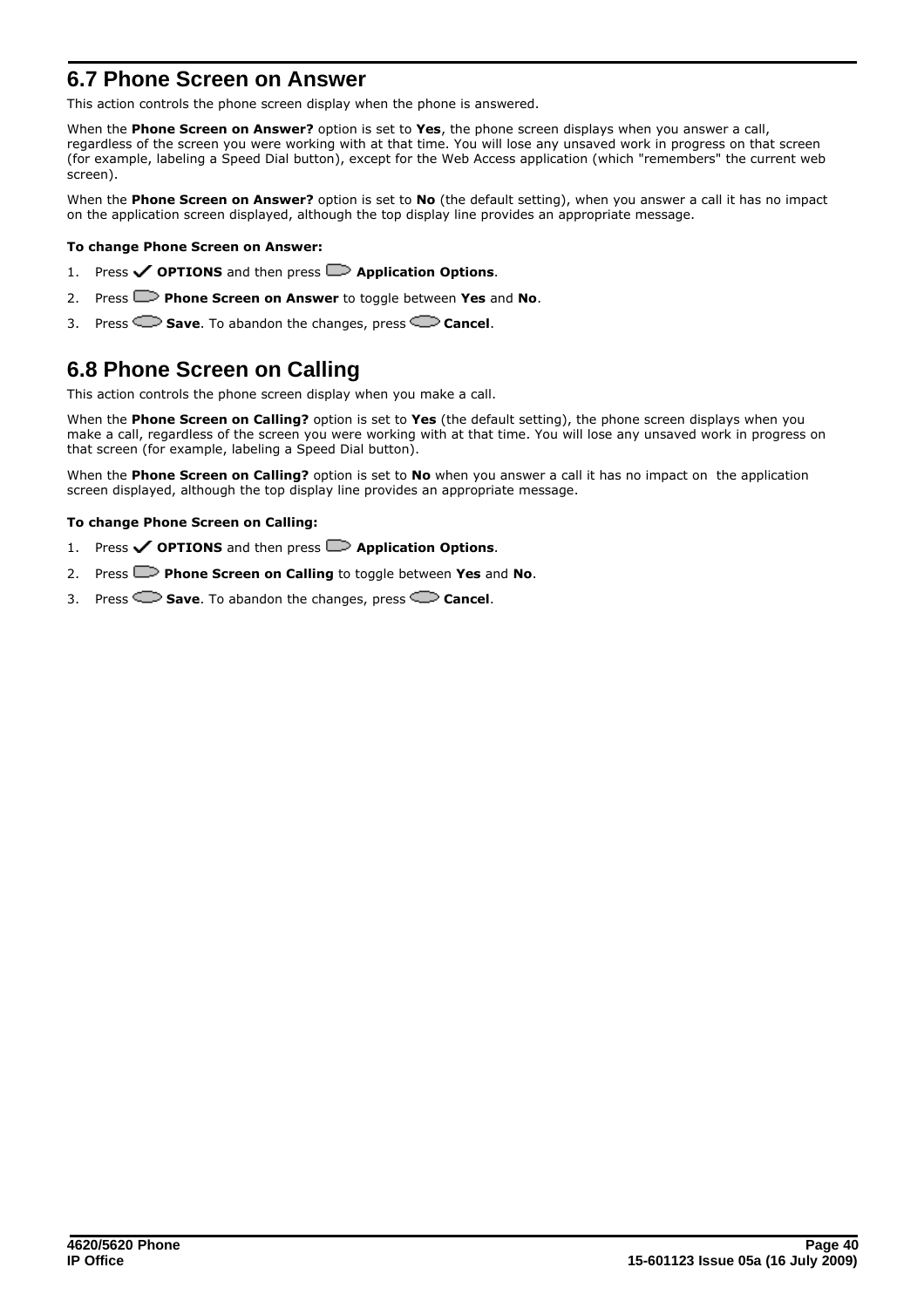## <span id="page-40-0"></span>**6.9 Displaying Call Timers**

This action controls whether the duration of the current call is displayed or not. If set to **Yes**, the duration of the current call is displayed on the call appearance key. If set to **No**, the call duration will not be displayed.

#### **To change the Display Call Timers status:**

- 1. Press **OPTIONS** and then press **Application Options**.
- 2. Press **Display Call Timers?** to toggle between **Yes** and **No**.
- 3. Press **Save**.

To abandon the changes, press **Cancel**.

## <span id="page-40-1"></span>**6.10 Message Display Rate**

When the IP Office sends messages to your phone that are longer than the display area, the first part of the message is presented for a specific time interval. The second part of the message is then displayed for a specific time interval. The Message Display Rate can be either **Fast** (display interval is 2 seconds) or **Slow** - default (display interval is 3 seconds).

#### **To change Message Display Rate:**

- 1. Press **OPTIONS** and then press **Application Options**.
- 2. Press **Display Call Timers?** to toggle between **Fast** and **Slow**.
- 3. Press **Save**. To abandon the changes, press **Cancel**.

## <span id="page-40-2"></span>**6.11 Call Appearance Width**

When the Call Appearance Width is set to **Full** (the default), each line on which a call appears extends the full width of the display, and accommodates messages in the call appearance display area. When this option is set to **Half**, the call appearance area is limited to half of the display area and call-related messages appear on the top display line.

#### **To change call appearance width:**

- 1. Press **OPTIONS** and then press **Application Options**.
- 2. Press **Call Appearance Width** to toggle between **Full** and **Half**.
- 3. Press **Save**. To restore the previous setting without changing it, press **Cancel**.

## <span id="page-40-3"></span>**6.12 Visual Alerting**

When this option is set to **No** (the default), ringing is the only notification of an incoming call. When set to **Yes**, your phone rings and your voice message indicator light flashes to alert you to an incoming call.

#### **To change Visual Alerting:**

- 1. Press **OPTIONS** and then press **Application Options**.
- 2. Press **•** and then press **D Visual Alerting** to toggle between Yes and No.
- 3. Press **Save**. To restore the previous setting without changing it, press **Cancel**.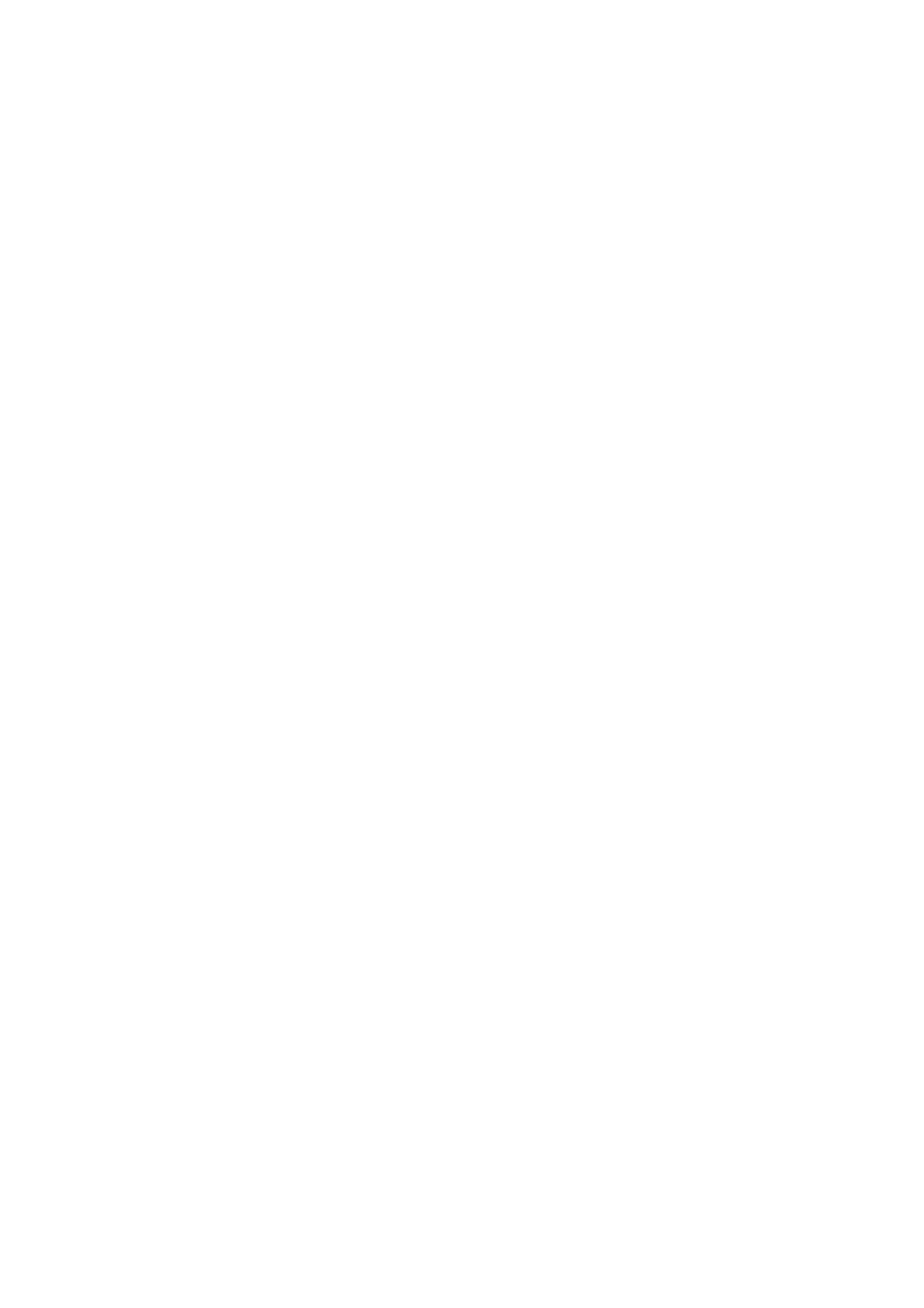# **Function Keys Chapter 7.**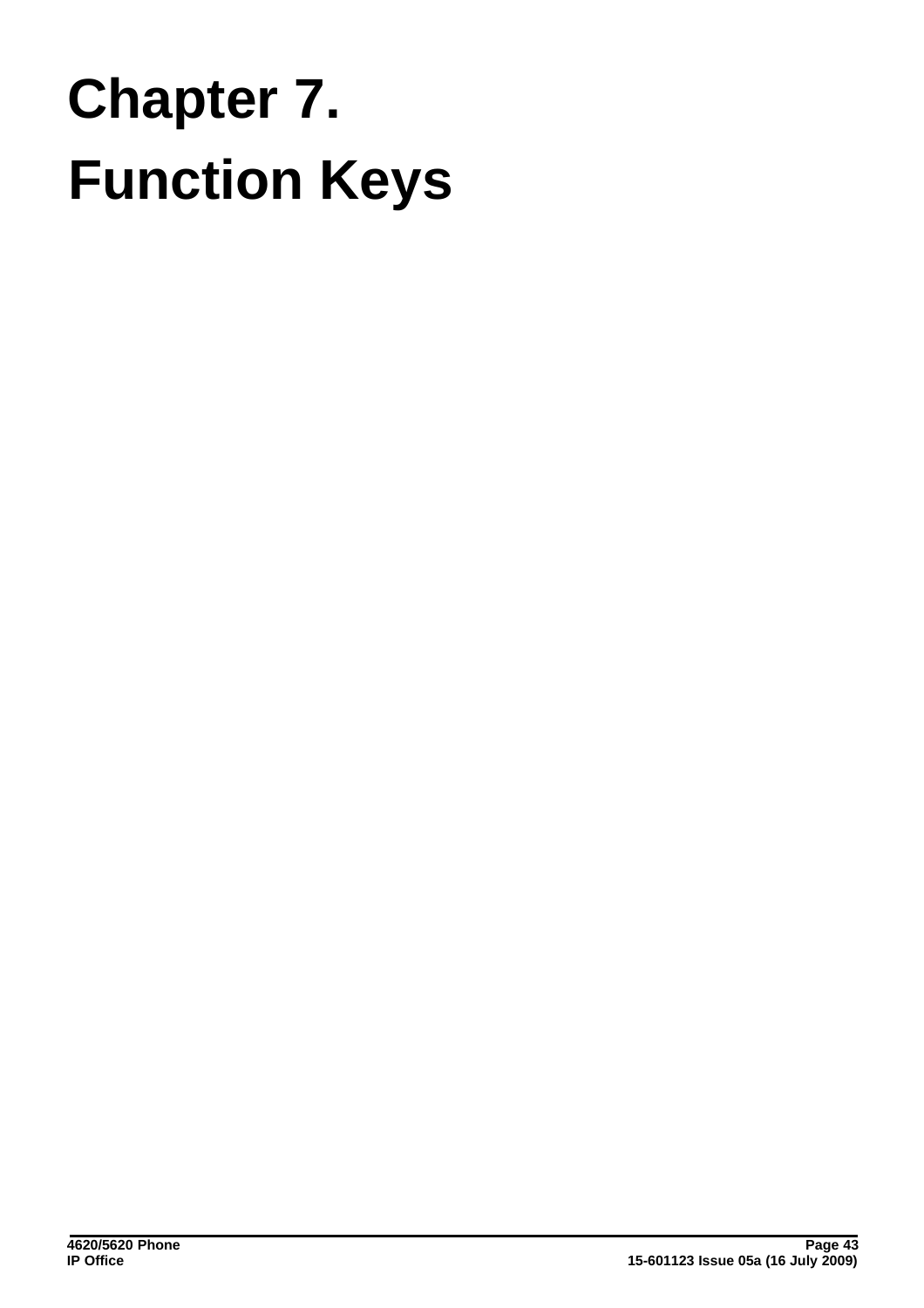## <span id="page-43-0"></span>**7. Function Keys**

Both the Function Keys and the Soft Keys can be used to access a range of system features. The display adjacent to the key shows the feature name.

Some of these features are default features, for example **SpDial**, **Log** and **Option** which are always available. Others are system features that **can only be programmed by the system administrator**. See <u>Function Key Programming</u> 145 at the strip.

In addition, there are a number of System Features that you **can always access yourself** by the use of short codes. Refer to the <u>System Features Introduction</u>|50<sup>s</sup> for details of System Features that you can always access yourself by dialling short codes. For example, to listen to your voicemail messages, dial **\*17**.

The main screen has 2 pages. This means that the 12  $\Box$  and  $\Box$  Function Keys on each page could be used for up to 24 features. However, it is **strongly recommended** that all three Call Appearance keys **remain at their default settings**. Hence, there are 21 soft Function Keys that can be allocated to system features.

To move between pages, press  $\triangleleft$  and  $\blacktriangleright$ .

In the following example:

- · The first three keys have been set as call appearance lines.
- · Keys 4 and 5 have been set to access the **Admin** and **Admin1** programmable functions.
- Key 6 has been set to monitor system park slot 1. The  $\blacklozenge$  indicates a call is currently parked in slot 1.
- Key 7 has been set to the SAC (Send All Calls) function.
- Key 8 has been set to VMOn, a function which toggles use of the voicemail mailbox to on/off. The  $\blacktriangleleft$  indicates that this function is currently on.
- Press  $\blacksquare$  or  $\blacktriangleright$  to display the other two pages of programmed functions set for this phone.



#### **Programming your own features:**

If the phone has been setup with either or both the Admin and Admin1 features assigned to display keys, you can select and program your own feature choices against other keys. See <u>[Function Key Programming](#page-44-0)</u> 45 A.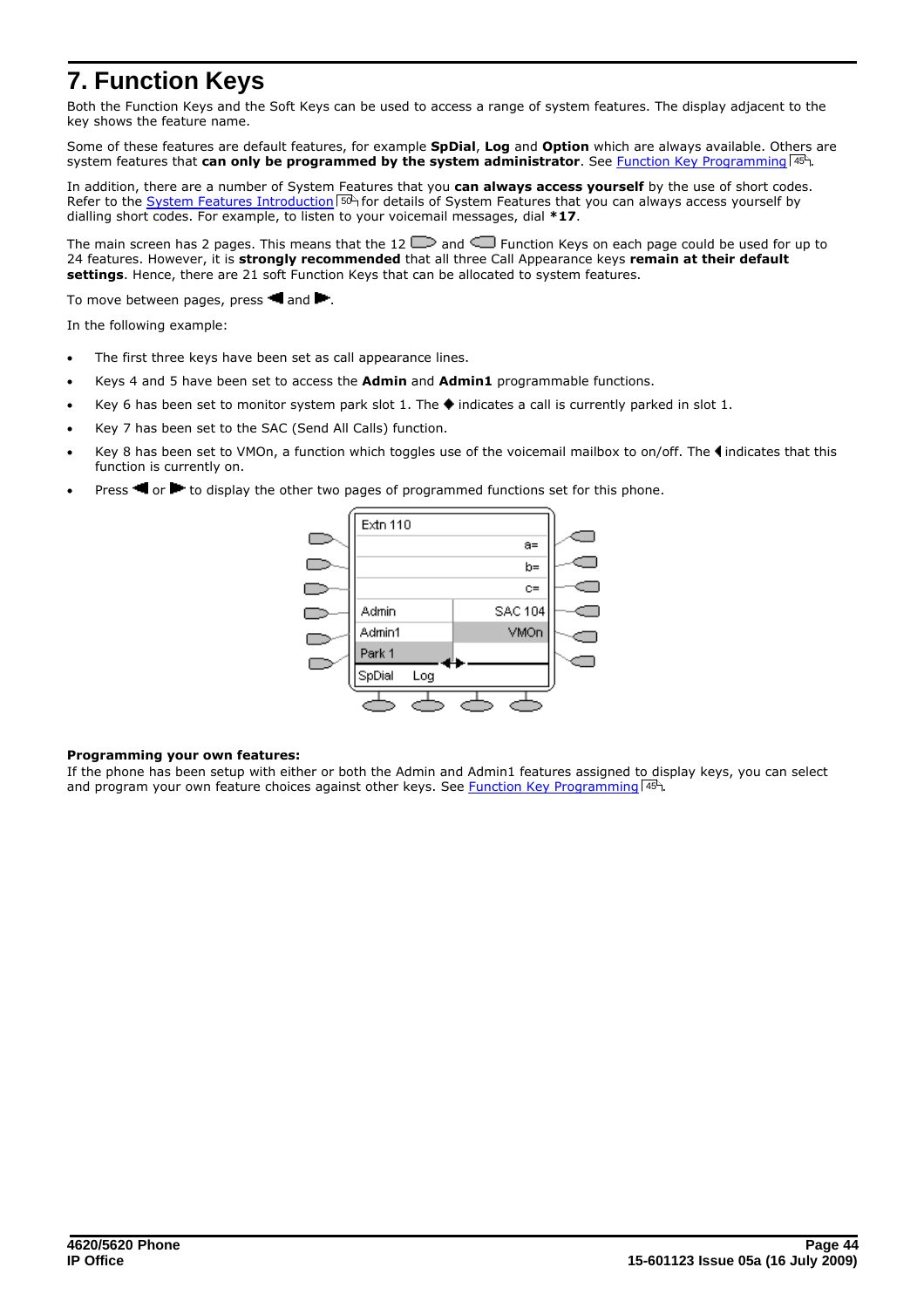## <span id="page-44-0"></span>**7.1 Function Key Programming**

If any one of the keys on the phone is programmed with an **Admin** or **Admin 1** feature key, it allows you to program further features against other function keys. Both **Admin** and **Admin1** are allocated to your function keys by your system administrator and displays on a menu screen similar to the following:



The two tables below list the user programmable features available from **Admin** and **Admin1**. For full details of how each function works see <u>[System Features](#page-49-0)</u> 50 ...

| Admin: The programmable functions available via an Admin key are: |  |
|-------------------------------------------------------------------|--|
|                                                                   |  |

| Name         | Description                  | Toggles   | Data      |
|--------------|------------------------------|-----------|-----------|
| Acct         | Account Code Entry           | <b>No</b> | Optional  |
| <b>AD</b>    | <b>Abbreviated Dial</b>      | <b>No</b> | Yes       |
| Admin        | Self-Administer              | No        | <b>No</b> |
| AutCB        | <b>Automatic Callback</b>    | Yes       | <b>No</b> |
| CFrwd        | Call Forwarding All          | Yes       | Optional  |
| CPark        | Call Park                    | Yes       | Optional  |
| CPkUp        | Call Pickup                  | <b>No</b> | <b>No</b> |
| Dir          | Directory                    | <b>No</b> | <b>No</b> |
| <b>DPkUp</b> | Directed Call Pickup         | No        | Yes       |
| <b>DROP</b>  | <b>DROP</b>                  | No        | No        |
| GrpPq        | Group Paging                 | No        | Yes       |
| HdSet        | <b>HEADSET Toggle</b>        | Yes       | No        |
| <b>HfAns</b> | <b>Internal Auto-Answer</b>  | Yes       | No        |
| HGNS+        | Set Hunt Group Night Service | Yes       | Yes       |
| Park         | Call Park to Other Extension | No        | Yes       |
| Prog         | Abbreviate Dial Program      | No        | Yes       |
| RngOf        | Ringer Off                   | Yes       | No        |
| <b>SAC</b>   | Send All Calls               | Yes       | No        |
| Spres        | AD Suppress                  | Yes       | No        |
| Timer        | Timer                        | Yes       | No        |
| TmDay        | Time of Day                  | Yes       | No        |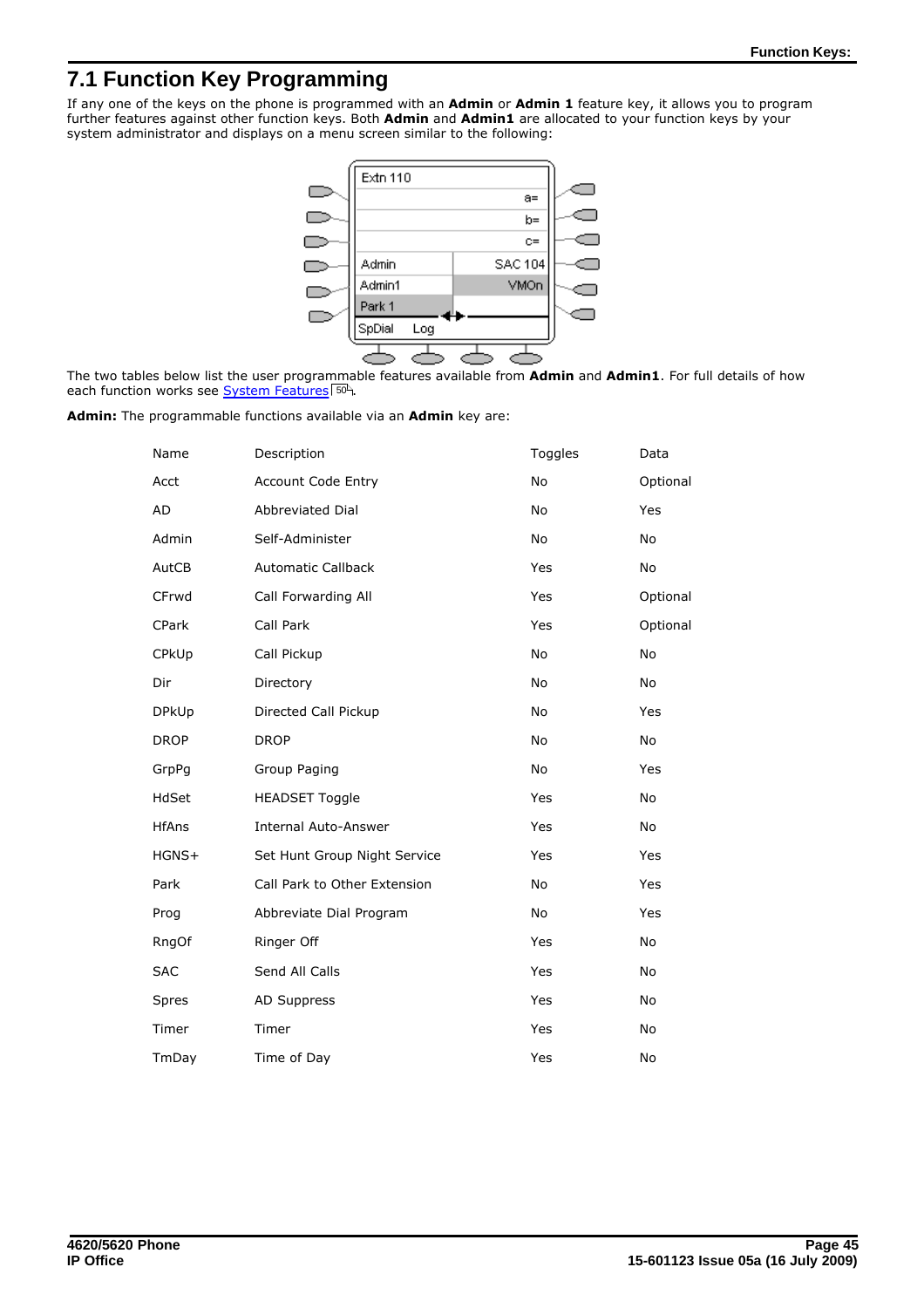In addition to the above, there is a key labeled **Exlp?** This key enables you to change the display from the shorthand version displayed at default to a longhand version of your own. See <u>[Shorthand Programming Mode](#page-46-0)</u> | 47<sup>5</sup> and <u>Longhand</u> [Programming Mode](#page-47-0) 48 respectively. <sup>47</sup> and 48

| Name   | Description | Toggles | Data |
|--------|-------------|---------|------|
| Park   | Park        | No      | Yes  |
| User   | User        | No      | Yes  |
| Group  | Group       | No      | Yes  |
| Number | Dial        | No      | Yes  |
| Flash  | Hook Flash  | No      | No   |

**Admin1:** The programmable functions available via an **Admin1** key.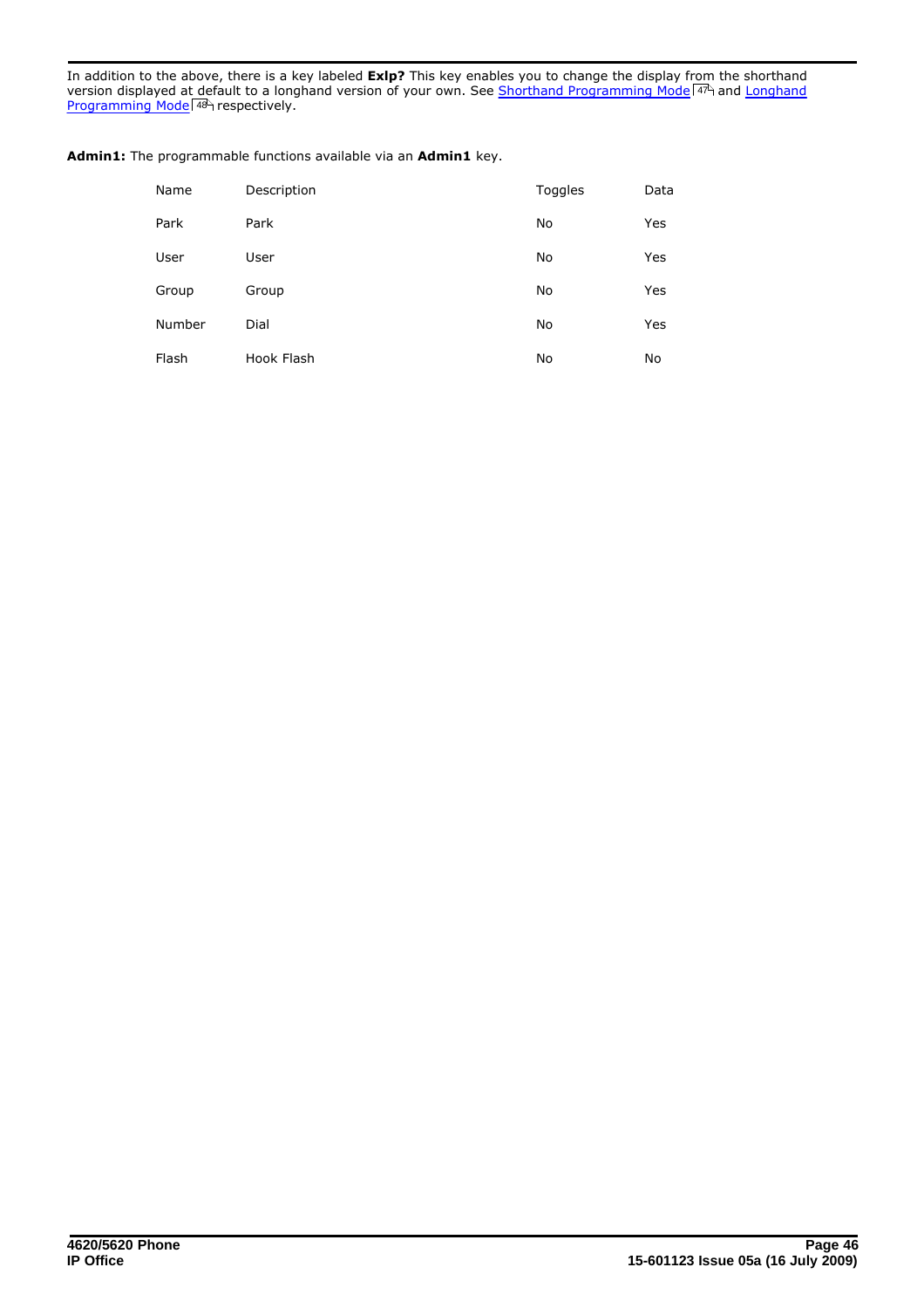## <span id="page-46-0"></span>**7.2 Shorthand Programming Mode**

- **1.** Press **Admin** or **Admin 1**. See <u>Function Key Programming</u>  $\left(45\right)$ .
- 2. The **Admin** or **Admin1** menu is displayed, similar to the following: **Admin Pages**



 $\square$  Use this key to step back one page through the Admin options

Use this key to step forward one page through the Admin options

With the exception of **Expl?**, the names shown are the features that you can assign to soft keys. When **Admin** has been selected you can display the full name of the feature by pressing **Expl?**. See <u>[Longhand Programming Mode](#page-47-0)</u> 48 at the sension of the feature of the feature and the the feature and the the feature and the the feature an **Admin1 Page**



Use this key to step back one page through the Admin options

Use this key to step forward one page through the Admin options

- 3. On the **Admin** pages, press  $\blacksquare$  and  $\blacksquare$  to move through the list of feature.
- 4. When the function required is displayed, press  $\Box$  adjacent to its name.
- 5. If the function requires some data to be entered, **[ ]** is shown at the bottom of the display. Enter the data using the normal phone keypad.
- 6. The upper part of the display shows the functions currently assigned to each  $\Box$  and  $\Box$ .
- 7. To select the display key against which to program the new function, press  $\Box$  or  $\Box$ . **Caution -** Do not select the slot used for the **Admin** function. Replacing this function will lock the phone for further programming until reset through the phone system.
- 8. If the display slot is not already used, the display shows **BUTTON PROGRAMMED!**.
	- To end programming, press **PHONE/EXIT**.
	- To continue programming other functions, press  $\Box$  Cont.
- 9. If the display slot already has a programmed function, the display shows FEATURE ON BUTTON. Press <a> until **Repla**, **Keep** and **Delet** are shown along the right-hand edge of the display.
	- · To replace that existing function with the one just programmed, press **Repla** . **BUTTON PROGRAMMED!** is displayed.
	- To keep the existing function and forget the function just programmed, press **Keep**
	- To delete the existing function and forget the function just programmed, press Delete<sup>1</sup>.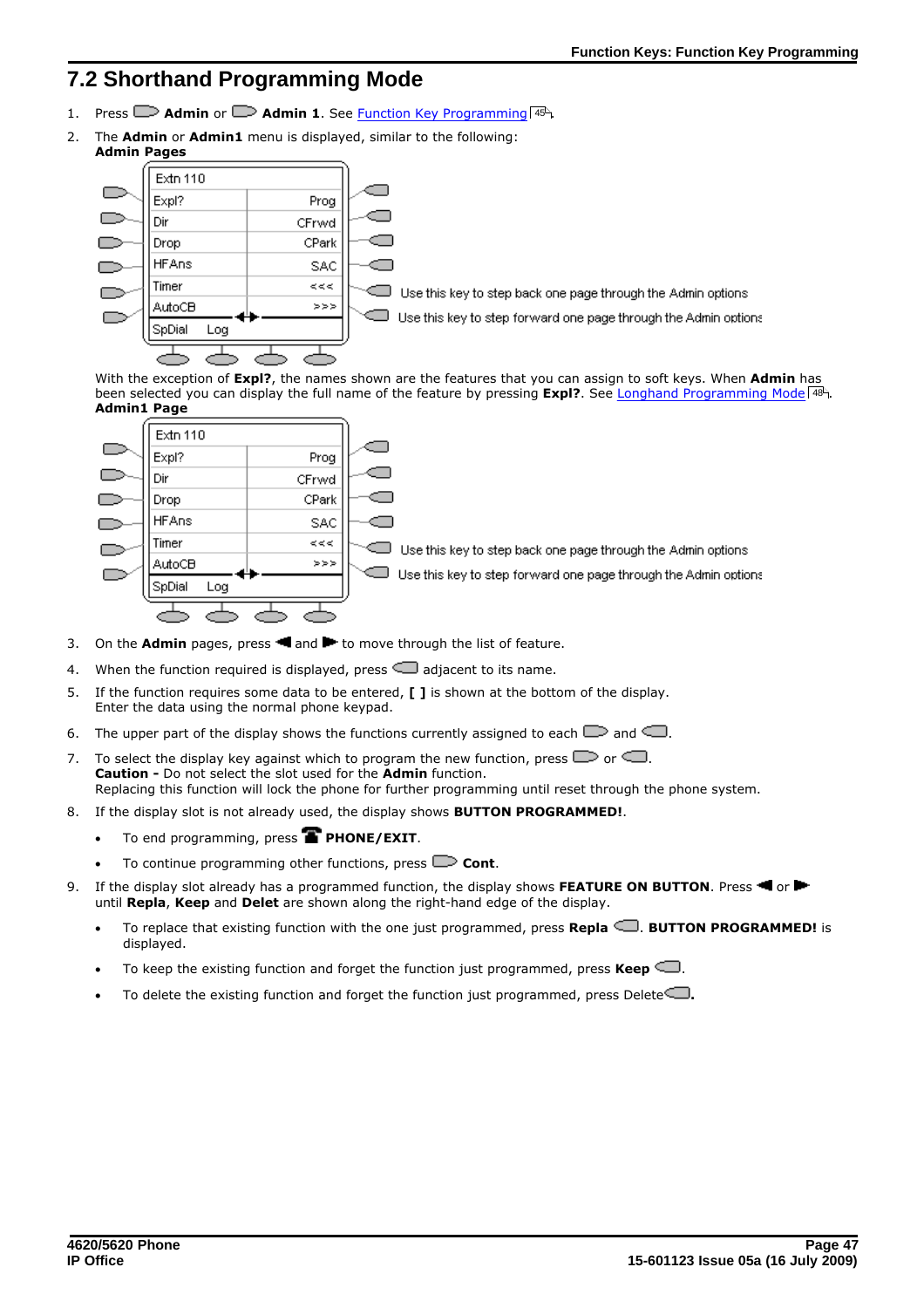## <span id="page-47-0"></span>**7.3 Longhand Programming Mode**

- 1. Press **Admin** or **Admin 1** . See <u>Function Key Programming</u> (45<sup>4</sup>).
- 2. To switch to longhand programming mode, press **Expl?** .
- 3. Press **Next**  $\Box$  until the required function required is shown, then press **Selct**  $\Box$ .
- 4. If the function requires some data to be entered, **[** is shown at the bottom of the display. Enter the data using the normal phone keypad.

The upper part of the display reverts to showing the functions currently assigned to  $\Box$  and  $\Box$ .

- 5. To move between the pages of display keys, press  $\blacksquare$  and  $\blacksquare$ .
- 6. To select the display key against which to program the new function, press  $\Box$  or  $\Box$ . **Caution -** Do not select the slot used for the **Admin** function. Replacing this function will lock the phone for further programming until reset through the phone system.
- 7. If the display slot is not already used, the display shows **BUTTON PROGRAMMED!**.
	- To end programming, press **Phone EXIT**.
	- To continue programming other functions, press **CD** Cont.
- 8. If the display slot already has a programmed function, the display shows FEATURE ON BUTTON. Press **4** and until **Repla**, **Keep** and **Delet** are shown along the right-hand edge of the display.
	- · To replace that existing function with the one just programmed, press **Repla** . The display then shows **BUTTON PROGRAMMED!** as above.
	- To keep the existing function and forget the function just programmed, press **Keep**
	- To delete the existing function and forget the function just programmed, press Delete $\Box$ .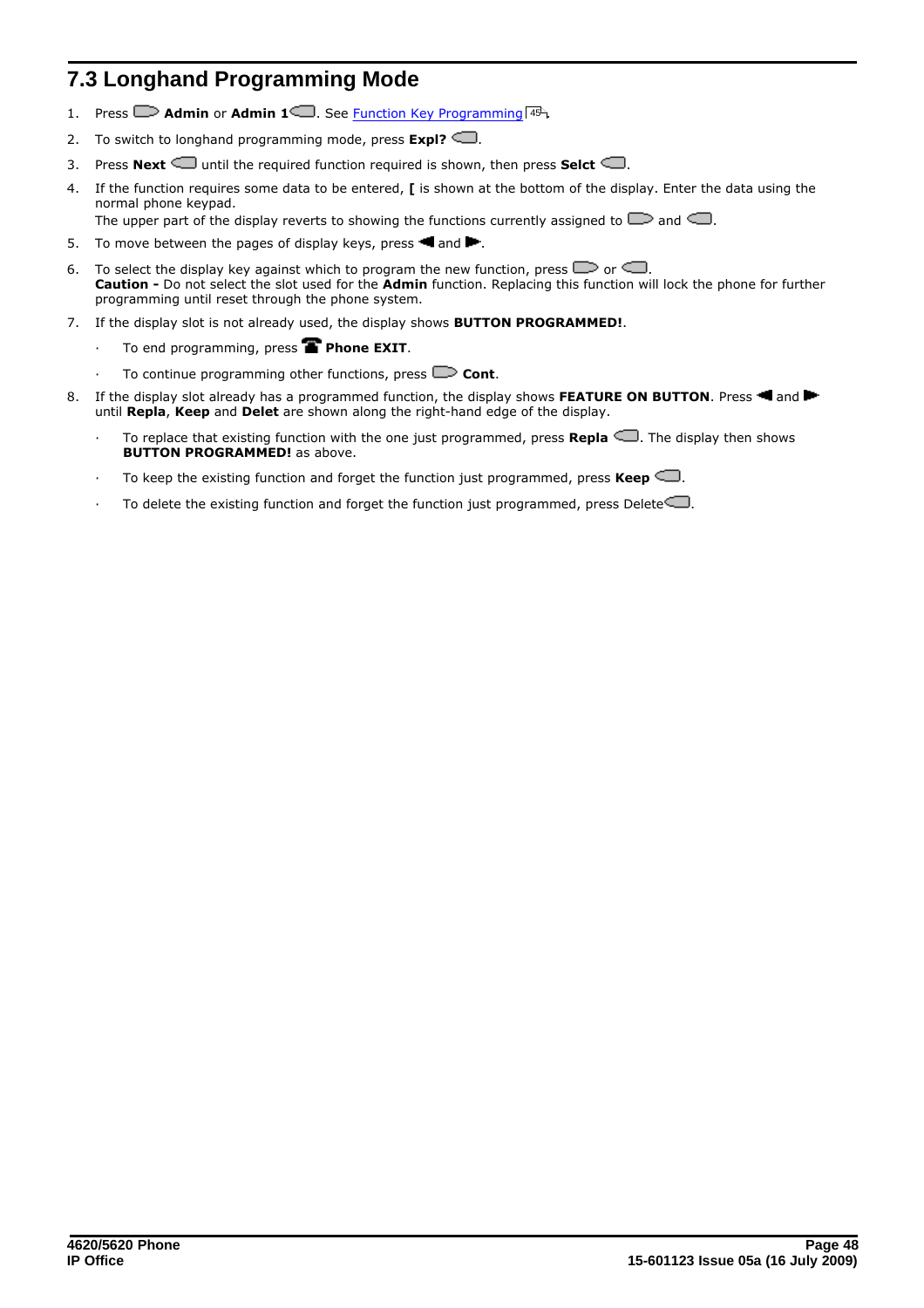## **System Features Chapter 8.**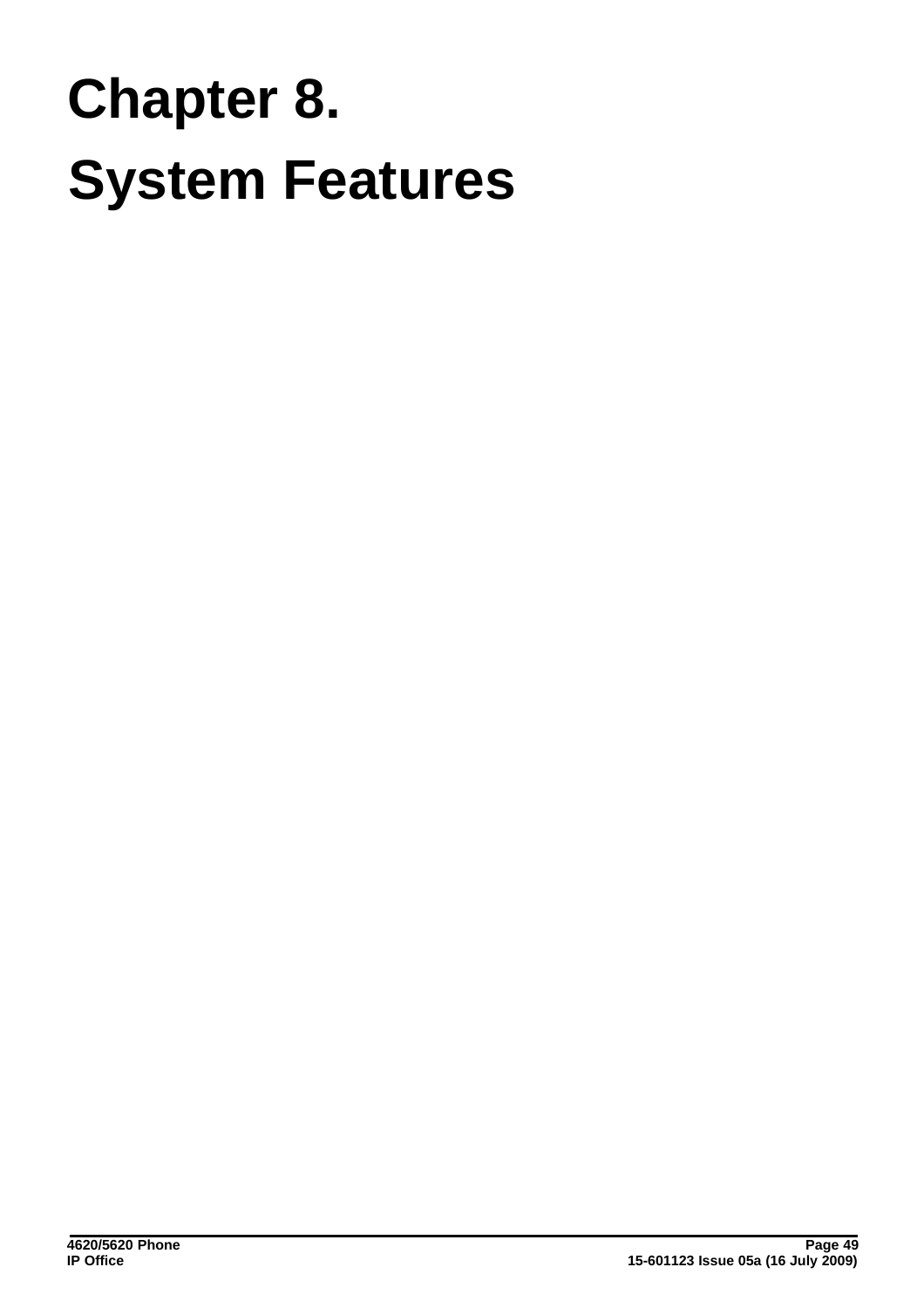## <span id="page-49-0"></span>**8. System Features**

As well as your phones specific features, you can access a number of system features by dialling short codes.

These instructions are for the system's default configuration. They assume that you are using the default feature codes. It also assumes that you have full access to all features and the public phone network.

## <span id="page-49-1"></span>**8.1 Ring Back**

If your system administrator has allocated you the *Ring Back When Free* feature , you can perform the following:

- 1. When you call an extension that does not answer or is busy, press **RBak** to set a callback on that extension. When the extension you called becomes free, your phone rings (a burst of three rings).
- 2. Lift the handset and the extension is called automatically. When the extension you called is free, your phone rings (a burst of three rings).

## <span id="page-49-2"></span>**8.2 Call Waiting**

Call Waiting tells you if another call arrives while you are already making a call by providing call waiting tone. If you hear the call waiting tone, either end your current call or put the caller on hold. The waiting call should then ring.

To turn call waiting on, dial **\*15**. To turn it off, dial **\*16**.

## **Note**

· Call Waiting is only used for a single line phone with no call appearance buttons programmed.

## <span id="page-49-3"></span>**8.3 Call Forwarding**

Your calls can be forwarded to another extension or an external number when:

- You are away from your desk (on no answer).
- Your extension is busy (on all Call Appearance keys).
- You are away from the office (e.g. when you are on holiday).

#### **The following options are available for call forwarding:**

- · To set the number to which your calls are forwarded, dial **\*07\*201#** (forwarding to 201 in this example).
- · To switch Forward Unconditional On (i.e. not Hunt Group), dial **\*01**. A **D** is displayed. To switch it off, dial **\*02**.
- · To switch Forward On Busy On, dial **\*03**. To switch it off, dial **\*04**.
- · To switch Forward On No Answer On, dial **\*05**. To switch it off, dial **\*06**.
- · To switch Forward Hunt Group Calls On, dial **\*50**. To switch it off, dial **\*51**. This setting is for Forward Unconditional On only.
- · To Cancel All Forwarding, dial **\*00**.

## **Note**

Cancelling all forwarding will also cancel any [Follow Me](#page-50-0)  $51^{\circ}$  you have set.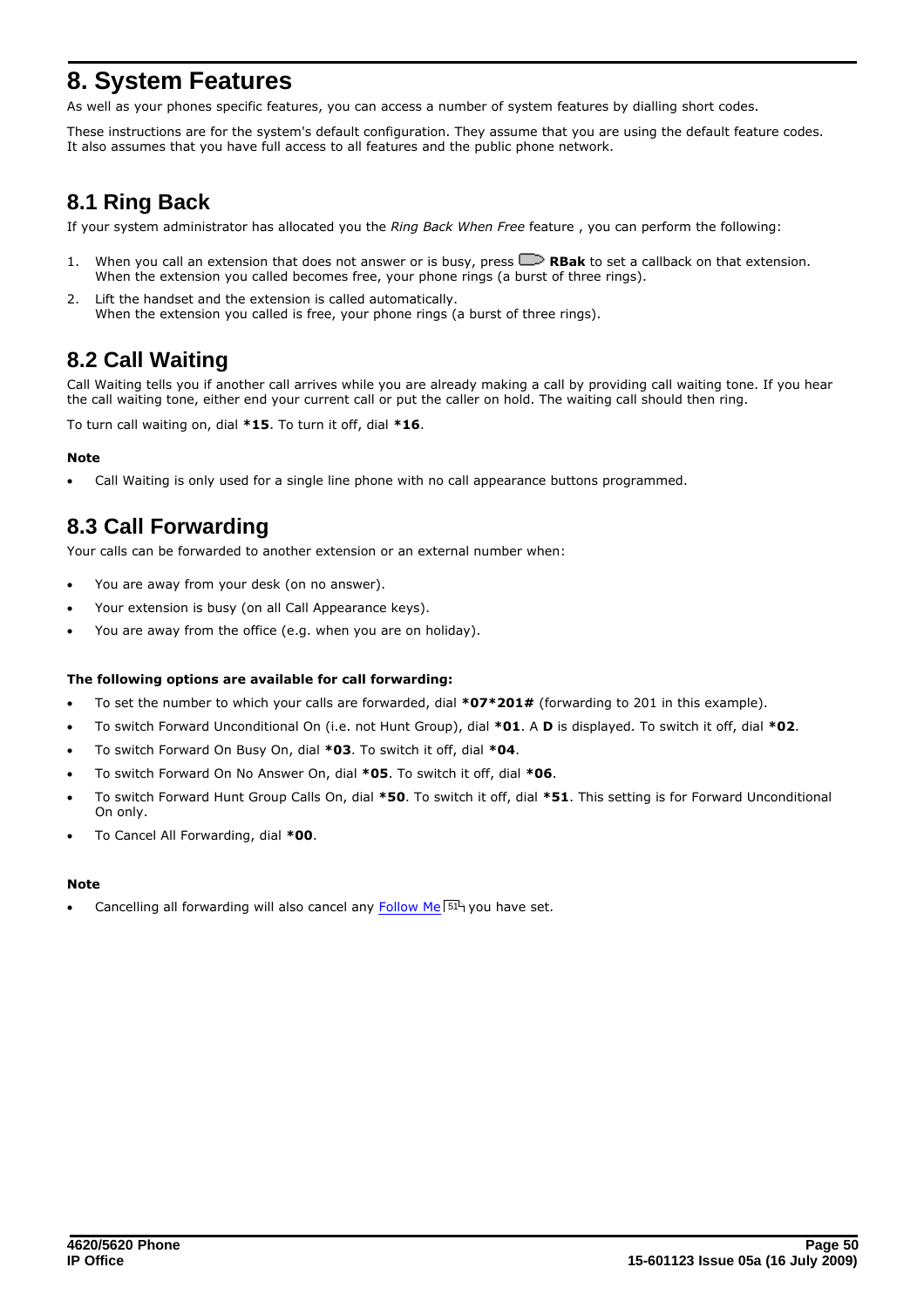## <span id="page-50-0"></span>**8.4 Diverting Calls**

You can divert your calls to another extension using **Follow Me**. Unlike **Forward**, **Follow me** can only be used to divert calls to another internal extension on the same IP Office.

## **Note**

· If you do not answer calls at the temporary extension, they are forwarded to your own voicemail or call forwarding number.

### **To use Follow-Me-Here from another extension:**

In this case, **N** is your home extension

- · Dial **\*12\****N***#** from the extension you are temporarily using.
- · Dial **\*13\****N***#** to re-direct the calls back to your own extension, before you return to it.

## **To use Follow-Me-To from your home extension:**

In this case, **N** is the extension to which you want your calls diverted.

- Dial \*14\**N*# from your own extension.
- Dial \*14\*# to cancel either feature from your own extension.

## **Notes**

- If you use the option **Cancel All Forwarding** (see [Call Forwarding](#page-49-3) 50<sup>4</sup>), your **Follow Me** will also be cancelled.
- **Follow Me** does not apply to the following call types:
	- Voicemail Callback
	- Automatic Call Back
	- HOLD or Park return.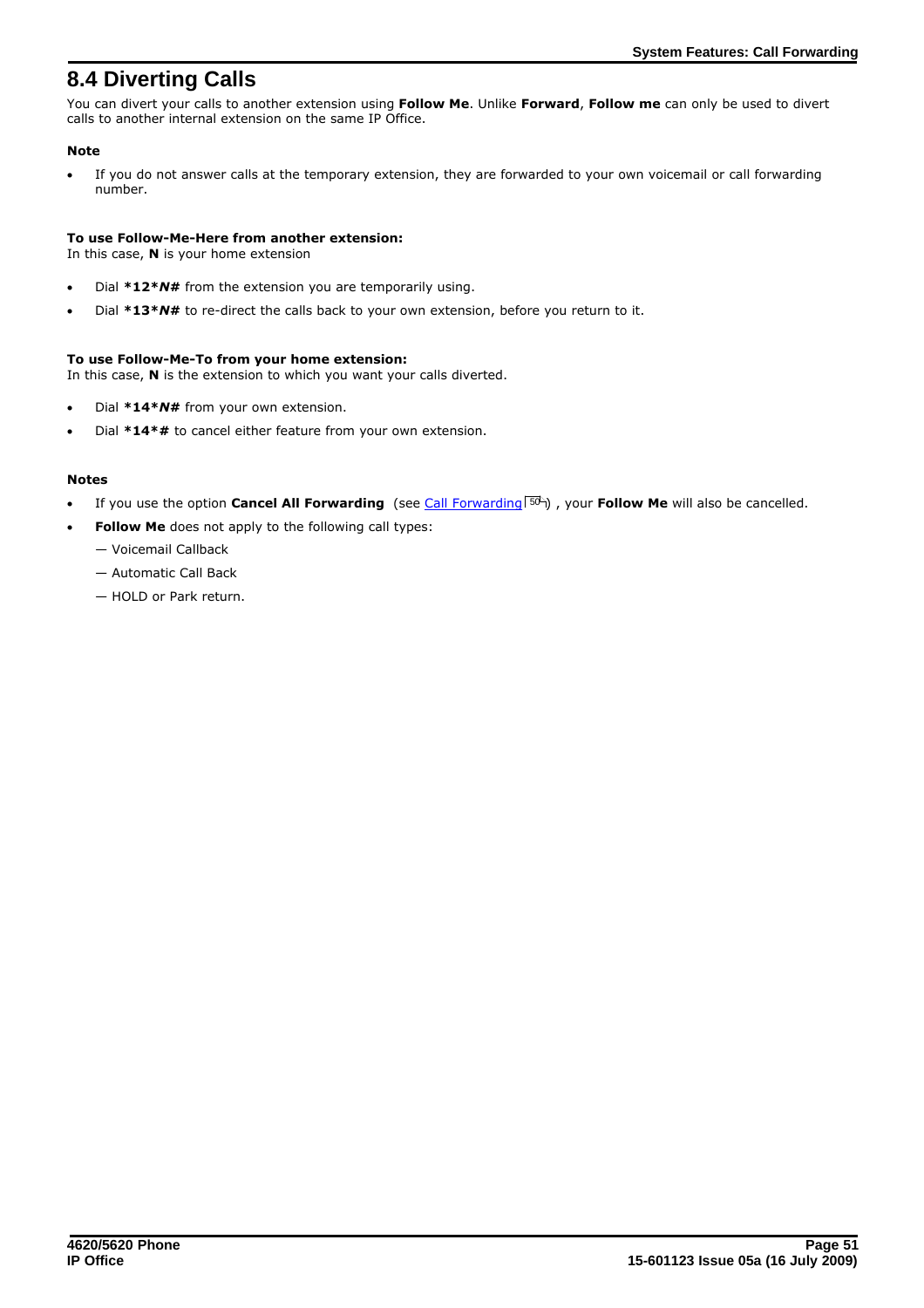## <span id="page-51-0"></span>**8.5 Do Not Disturb**

You may choose to receive no calls at all or only those from particular callers on your exceptions list:

- · To switch Do Not Disturb on/off (with or without exceptions), dial **\*08**. An **N** is displayed. To switch it off, dial **\*09**.
- · To add a number to the exception list, dial **\*10\*N#**
- · To delete a number from the exception list, dial **\*11\*N#**

### **Note**

- · Your callers, other than your exceptions, either hear a busy tone or are re-directed to your voicemail.
- The only call that will ignore the Do Not Disturb rule will be one where you were the original caller, then performed an unsupervised transfer to another extension. If that extension does not answer, the call will be re-directed to you as the originator.

## <span id="page-51-1"></span>**8.6 Voicemail**

You can enable voicemail to allow callers to leave messages when you are out of the office, away from your desk or engaged on another phone call. Voicemail messages can be retrieved internally or externally via any phone. Your voicemail may be set up to deliver your messages by calling you whenever you hang up: this feature is known as *Voicemail Ringback*.

#### **Note**

· Not all systems support voicemail or have voicemail installed.

#### **The following options are available for voicemail:**

- · To switch voicemail on, dial **\*18**. To switch it off, dial **\*19**.
- · To retrieve your voicemail, dial **\*17**.
- · To turn Voicemail Ringback on, dial **\*48**. To turn it off, dial **\*49**.

Dialling a number while listening to your messages invokes more facilities; for further details on these facilities refer to the Voicemail User Guide.

#### **Notes**

- · Once messages have been delivered, they are held on the system for 24 hours (this is fixed for Voicemail Lite, but can be varied by your system administrator if your IP Office is equipped with VoicemailPro).
- · You can collect your voicemail from another extension by using the PIN your system administrator has set up for you. You can collect your messages if you are out of the office, by either dialling from a number that has been registered for the purpose or by dialling your extension number and PIN when prompted. If validation is successful, then dial **2** to retrieve your mail.
- · The system administrator also specifies the reception number, to which the call is diverted if the caller dials **0**, and your email address if your voicemail and email are integrated.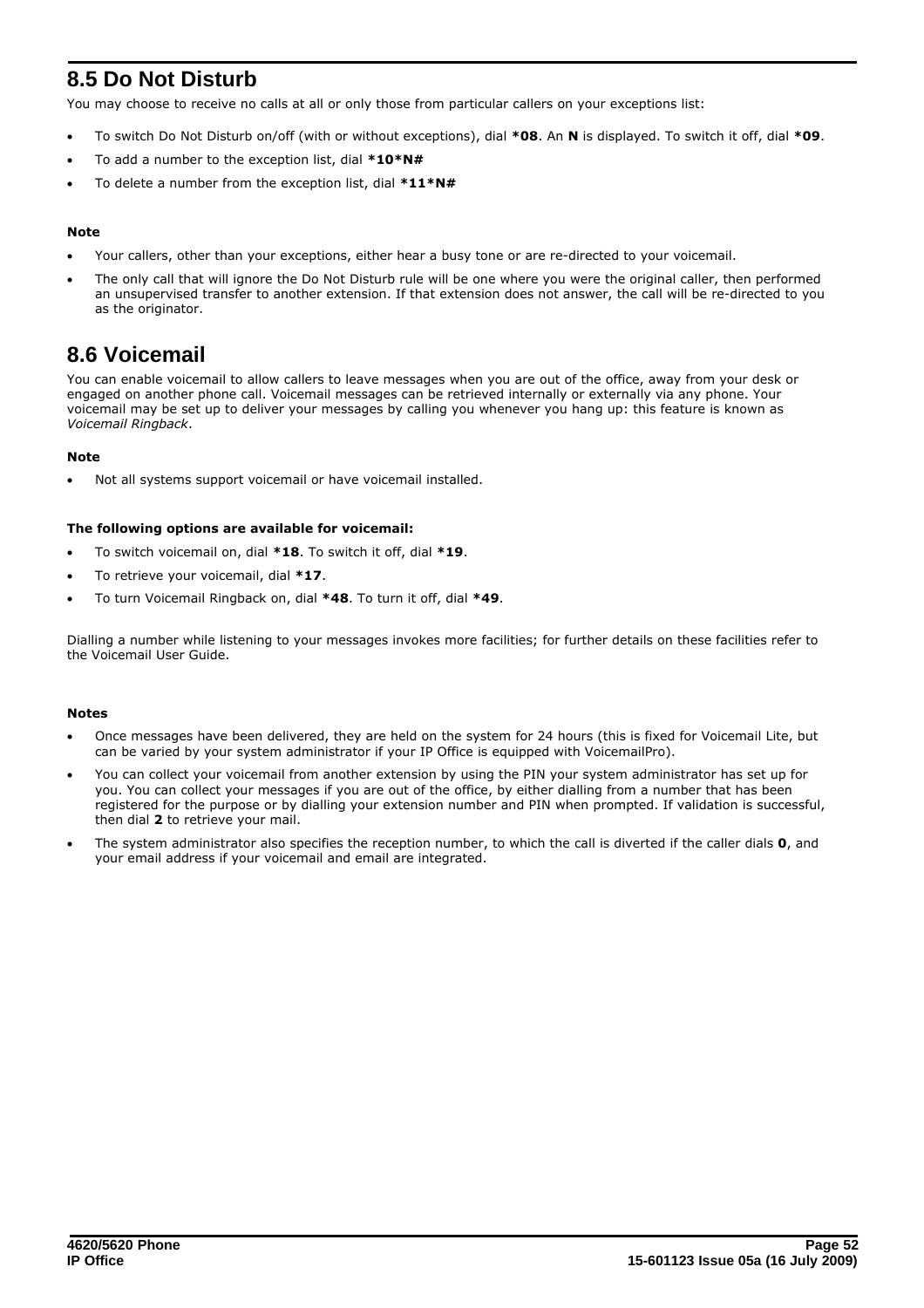## <span id="page-52-0"></span>**8.7 Default Short Codes**

The following are the normal default short codes available to you. Your system administrator may add additional codes for other features and for speed dials.

The **N** where shown, should be replaced by the appropriate number. For example, with **\*07\*N#**, replace **N** with the extension to which you want your calls forwarded when you have forwarding switched on.

| $*00$     | Cancel All Forwarding           | $*32*N#$ | Call Pick Up Extension       |
|-----------|---------------------------------|----------|------------------------------|
| $*01$     | Forward Unconditional On        | $*33*N#$ | Call Queue                   |
| $*02$     | Forward Unconditional Off       | $*34$    | <b>HOLD Music</b>            |
| $*03$     | Forward On Busy On              | $*35*N#$ | Extn Login                   |
| $*04$     | Forward On Busy Off             | $*36$    | Extn Logout                  |
| $*05$     | Forward On No Answer On         | *37*N#   | Park Call                    |
| $*06$     | Forward On No Answer Off        | *38*N#   | Ride Call                    |
| $*07*N#$  | Forward to Number               | *39      | Relay On                     |
| $*08$     | Do Not Disturb On               | *40      | Relay Off                    |
| $*09$     | Do Not Disturb Off              | $*41$    | Relay Pulse                  |
| $*10*$ N# | Do Not Disturb Exception Add    | *42      | Relay On                     |
| $*11*N#$  | Do Not Disturb Exception Delete | $*43$    | Relay Off                    |
| $*12*N#$  | Follow Me Here                  | $*44$    | Relay Pulse                  |
| $*13*N#$  | <b>Follow Me Here Cancel</b>    | *45*N#   | Call Steal                   |
| $*14*N#$  | Follow Me To                    | $*46$    | Call Steal                   |
| $*15$     | Call Waiting On                 | $*47$    | <b>CONFERENCE Add</b>        |
| $*16$     | Call Waiting Off                | $*48$    | Voicemail Ringback On        |
| $*17$     | Voicemail Collect               | $*49$    | Voicemail Ringback Off       |
| $*18$     | Voicemail On                    | $*50$    | Forward Hunt Group Calls On  |
| $*19$     | Voicemail Off                   | $*51$    | Forward Hunt Group Calls Off |
| $*20*N#$  | Set Hunt Group Night Service    | *52      | Clear Call                   |
| $*21*N#$  | Clear Hunt Group Night Service  | *53*N#   | Call Pickup Members          |
| $*29$     | <b>Toggle Calls</b>             | *57*N#   | Forward On Busy Number       |
| $*30$     | Call Pick Up Any                | $*70*N#$ | Dial Physical Extn by Number |
| $*31$     | Call Pick Up Group              | $*71*N#$ | Dial Physical Extn by ID     |
|           |                                 |          |                              |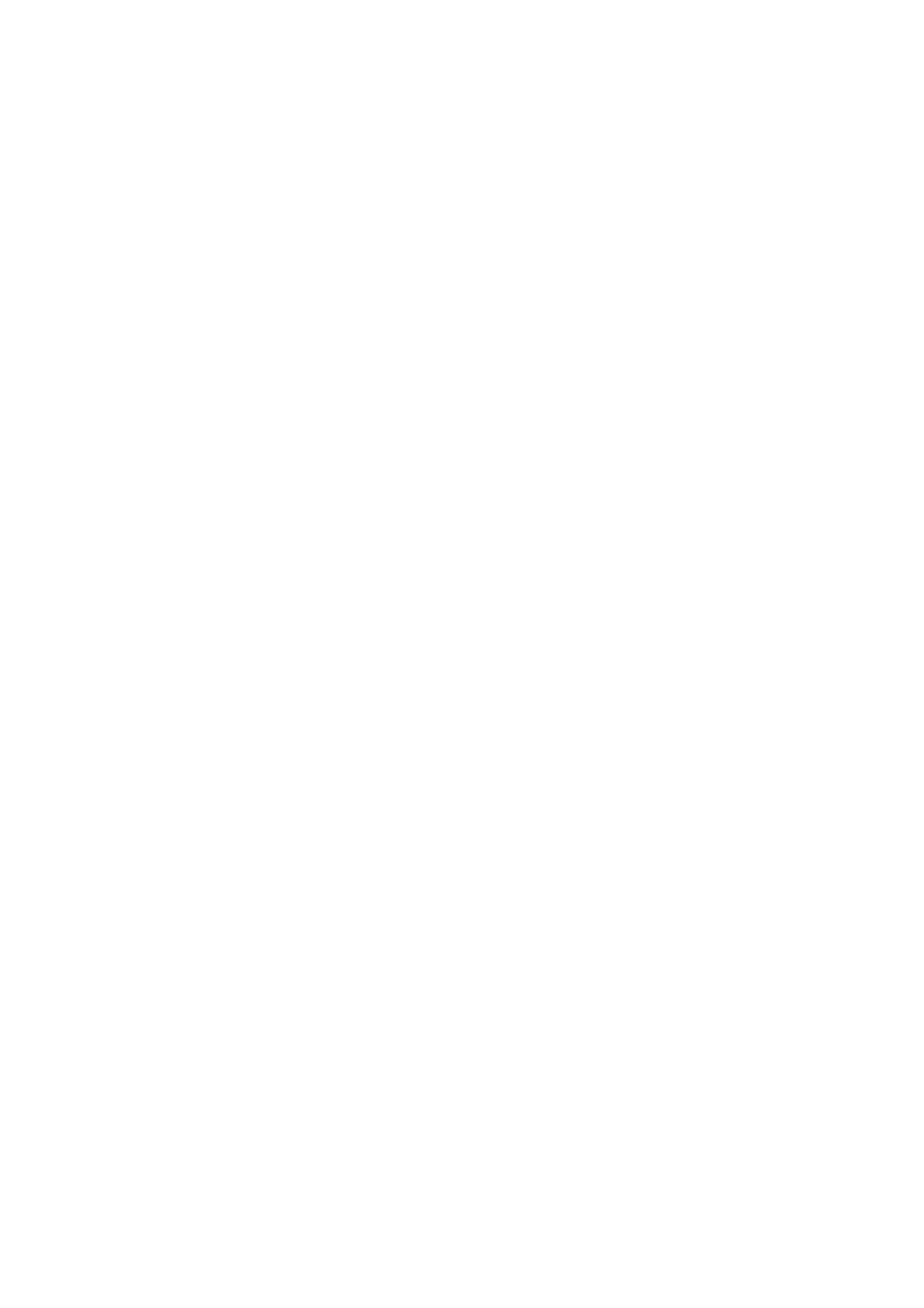## **Web Browsing Chapter 9.**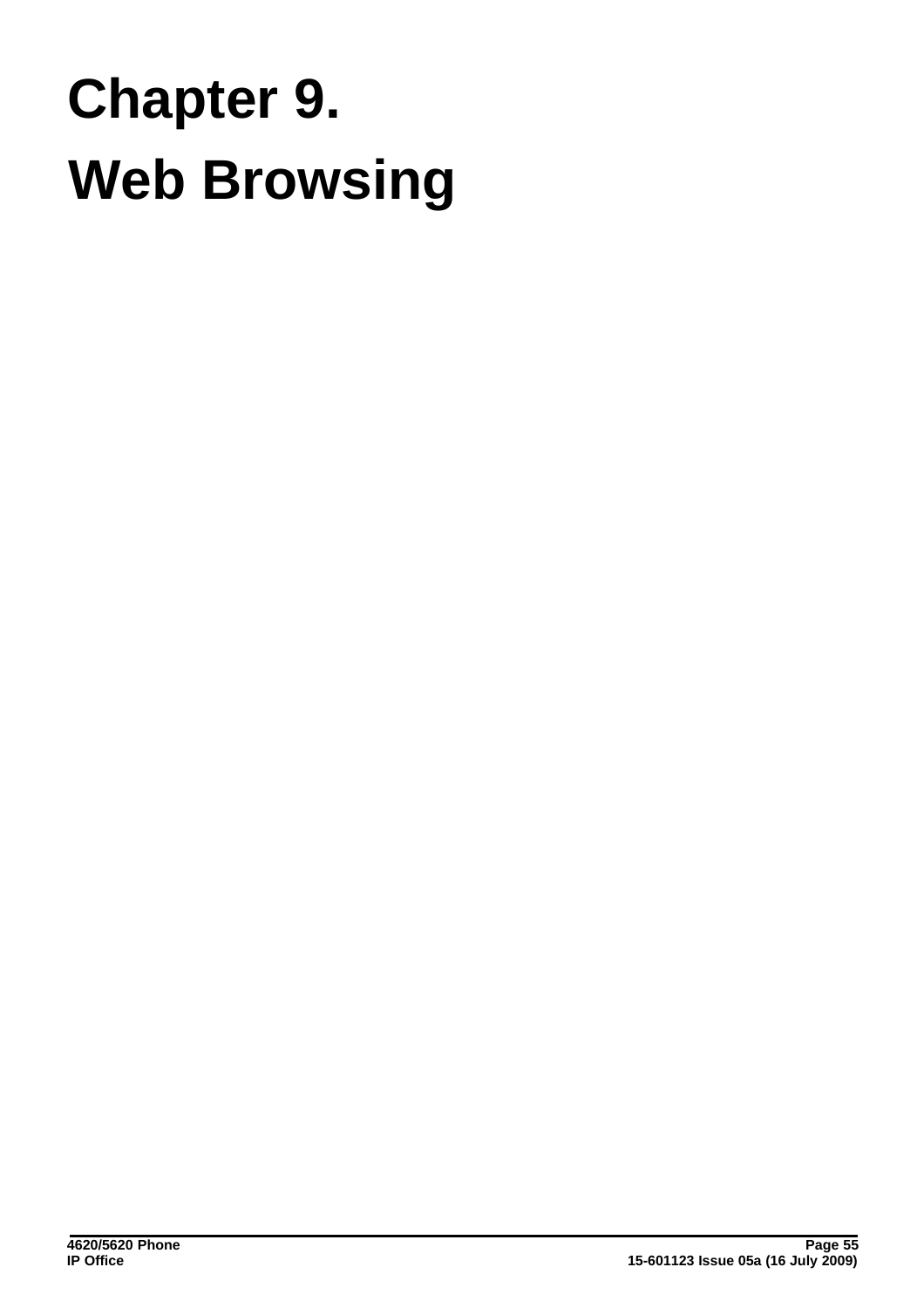## <span id="page-55-0"></span>**9. Web Browsing**

The phone can act as a web browser for WAP (Wireless Application Protocol) web sites. These web sites contain pages written in a language called WML (Wireless Markup Language). Your phone supports WML1.2.

If your phone system has been setup with a default WAP website, the phone displays **Web**. Press this key to display your system's default WAP website. The links and services on this site will control the WAP website and services you can access.



While browsing, you can still make and receive calls. However, if you have **Phone Screen on Answer** option set to **Yes** and you answer an incoming call, the default phone screen will replace the existing web page in the display area.

#### **To enter web browsing mode:**

 $Press \sim$  **Web**.

## **To exit web browsing mode:**

- 1. Press **PHONE/EXIT.**
- 2. If you press **PHONE/EXIT** while browsing the web, the last web page viewed is displayed when you press Web again before a system reboot.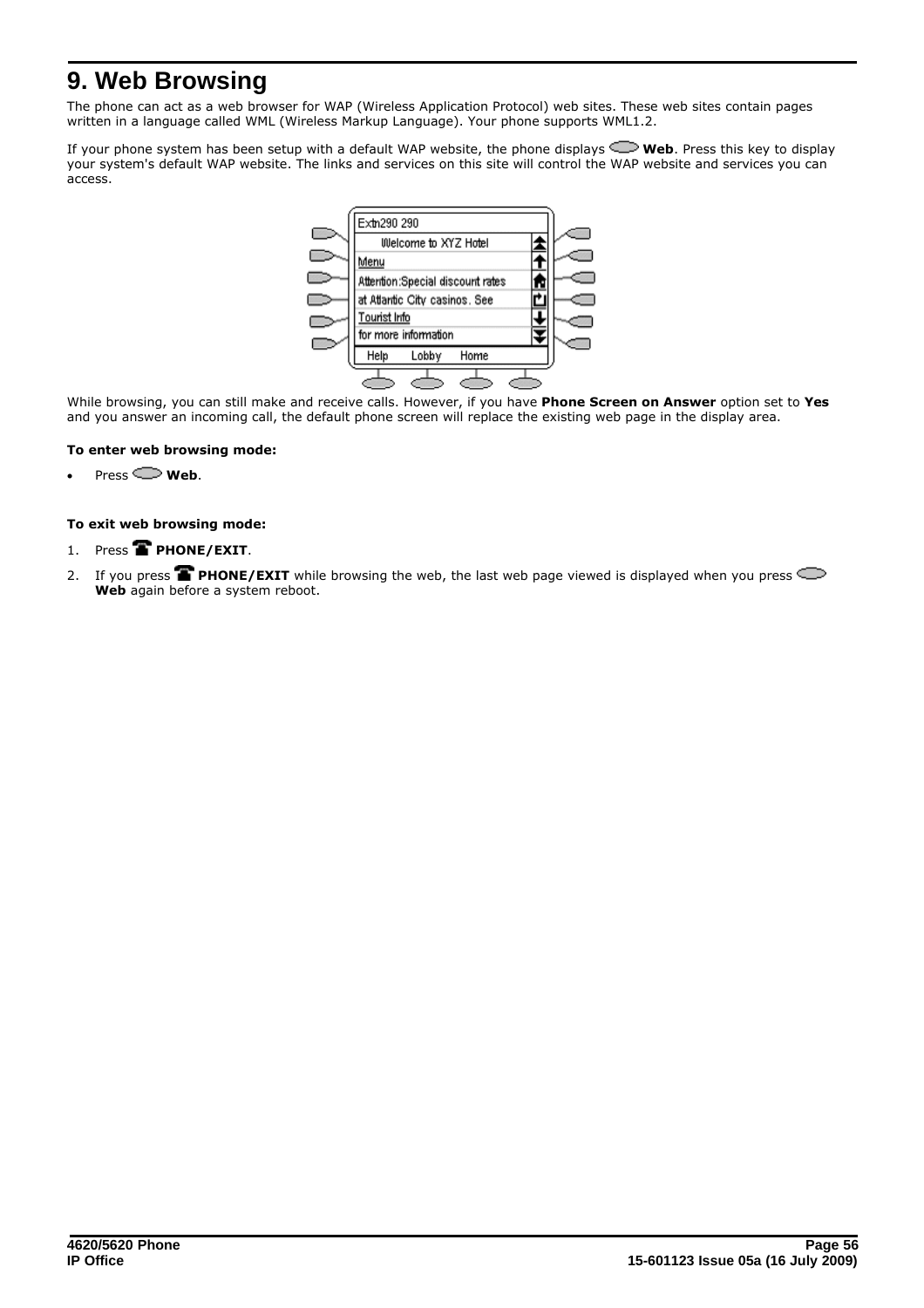## <span id="page-56-0"></span>**9.1 Accessing External WAP Websites**

Your default WAP web site may contain a page where you can select or enter the URL of external WAP websites. If this is the case, you should be aware that some website may contain information that the phone is not able to display.

If the WAP web page uses WML features that the phone does not support, those features will not be shown.

If the WAP web page uses features that the phone does not recognize as valid WML 1.2, the phone will display '**Not a valid WML page**'.

## <span id="page-56-1"></span>**9.2 Web Navigation Controls**

On your default WAP website (press **Web** to access), the phone display shows a number of navigation controls, similar to the following:



- · **Navigation Icon Buttons:** These appear on the right-hand side of the web display. **Note -** Disabled navigation icon buttons may appear grayed out.
	- $\triangle$  **Up Page:** To move up the page by one screen (six lines).
	- $\uparrow$  Up Line: To move up the page by one line, press the adjacent  $\subseteq$ .
	- $\hat{\mathbf{r}}$  **Home:** To return to the default WAP website's home page, press the adjacent  $\mathbf{r}$ .
	- · **Refresh:** To reload the current page, press the adjacent . If you had already selected another page to load this will cancel the loading of that page and reload the current page.
	- $\blacklozenge$  **Down Line:** To move down the page by one line, press the adjacent  $\blacktriangleleft$ .
	- $\blacktriangledown$  **Down Page:** To move down the page by one screen (six lines), press the adjacent  $\blacktriangleleft$ .

#### · **Link Buttons:**

The  $\Box$  keys at the left hand edge of the screen are used to select links within the displayed web page. Links are indicated by underlined text. Only one link will appear on a line, press the adjacent  $\Box$  to activate that link.

#### · **Page Buttons:**

The  $\leq$  keys across the base of the web display may be used to provide labeled links to other pages. If there are more than 3 such links, **Nore** is displayed. To display the additional options, press **Nore.** 

#### · **Phone Icon:**

If the  $\mathsf{\mathsf{C}}$  icon appears next to a link in the web page, it indicates that the link is a phone number. Press the adiacent  $\Box$  to select the link to dial the number.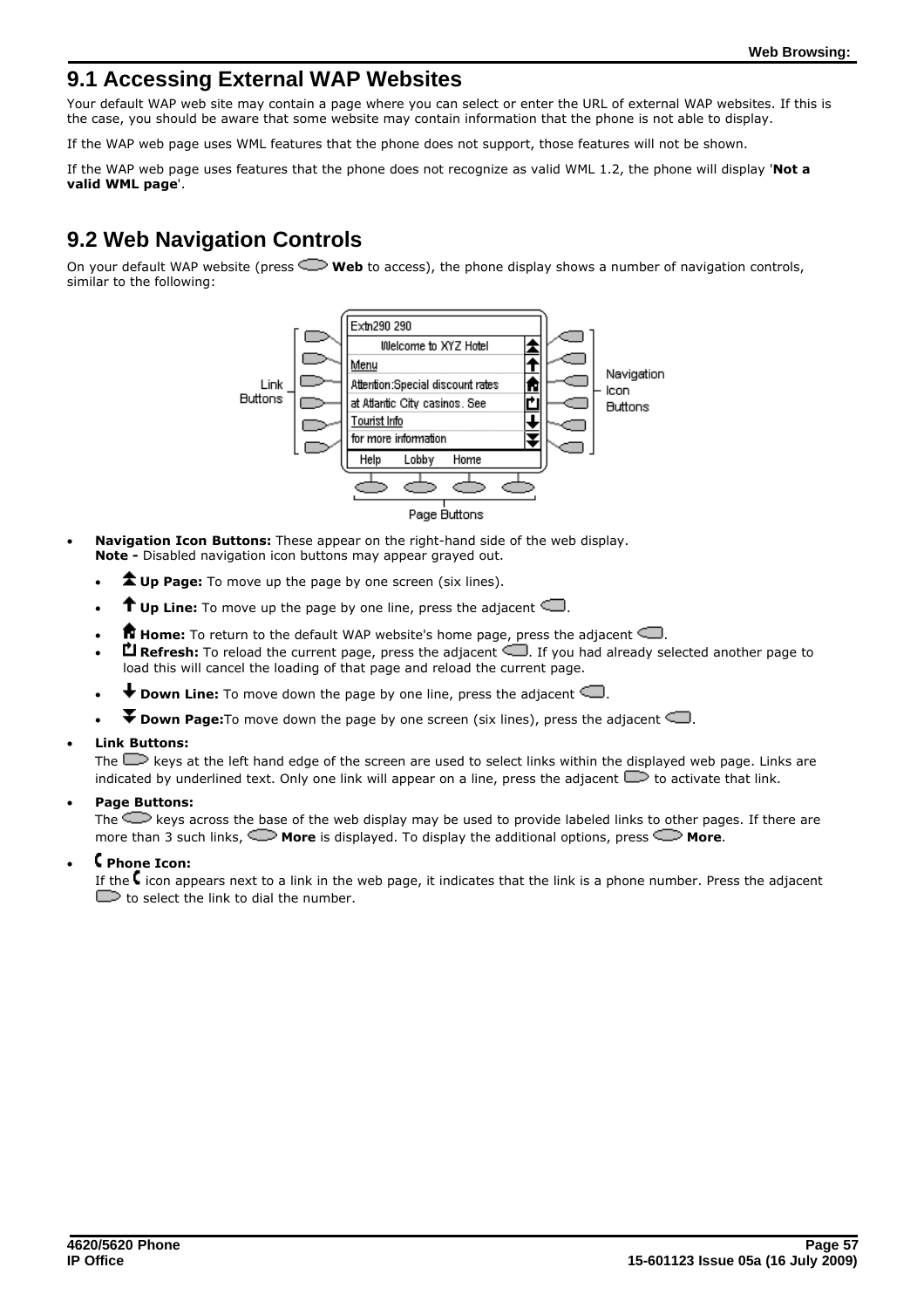## <span id="page-57-0"></span>**9.3 Entering Data**

Some web pages may require you to enter data into a text field and then submit that data. For example, if you browse to a search engine web site such as Google, you may be asked to enter a search field.

- <sup>O</sup>: Option (Radio Buttons) To select an option from a list, press the adjacent **D**. The selected option appears as  $\blacksquare$
- · **[] : Text Entry Fields** These normally appear as **[Enter text here]** or pre-filled with some data.
- · **Submit Buttons** Text entry and option key selections are not completed until submitted. Normally this will be done by a link. Press  $\Box$  or  $\Diamond$ , labeled **Submit** or similar. The exact appearance will vary between different web pages.

## **To enter text into a [ ] text entry field:**

- 1. Press  $\Box$  adjacent to the  $\Box$  and text entry field.
- 2. The four  $\supseteq$  keys at the bottom of the screen change to:
	- **DONE:** When your text entry is complete, press  $\sim$ .
	- $\cdot$  **BKSP:** To delete the previous character, press  $\sim$ .
	- **SPACE:** To add a space, press  $\bigcirc$ .
	- alpha: This indicates the current text entry mode (in this example lower-case letters). To select a different text entry mode, press  $\mathbb{C}$ .
- 3. Begin entering text using the phone keypad. Each key is marked with the letters it provides. You may have to press the key more than once depending on the character you require.
	- · For example, the **2** key is also marked as **A**, **B** and **C**. To enter **C**, press the key three times.
	- If the next character you want to enter is on the same key, press 1 and then enter the next character.
- 4. The right-most  $\sim$  indicates the current text entry mode. To change the current mode, press the right-hand key. The available modes are shown along the bottom of the screen. They are:
	- · **ALPHA:** Enter upper-case letters using the phone keypad.
	- · **alpha:** Enter lower-case letters using the phone keypad.
	- · **Num:** Enter numbers using the phone keypad.
	- **Symbol:** Enter a symbol from the displayed menu. Possible symbols are:
	- **. , # @ \* ' " ; : \ / | \$ % ! ? & + = > < ( ) ~ \_ ^ [ ] { }**

These are arranged in pages and you may have to press **MORE the required page.** To enter a symbol, press  $\Box$  next to it.

- **5.** When you have completed your text entry, press  $\Box$  DONE.
- **6.** To return to the text entry, press  $\Box$  adjacent to the **[ ]** text entry field again.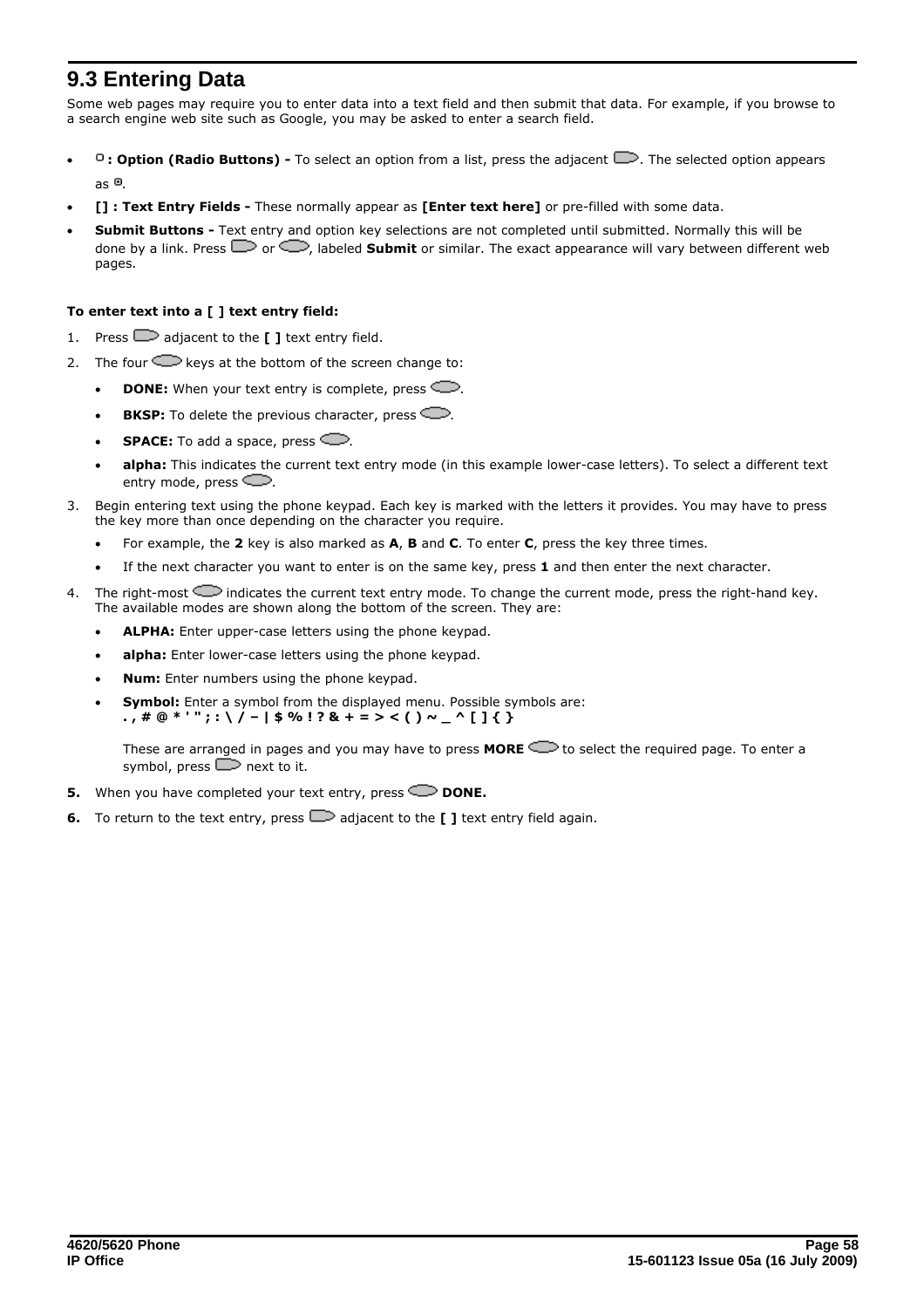## **Management and Troubleshooting Chapter 10.**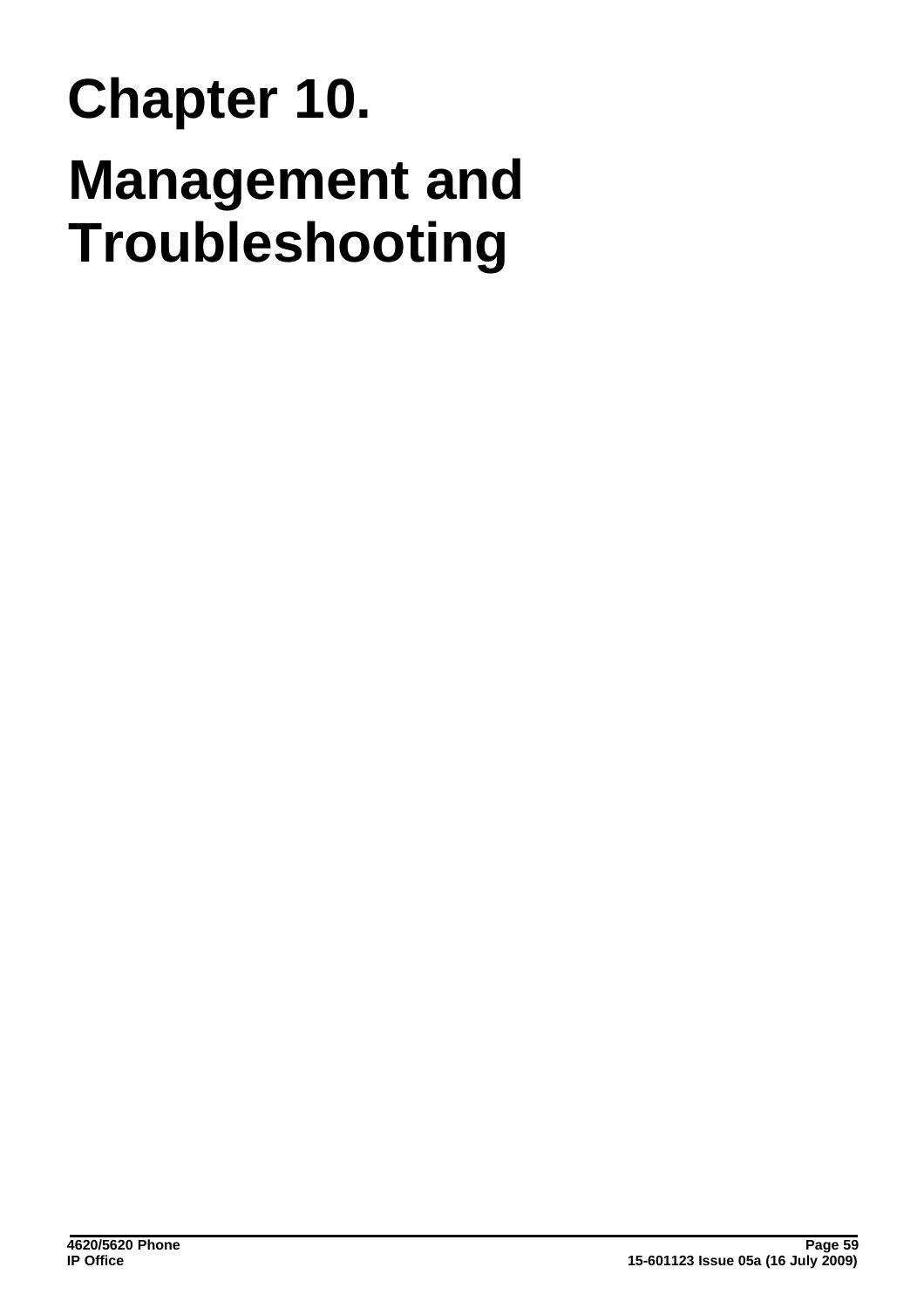## <span id="page-59-0"></span>**10. Management and Troubleshooting**

This chapter provides information for:

- Testing your phone to be sure it is operating correctly.
- Basic Troubleshooting; this chart provides the most common problems an end user might encounter and suggested resolutions.
- · Application-specific troubleshooting; this chart describes problems and solutions specific to phone applications; Speed Dial, Call Log or Web Access.
- Resetting or power-cycling your phone, when Basic Troubleshooting does not resolve a problem.

## <span id="page-59-1"></span>**10.1 Testing the Phone's Lights and Display**

1. With the phone idle (on-hook), press and release **MUTE**, then press the following numbers on the dialpad: **8 3 7 8 #** (which reads out '**TEST**').

The display should indicate the self-test has started. If the test is successful, the message "Self test Passed #=end" displays; if the test is not successful, the message "Self test Failed #=end" displays instead.

2. To return to the phone screen, press #. If nothing appears on the display and the phone is receiving power, your phone may need to be replaced. Contact your system administrator for assistance or additional troubleshooting information.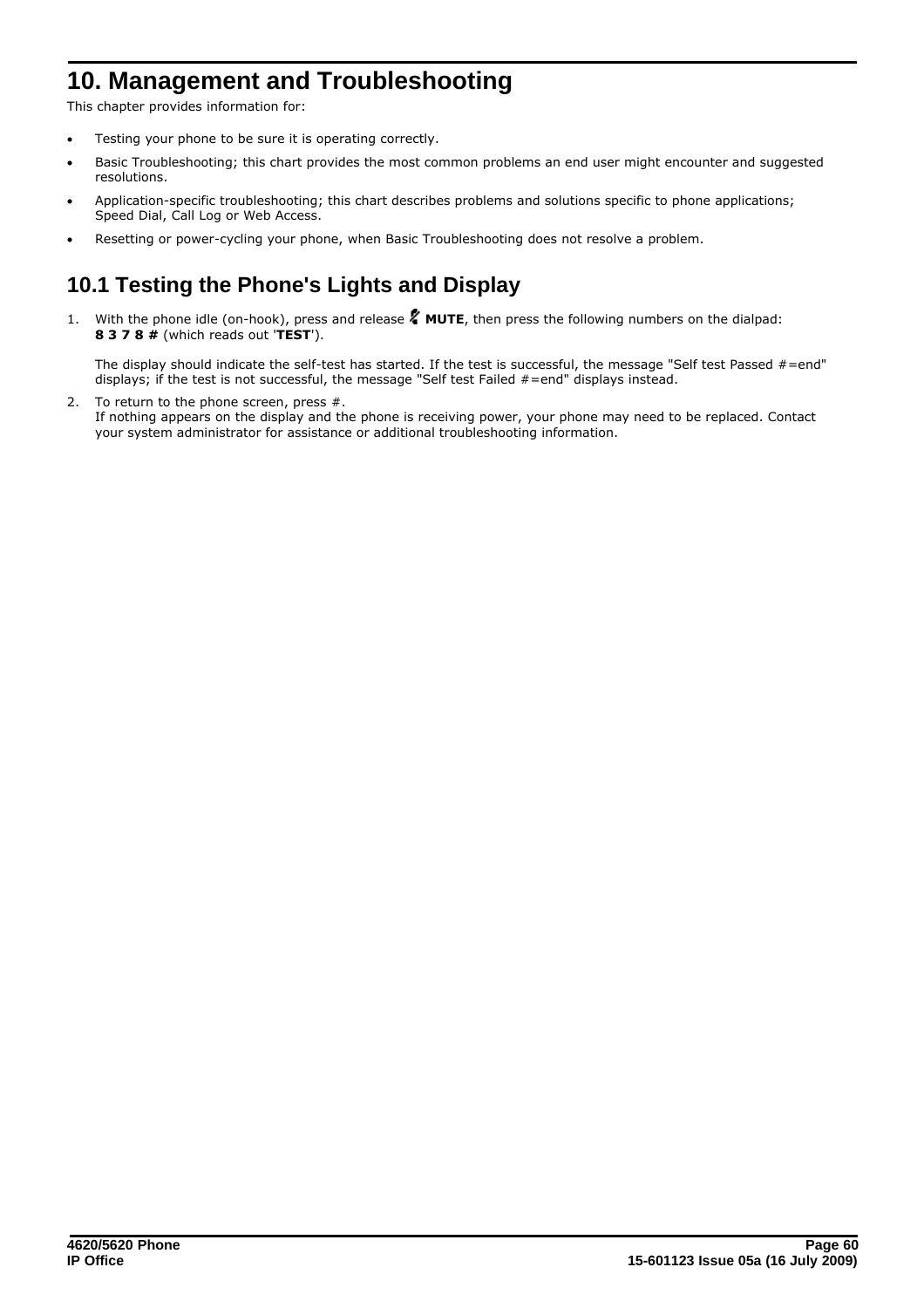## <span id="page-60-0"></span>**10.2 Troubleshooting Chart**

This section details the most common problems an end user might encounter and suggested resolutions:

· **Phone does not activate when connected for the first time:**

Unless your system administrator has already initialized your phone, you may experience a delay of several minutes before it becomes operational. Upon plug-in, your phone immediately begins downloading its operational software, its IP address and any special features programmed by your system administrator from the server to which it is connected. Report any delay of more than 10 minutes to your system administrator.

- · **Phone does not activate after a power interruption:**
- Allow a few minutes for re-initialization after unplugging, powering down the phone, server problems, or other power interruption causes.
- · **Display shows an error/informational message:** Most messages involve server/phone interaction. If you cannot resolve the problem based on the message received, contact your system administrator for resolution.
- · **SPEAKERphone does not operate:** Ask your system administrator if your SPEAKERphone has been disabled.

#### · **Characters do not appear on the display screen:**

- See "Phone does not activate when connected for the first time" above.
- · Check all lines into the phone to be sure it is properly connected.
- Check the power source to be sure your phone is receiving power.
- Perform the following test procedure: with the phone idle (on-hook), press and release **X** MUTE, then press the following numbers on the dialpad: **8 3 7 8 #** (which stands for TEST). The display should indicate the self-test has started, then report if the test was successful or failed. If nothing appears on the display, and the phone is receiving power, your phone may need to be replaced.
- · If the above suggested solutions do not resolve the problem, reset or power cycle the phone with your system administrator's assistance.
- · **No dial tone:**

Make sure both the handset and line cords into the phone are securely connected. Note that there may be a slight operational delay if you unplug and reconnect the phone. If the problem persists, contact your system administrator.

· **Phone does not ring:**

To set your ringer volume to a higher level, press  $\triangle$  and  $\blacktriangledown$ . From another phone, place a call to your extension to test the above suggested solution.

· **All other IP problems:** Contact your system administrator.

#### **SPEED DIAL APPLICATION:**

#### · **You cannot dial out using any Speed Dial entries:**

Dial button. Check that all call appearances (incoming/outgoing lines) are not already in use. If all lines are in use, wait until a line is available to make your call.

· **You cannot add an entry to the Speed Dial list:**

You have 108 Speed Dial entries, the maximum allowed. You must delete at least one entry before adding a new entry.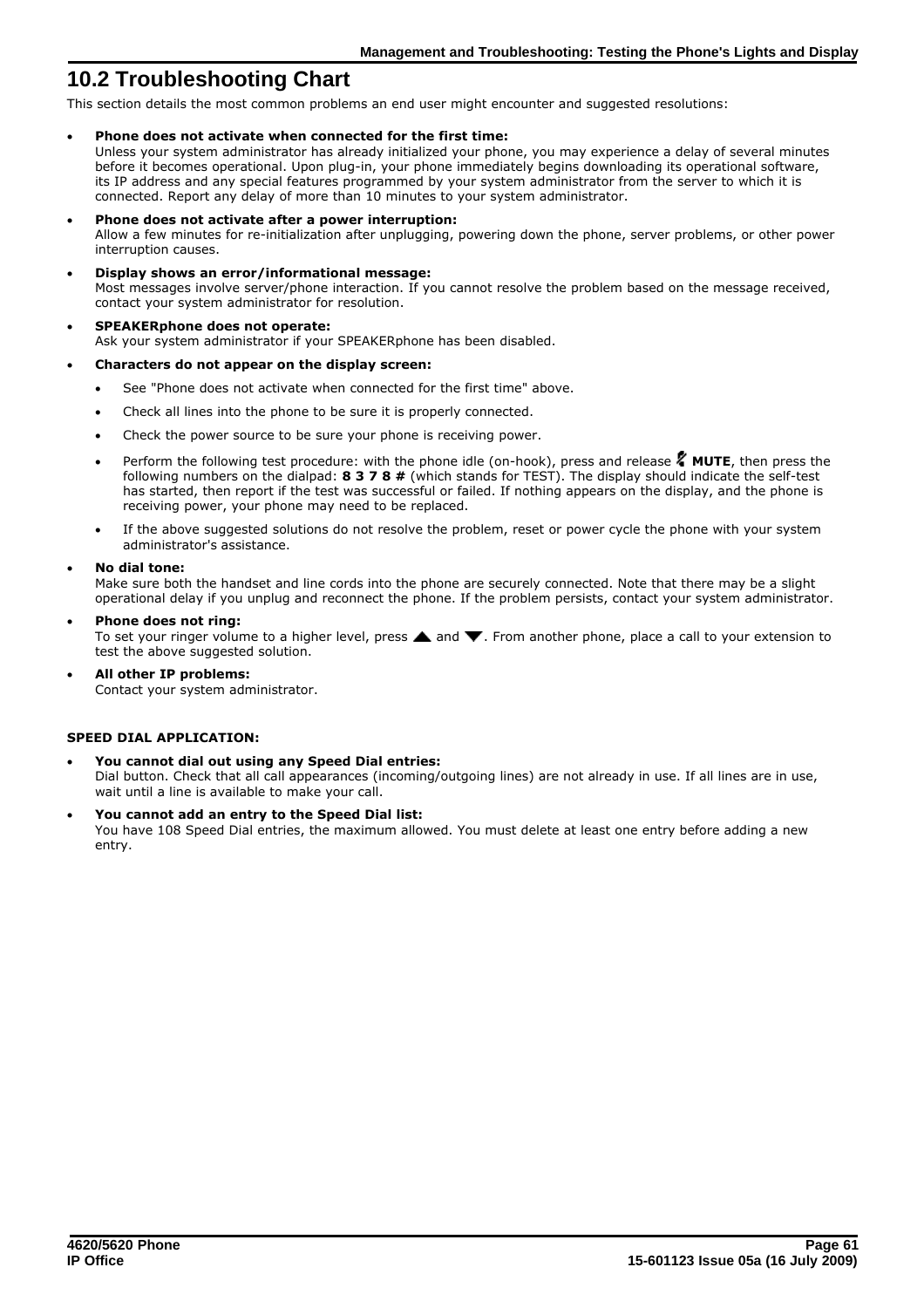### **CALL LOG APPLICATION:**

- · **You cannot dial out after selecting a call log entry:** Check that all call appearances incoming/outgoing lines) are not already in use. If all lines are in use, wait until a line is available to make your call.
- · **You cannot add an entry to the Speed Dial list:** You have 108 Speed Dial entries, the maximum allowed. You must delete at least one entry before adding a new entry.
- · **Dialling from this application does not go through:** Your system administrator must administer settings for the Enhanced dialling feature beyond the defaults.

### **WEB APPLICATION:**

- Pressing  $\bigcirc$  Web does not display a website: Check with your LAN administrator to see if the web server is down, if there are network connectivity problems, or other network problems.
- · **Dialling from this application does not go through:** Your administrator must administer settings for the Enhanced dialling feature beyond the defaults.

#### **OPTIONS:**

· **No Options other than "View IP Settings" display:** Your administrator has turned off all user-settable options.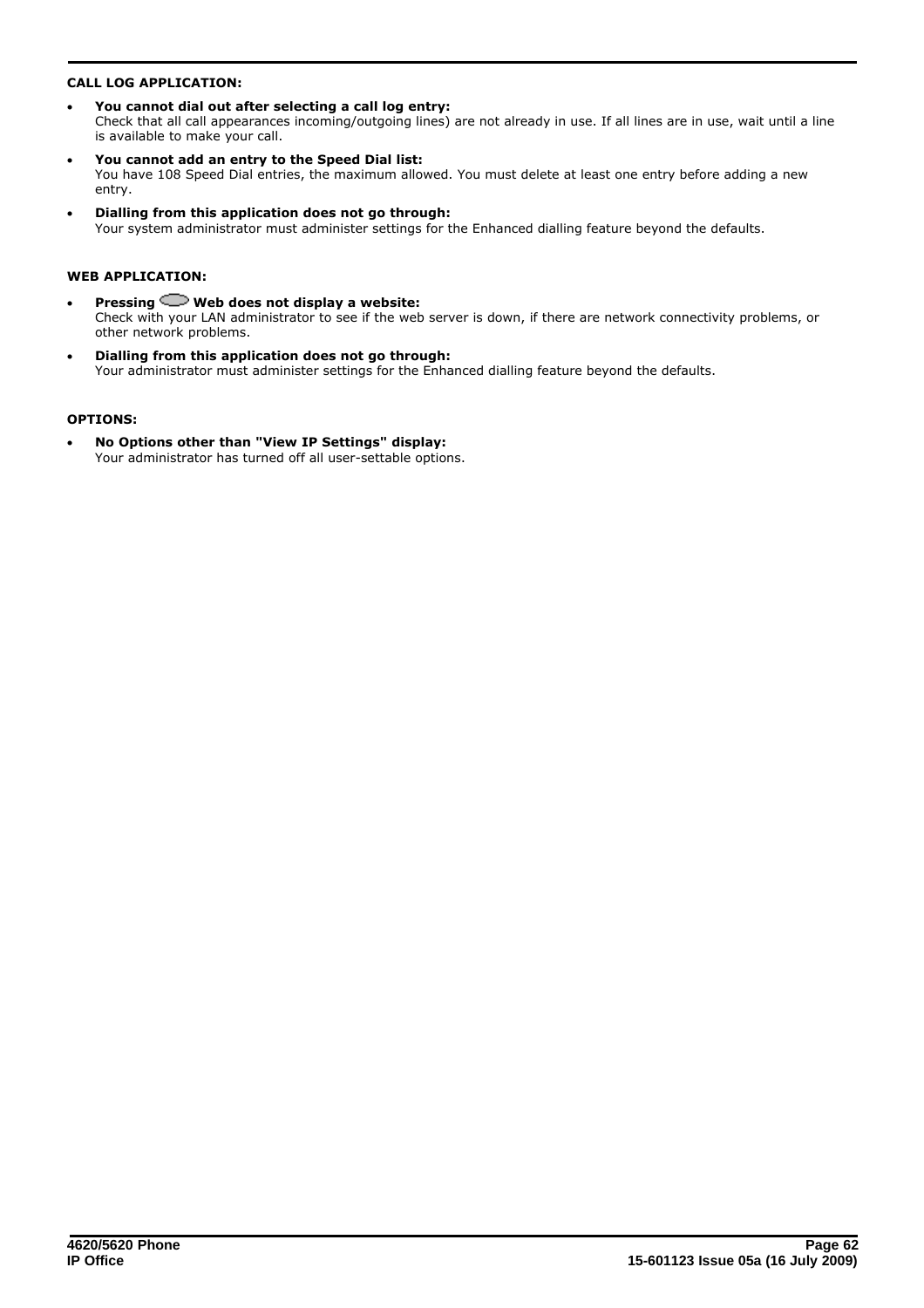## **Index**

**A** Accessing Call Logs 27 External WAP Websites 57 Adding New Speed Dial 24 Speed Dial 23 All Entries Deleting 28 Answering Calls 14 **C** Call Appearance Keys 9 Call Appearance Keys Icons 10 Call Appearance Width 41 Call Forwarding 50 Call Log 23, 28 Accessing 27 Disabling 28 EXITing 28 Call Waiting 50 Calls Answering 14 Clearing 15 Diverting 51 Make 15 Making 28 Parking 20 Changing Your Greeting 32 Your Mailbox Password 34 **Chart** Troubleshooting 61 Clearing Call 15 Conference 19 Contrast Control 37 **D** Data Entering 58 Default Short Codes 53 Deleting all Entries 28 Individual Log Entry 28 Speed Dial 23 Dialling Speed Dial Number 23 Disabling Call Log 28 Display 10, 60

Indivdual Log Entry 27 Display Call Timers 41 Display Language Selection 39 **Diverting** Calls 51

## **E**

Editing Speed Dial 23 Email Alerts 33 **Entering** Data 58 EXITing Call Log 28

External WAP Websites Accessing 57 **F** Feature Button Labeling 38 Function Key Programming 45

## **H**

Headset Working 16 Hold 17 **I** Indivdual Log Entry Displaying 27 Individual Log Entry Deleting 28 **L** Listen Voicemails 31 Log 28 Off 11 On 11 Log Entry into Turning 28 Longhand Programming Mode 48 **M** Making Call 15 Calls 28 Message Display Rate 41 Mute 17 **N** New Speed Dial Adding 24 Not Disturb 52 **O Off** Logging 11 On Logging 11 Overview 7, 22, 26, 44, 56, 60 Visual Voice 30 **P** Parking Calls 20 Personal Ringing Options 36 Phone Reinstating 37 Phone Screen on Answer 40 Phone Screen on Calling 40 Private Call 20 **R** Redial 18 **Reinstating** Phone 37 **S** Send Voicemail 33 Shorthand Programming Mode 47 Speakerphone 17 Speed Dial 18, 28 Adding 23 Deleting 23 Editing 23 Speed Dial Number Dialling 23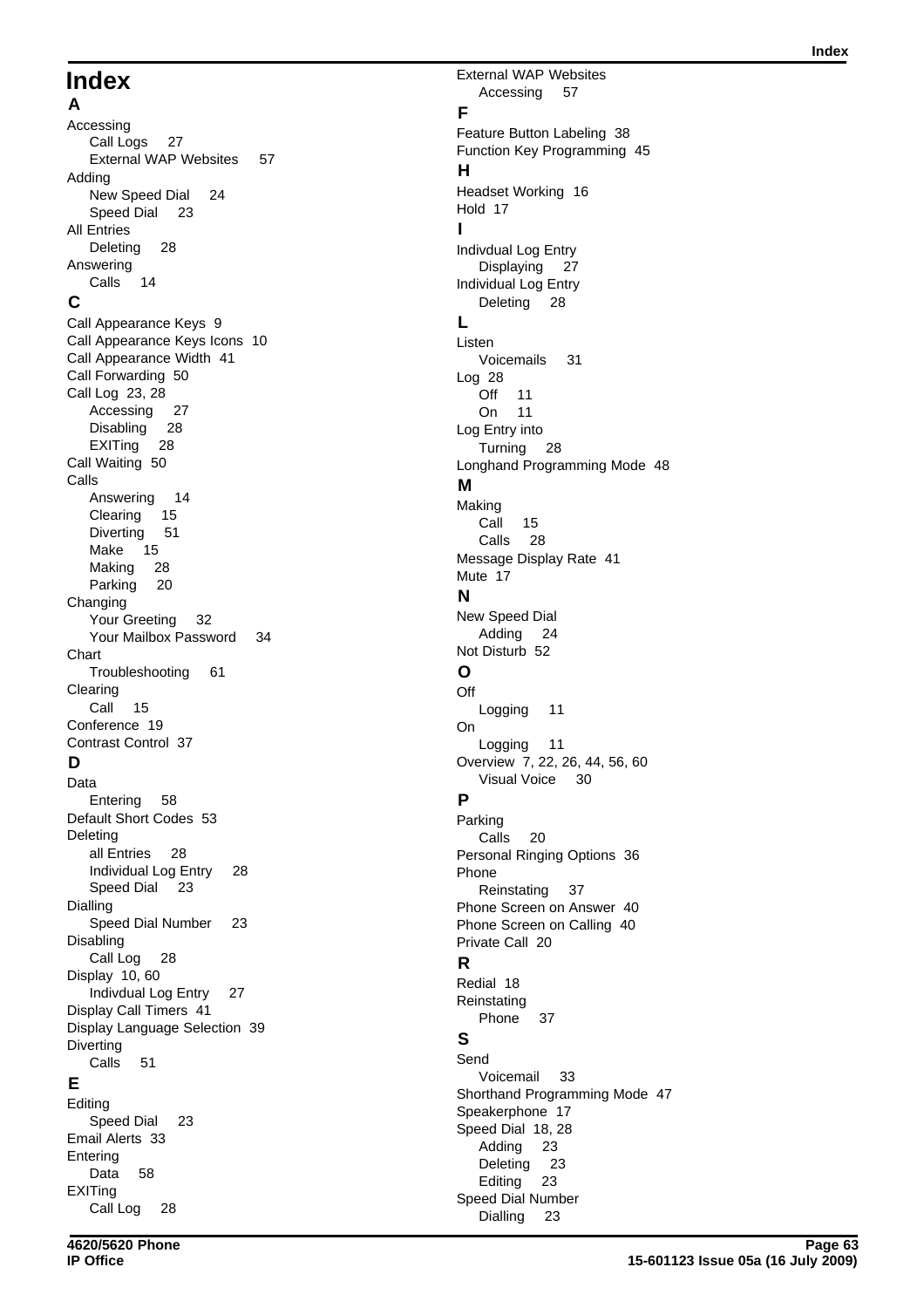System Features Introduction 50 **T** Telephone's Lights Testing 60 **Testing** Telephone's Lights 60 Transfer 18 Troubleshooting Chart 61 Turning Log Entry into 28 **U** User 12 **V** View IP Settings 36 Visual Alerting 41 Visual Voice Overview 30 Voicemail 52 Send 33 Voicemail TRANSFER 34 Voicemails Listen 31

## **W**

Web Navigation Controls 57 **Y** Your Greeting Changing 32 Your Mailbox Password

Changing 34